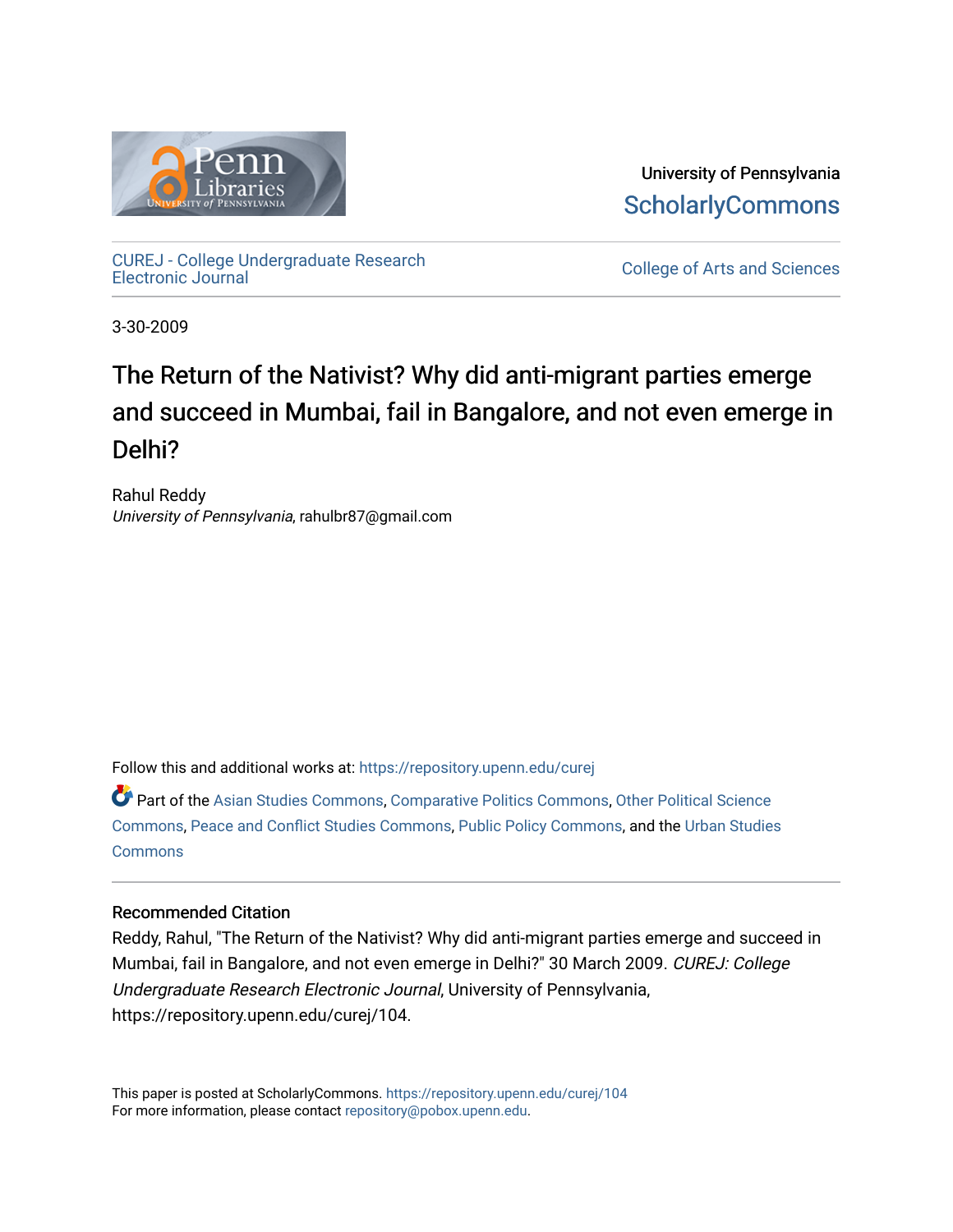# The Return of the Nativist? Why did anti-migrant parties emerge and succeed in Mumbai, fail in Bangalore, and not even emerge in Delhi?

# Abstract

Migration as well as group conflict has occurred throughout history. This thesis examined why in response to internal migration to Mumbai, Bangalore, and Delhi there are varying levels of nativism. The level of nativism was found to be high in Mumbai, medium in Delhi, and low in Bangalore. Anti-migrant sentiment was explained by political competition in Mumbai, class prejudice in Delhi, and an overlaying of class and ethnic conflict in Bangalore. I conclude that mobilization against migrants is easiest when they are largely of a specific regional or ethnic background, that there is a tipping point beyond which opposing migrants is electoral suicide, and that taken together these suggest a window of opportunity for nativist mobilization. Thirdly, the success of nativist parties is a function of the strength of national parties at the state and local level.

# Keywords

india, nativist, nativism, sons of the soil, anti-migrant, migration, shiv sena, mumbai, delhi, bangalore, bombay, bengaluru, ethnic conflict, Social Sciences, Political Science, Devesh Kapur, Kapur, Devesh

# **Disciplines**

Asian Studies | Comparative Politics | Other Political Science | Peace and Conflict Studies | Public Policy | Urban Studies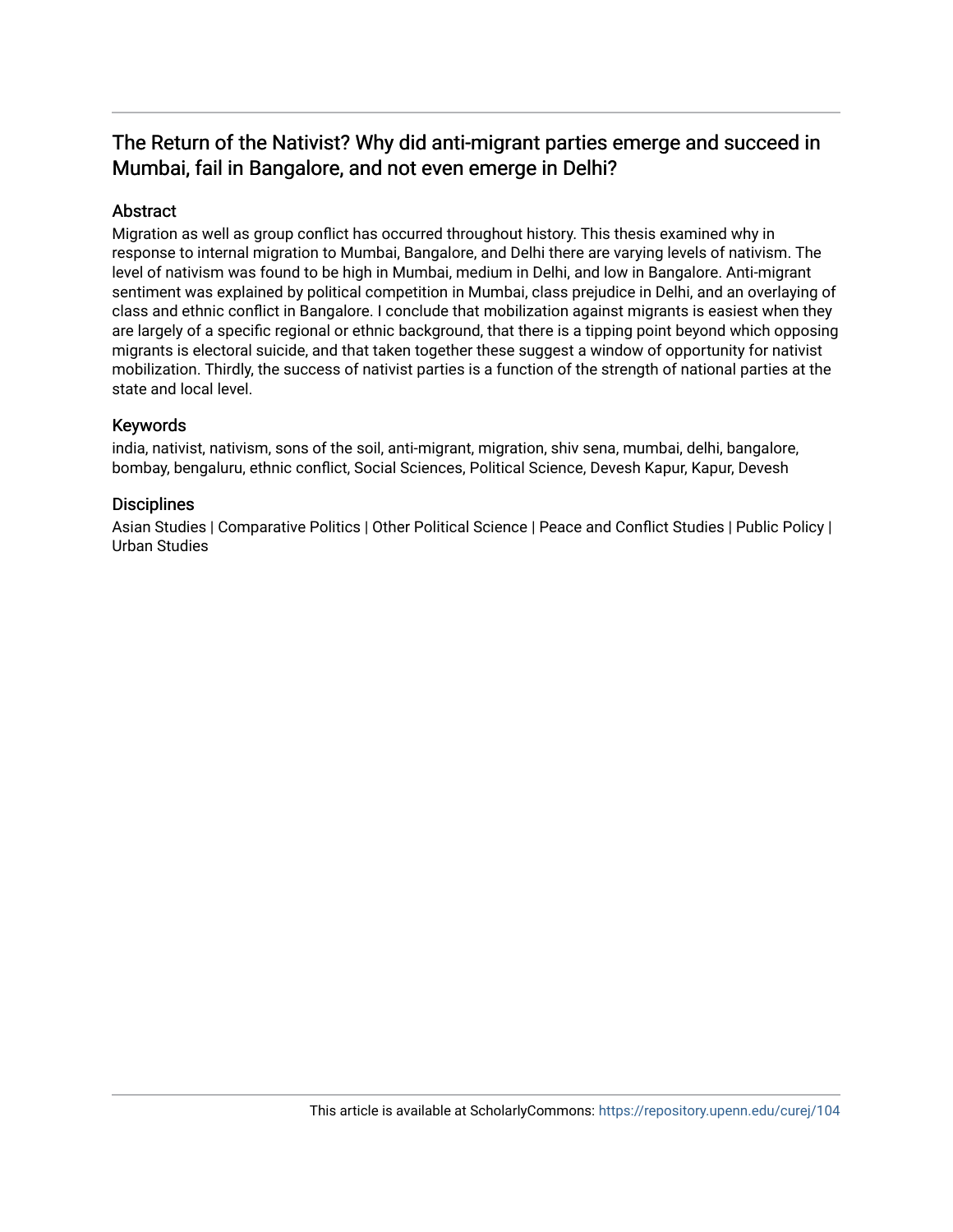# The Return of the Nativist

Why did anti-migrant parties emerge and succeed in Mumbai, fail in Bangalore, and not even emerge in Delhi?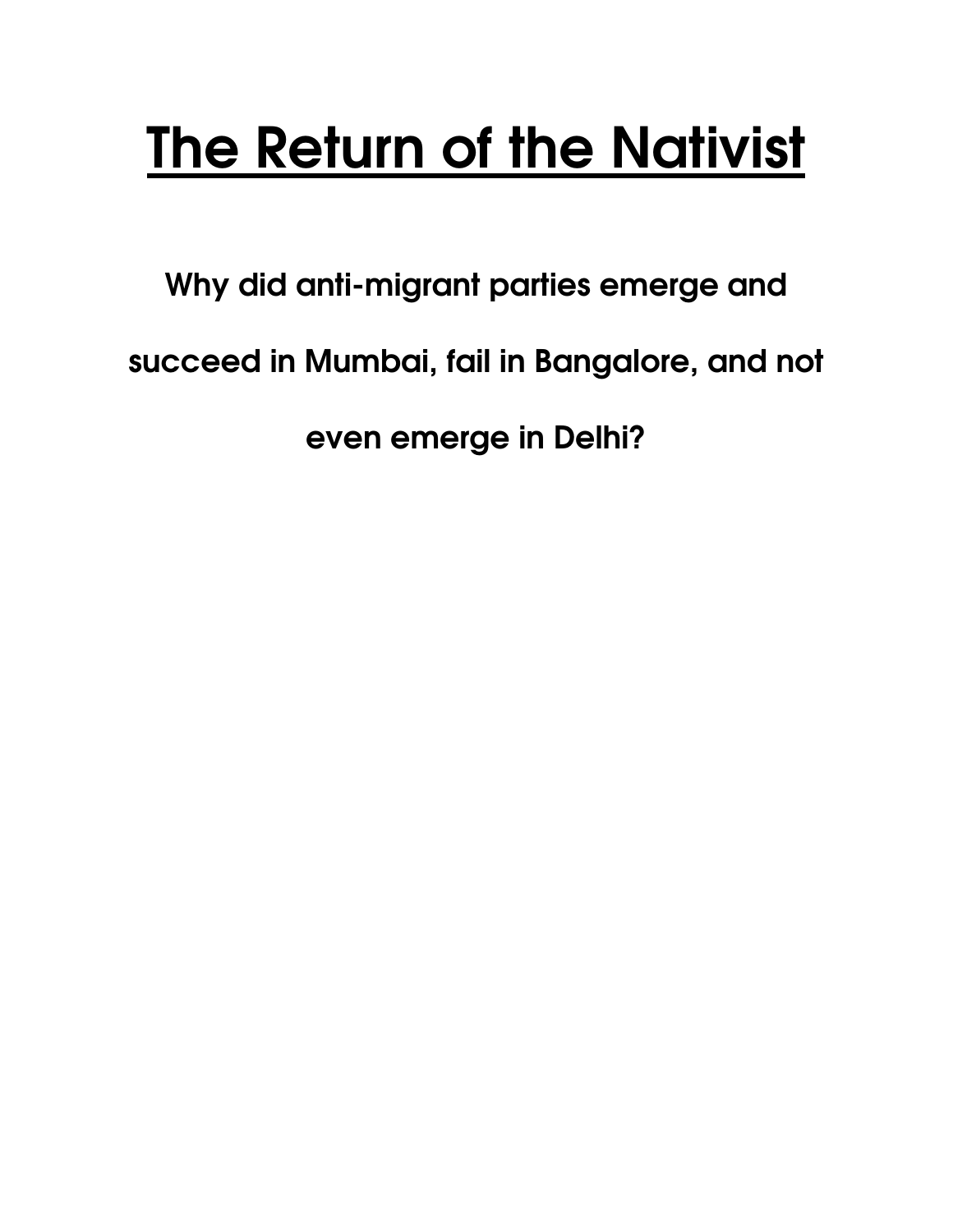"The process of migration should be welcomed and encourage."

Indermit S Gill, chief economist of Europe and Central Asia, World Bank, while releasing the 2009 World Development Report in New Delhi. ("India needs to encourage migration: World Bank", Financial Express March 12, 2009)

"The persistent inflow of Hispanic immigrants threatens to divide the United States into

two peoples, two

cultures, and two languages."

Samuel P. Huntington, in "The Hispanic Challenge" (Foreign Policy March/April 2004)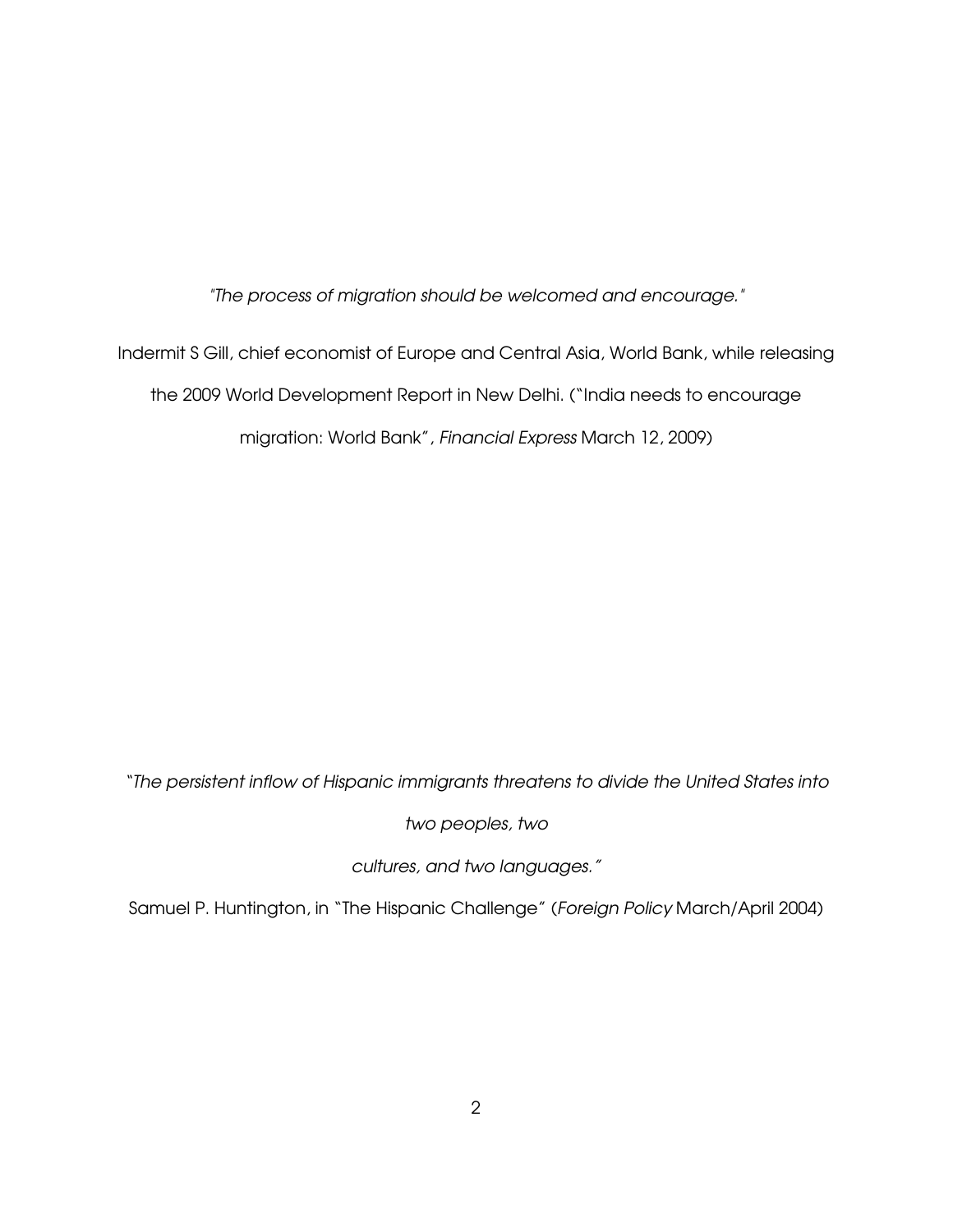# TABLE OF CONTENTS

| I.   |                                                                    |
|------|--------------------------------------------------------------------|
| Ⅱ.   |                                                                    |
|      | a. International                                                   |
|      | b. Internal Migration in Multiethnic                               |
|      | c. The Indian Case: Internal Migration in a Democratic Multiethnic |
|      | d. Research Design and<br>. 29                                     |
| III. | Data and                                                           |
|      | a. Assessing Nativist<br>. 34                                      |
|      | b. Explanation of                                                  |
| IV.  |                                                                    |
| V.   |                                                                    |
| VI.  |                                                                    |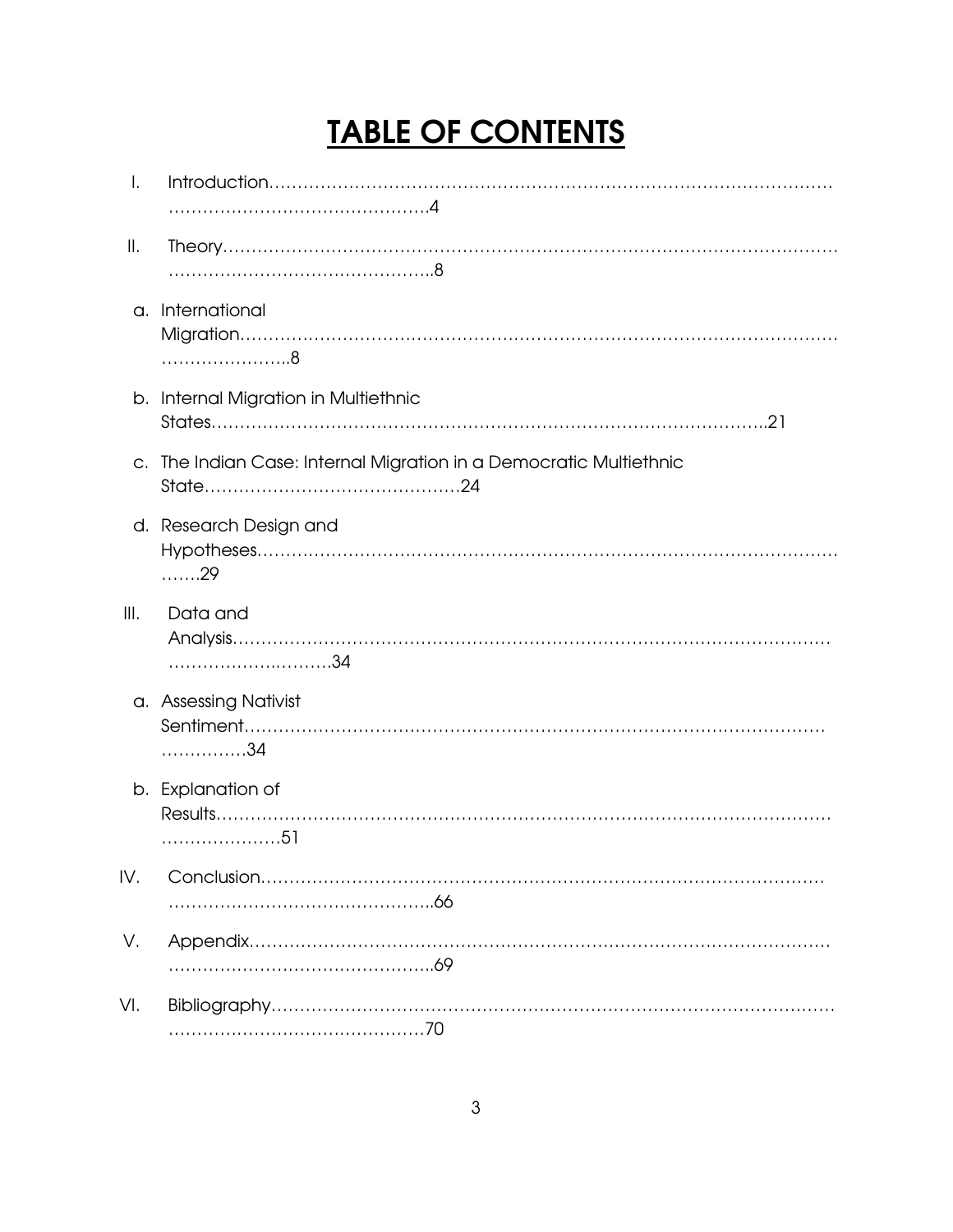# **INTRODUCTION**

 Since the first migration out of Africa, human beings have moved from their place of origin to new places.<sup>1</sup> In recorded human history, this movement of people has rarely been to undiscovered, unpopulated lands and rarely without opposition from existing inhabitants. Today, local opposition towards international migrants in the name of economic self-interest is a familiar part of public debate in Western countries.<sup>2</sup> Such a reaction is not limited to the developed world however, as recent anti-immigrant

<sup>1</sup> Gibbons, Ann. "HUMAN ANTHROPOLOGY: Modern Men Trace Ancestry to African Migrants." Science 292 (2001): 1051 – 1052. The article can also be accessed at <http://www.sciencemag.org/cgi/content/full/292/5519/1051b>

<sup>2</sup> Financial Express. "Fire foreign workers first: Rep Sen."

http://www.financialexpress.com/news/fire-foreign-workers-first-rep-sen-to-microsoft/415082/ (accessed Mar 10, 2009).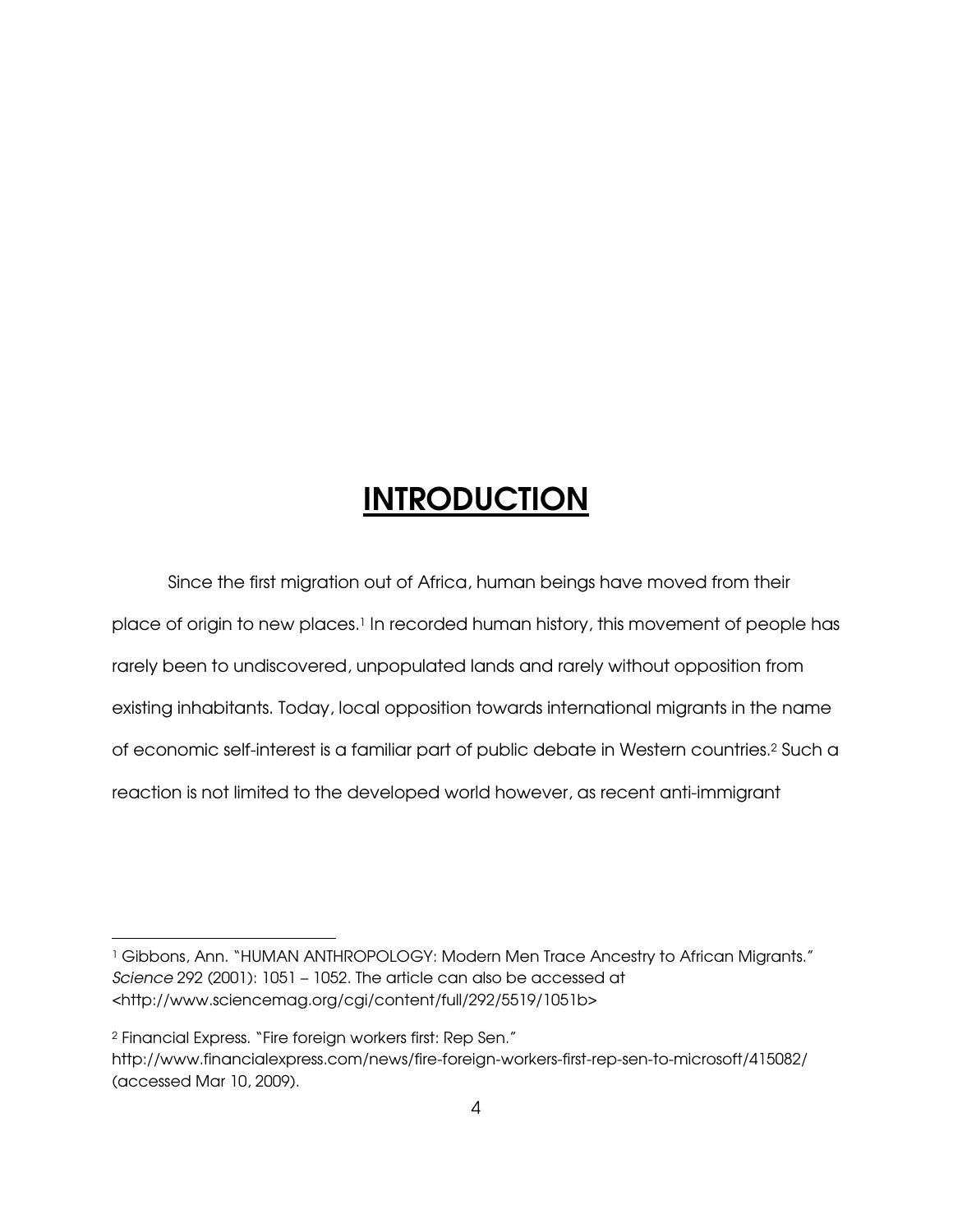rhetoric in South Africa illustrates.<sup>3</sup> I focus my attention on another variation of this theme. Through an examination of Mumbai, Bangalore, and Delhi, this thesis attempts to identify the conditions under which local opposition develops towards internal migrants in a multiethnic, democratic state.

#### Implications for India

-

In India, there are cleavages of language, ethnicity, and religion that have figured prominently in the literature on migration and ethnic conflict.<sup>4</sup> In this study of three major Indian cities, my intention is to add to our understanding of the conditions under which migration induces local opposition. The definitive work on this topic, Myron Weiner's Sons of the Soil: Migration and Ethnic Conflict in India, was published in 1978.<sup>5</sup> He examined movements demanding preferential hiring policies for members of the indigenous ethnic group, or "sons of the soil," in five regions and cities of India. The sparse amount of work on migration and ethnic conflict in India since then suggests the salience of the issue has diminished significantly.<sup>6</sup> It is quite likely the Hindu-Muslim divide

<sup>3</sup> The Economist. "Developing countries and migration."

http://www.economist.com/surveys/displaystory.cfm?story\_id=E1\_TDNRGTPT (accessed Feb 01, 2009).

<sup>4</sup> Varshney, Ashutosh. "Why Democracy Survives." Journal of democracy 9 (1998):36 – Varshney discusses the different cleavages in India, noting that all of them except for the Hindu-Muslim cleavage are specific to and contained within their respective regions.

<sup>5</sup> Weiner, Myron. Sons of the Soil Princeton, NJ: Princeton University Press, 1978

<sup>&</sup>lt;sup>6</sup> In a search of the literature, I did not find any other comprehensive works of nativist movements across the length and breadth of India. There were studies of particular movements or regions, such as Mary Fainsod Katzenstein's The Shiv Sena Party and Preferential Policies in Bombay, Sanjib Baruah's India Against Itself: Assam and the Politics of Nationality, and Dipankar Gupta's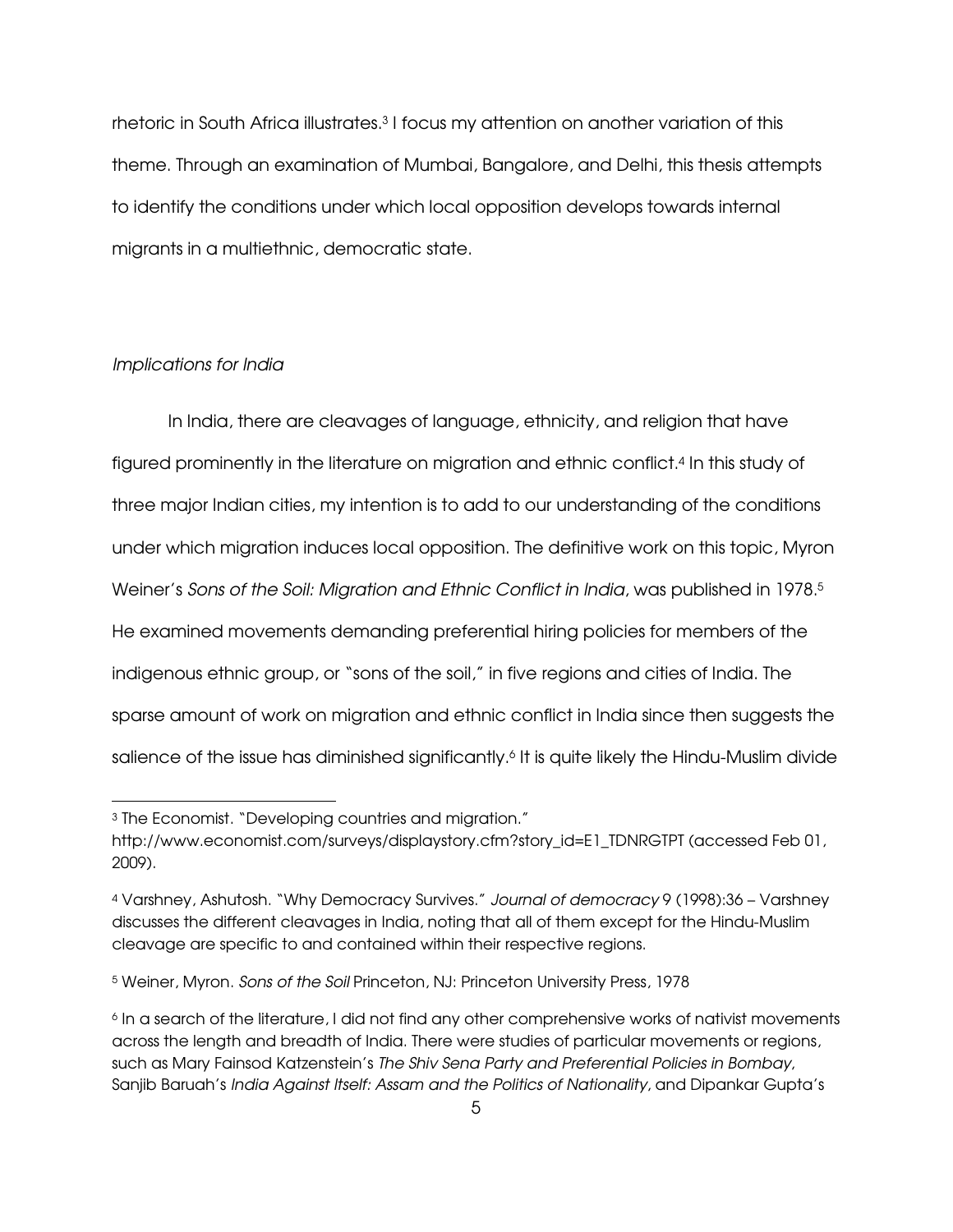became more visible and overshadowed the earlier regional chauvinism, of which "sons of the soil" agitations were a part. The growth of the Hindu nationalist Bharatiya Janata Party (BJP) from the 1980s through the mid-1990s supports this.<sup>7</sup> The shifting of the Shiv Sena, a Mumbai-based nativist party Weiner studied, from its regional, nativist stance towards a broader Hindu nationalist stance exemplifies this paradigm shift.<sup>8</sup>

In the last national elections in 2004, the two major electoral coalitions were the right-of-center, BJP-led National Democratic Alliance and the left-of-center, Congressled United Progressive Alliance.<sup>9</sup> Recently there has been a resurgence of regionalism, with the announcement of a "Third Front" electoral coalition of regional parties for upcoming national elections.10 A new anti-migrant campaign in Mumbai by the Maharashtra Navnirman Sena against migrants from the states Bihar and Uttar Pradesh further suggests that the key cleavage in Indian politics is no longer the Hindu-Muslim divide.11 If regionalism is returning, continued migration across India's regions means the "sons of the soil" issue could return as well.

Nativism in a metropolis : the Shiv Sena in Bombay but even these were few and concentrated in the late 1970s and early 1980s.

<sup>7</sup> Varshney, Ashutosh. "Why Democracy Survives." Journal of democracy 9 (1998): 43-45

8 Palshikar, Suhas "Shiv Sena: A Tiger with Many Faces?" Economic and Political Weekly 3 April 2004: 1499

<sup>9</sup> BBC. "How India's elections were won and lost." http://news.bbc.co.uk/2/hi/south\_asia/3711395.stm (accessed March 1, 2009)

 $\overline{a}$ 

<sup>10</sup> BBC. "Third front launched in India." http://news.bbc.co.uk/2/hi/south\_asia/7939276.stm (accessed March 1, 2009)

<sup>11</sup> "Respect Local Culture or Suffer: Raj Thackeray" 10 Feb 2008 <http://timesofindia.indiatimes.com/articleshow/2770188.cms> Times of India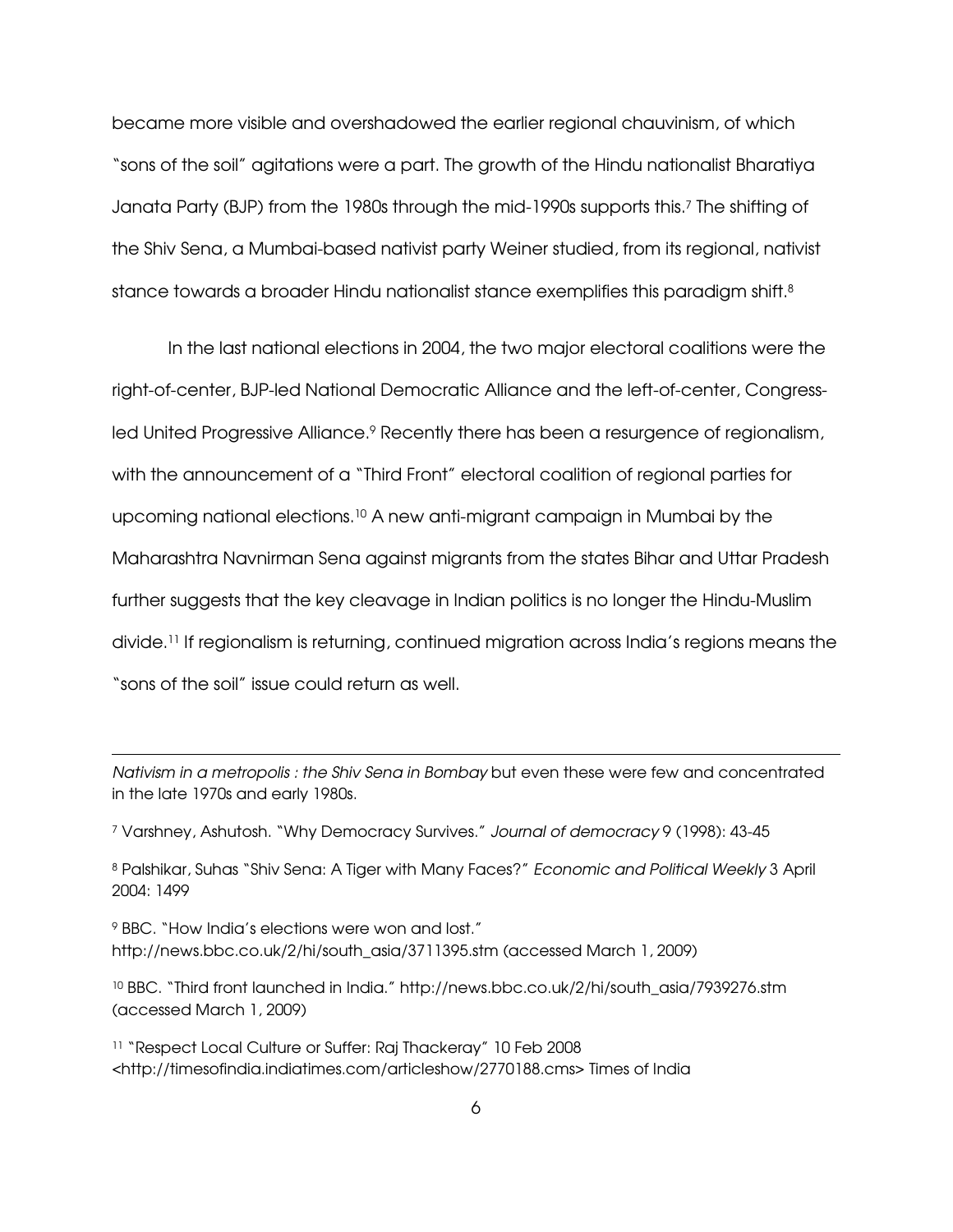#### Wider Implications

Local opposition to migrants is not merely a phenomenon particular to India but is seen in many societies. A case in point is migration of southern ethnic groups in Nigeria to the predominantly-Islamic north leading to calls for Sharia law.12 Indonesia, another multiethnic state, has seen violence between the indigenous Dayak people of West Kalimantan and migrants from the island of Madura.13 Even authoritarian states such as China are not strangers to this phenomenon.<sup>14</sup> Moreover, worldwide internal, intra-national migration is expected to increase given the opportunity for economic advancement it offers.15 An understanding of internal migration's political consequences could encourage responsible actions on the part of governments, civil society, and other key actors.

#### Organization of the Thesis

<sup>&</sup>lt;sup>12</sup> Anugwom, Edlyne Eze. "Contested Terrain: Economic migration, Islamic sharia law and ethnoreligious conflict in Nigeria." African Study Monographs Vol 29. No 4. (December 2008): 159-181

<sup>13</sup> Peluso, Nancy Lee, and Harwell, Emily. "Territory, Custom and the Cultural Politics of Ethnic War in West Kalimantan, Indonesia." in Peluso, Nancy Lee, and Watts, Michael. Violent Environments, Ithaca: Cornell University Press, 2001: 83

<sup>14</sup>The Economist. "Fire on the Roof of the World." http://www.economist.com/daily/news/displaystory.cfm?story\_id=10870258&top\_story=1 (accessed March 1, 2009)

<sup>15</sup> World Development Report 2009 "Reshaping Economic Geography." Washington DC: The World Bank Group, 2009: 153 – See the sub-heading "Internal labor mobility—growing rapidly, despite restrictions."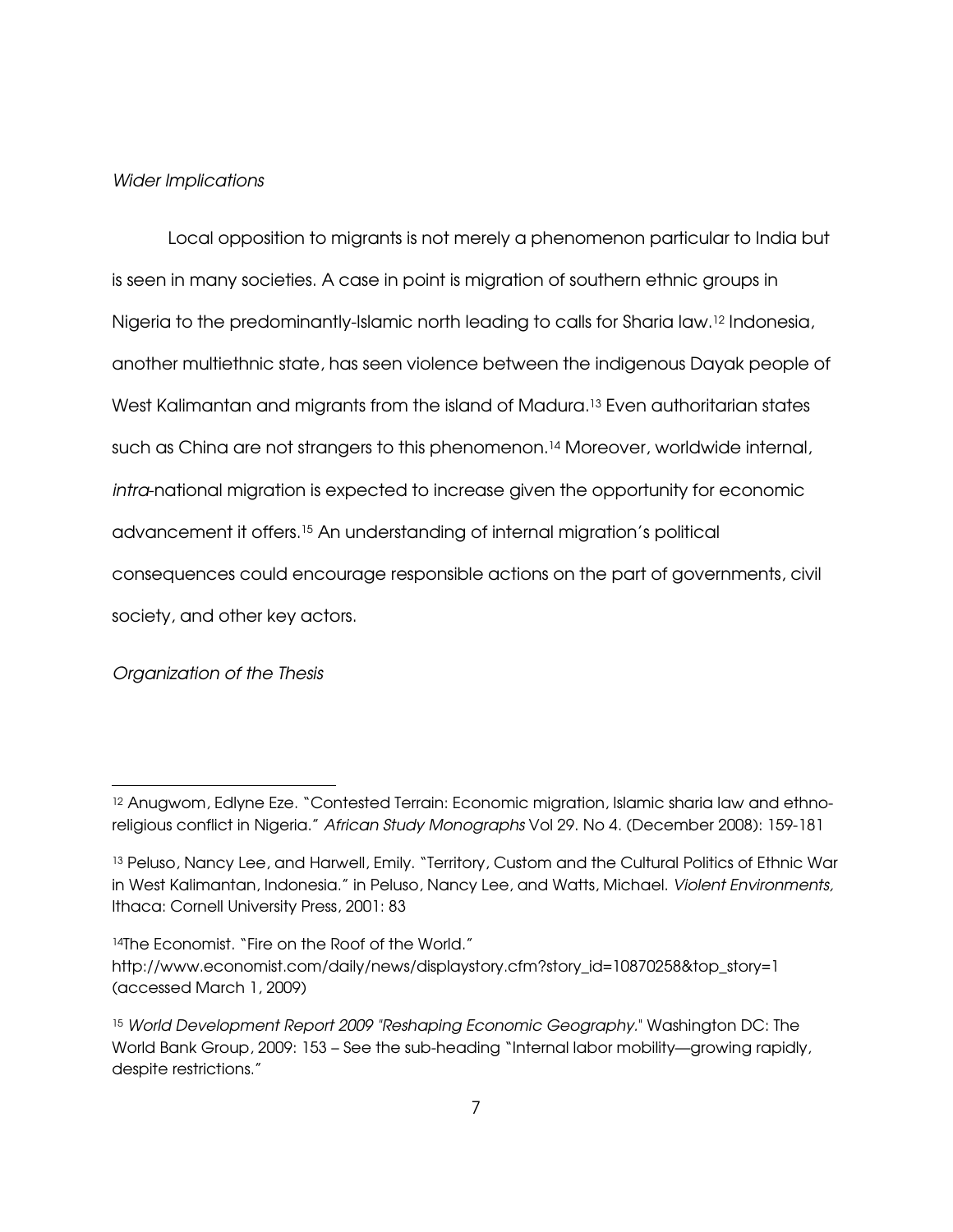This thesis is organized in the following manner. The Theory chapter develops theoretical explanations for local opposition to migrants by drawing upon existing literature. The primary aim of this critical review of literature, both international and India-specific, was to offer hypotheses for each of the three cities. In the Data and Analysis chapter, I present my findings and consider explanations developed in the Theory chapter, alternative explanations where my earlier ones are insufficient, and the limitations of these findings. Following this, I revisit my initial hypotheses and consider the implications of my findings.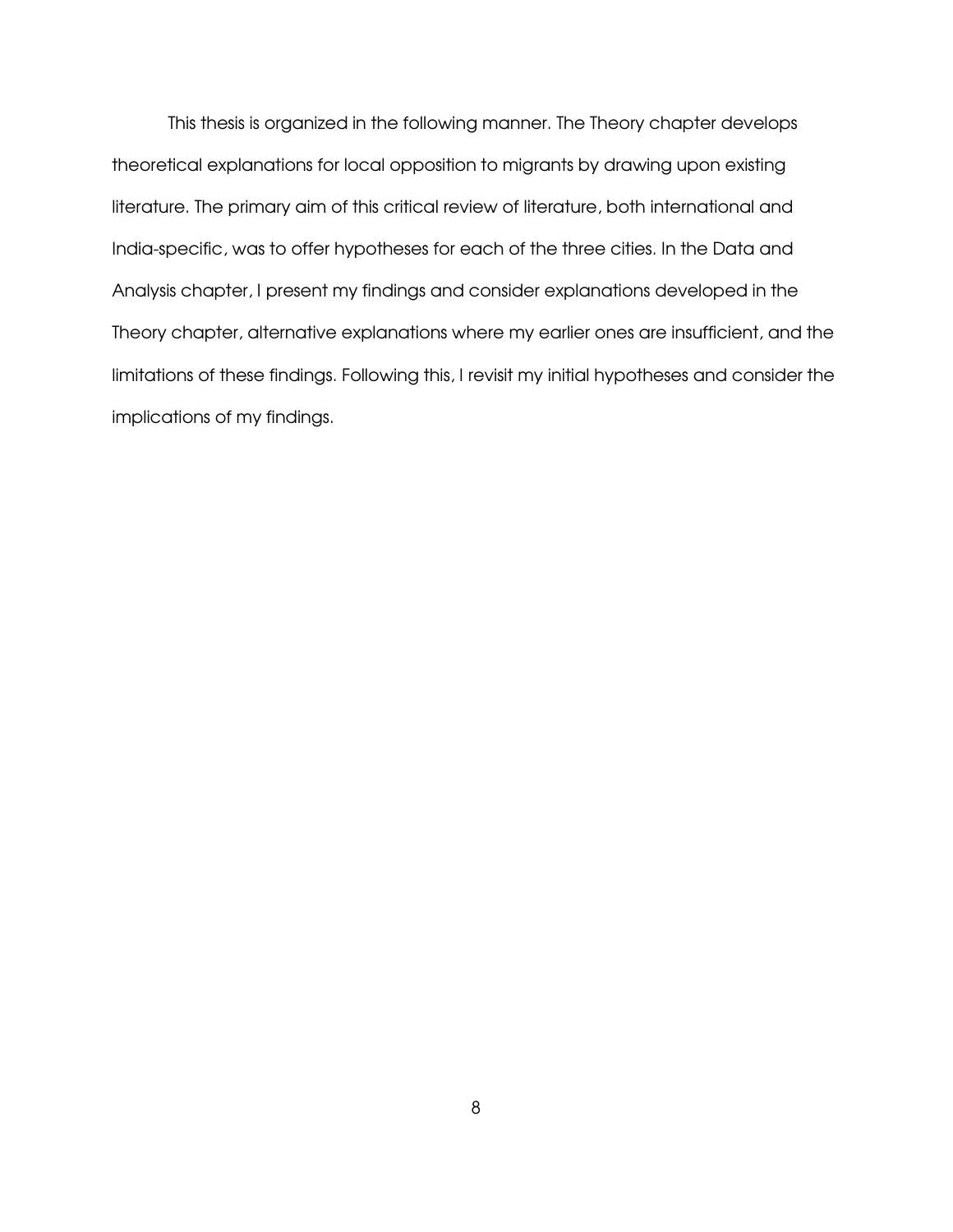# **THEORY**

Broadly, this thesis and much of the literature I draw upon concerns the political consequences of one ethnic group moving into the territory of another group. An antimigrant reaction is one possible political consequence. A second possibility is that migrants may be integrated, and no longer be considered outsiders. For this thesis however, it is assumed that India's internal migrants and their descendents continue to be considered "migrants" or "outsiders."16 Though the question of when or if migrants can become native is of great importance, it will be properly addressed in the Conclusion. The following pages critically review international and India-specific literature on migration and ethnic conflict, attitudes towards immigration, and political competition. I draw on this literature to develop appropriate hypotheses and methods for internal migration in India.

## International Migration

**Prejudice** 

<sup>&</sup>lt;sup>16</sup> The question of when migrants (or their descendents) are no longer considered migrants is a very pertinent but difficult one. Even some anti-migrant political parties would rather not address it, as Mary F Katzenstein notes in Preferential Policies: The Shiv Sena in Bombay. Though I assume that migrants and their descendents remain "migrants" or "outsiders" rather than eventually becoming "sons of the soil," I am mindful of the broader normative question this raises. For further discussion of whether and when migrants and their descendents become locals, please see pg.66 (Conclusion).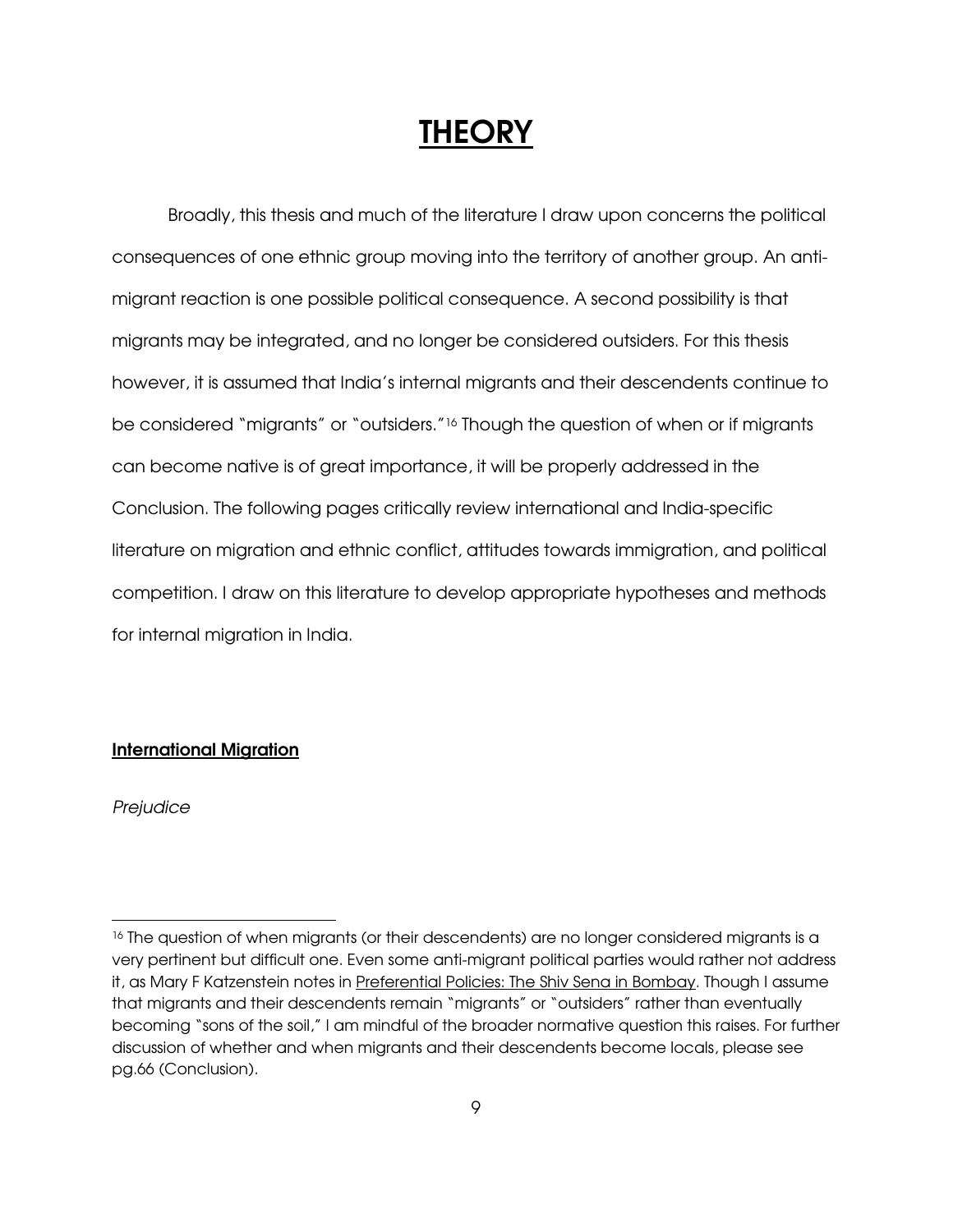One possible factor behind opposition to immigration is racial or cultural prejudice. Such prejudice is "likely to be related to the ethnic origin of immigrants," and be stronger "the more dissimilar the immigrant population is ethnically and culturally."<sup>17</sup> Dustmann and Preston in their 2000 study on "Racial and Economic Factors in Attitudes to Immigration" use data from multiple rounds of the British Social Attitude Survey. Questions on this survey dealt with ethnic groups both similar to and relatively different from the indigenous population as well as welfare and labor competition concerns. Their most interesting finding was that "racial attitudes" have a "quantitatively and statistically" strong impact on "hostility to immigration from the West Indies or from Asia."18 Racial and cultural factors had no impact however on attitudes towards immigration from Australia and New Zealand and only a weak impact on attitudes towards immigration from Europe. While these racial factors affected the attitudes of people of all education levels, this was most visible amongst the least educated, suggesting another possibility discussed below.

#### Economic Self-Interest

 $\overline{a}$ 

It is possible that racial and cultural prejudices that inform opinions on immigration are really epiphenomena of economic self-interest concerns.19 Much recent scholarship

<sup>17</sup> Dustmann, Christian, and Preston, Ian "Racial and Economic Factors in Attitudes to Immigration" IZA DP No. 190 (August 2000): 4

<sup>18</sup> Dustmann and Preston: 23 – In their data, "Asia" refers primarily to India and Pakistan with the term "Asians" used to describe these nationalities and others from the Indian Subcontinent

<sup>&</sup>lt;sup>19</sup> The term *epiphenomenon* is used in this thesis to denote a phenomenon that is not a causal factor itself but a "side-effect" of a causal factor. For example, the causal factor behind local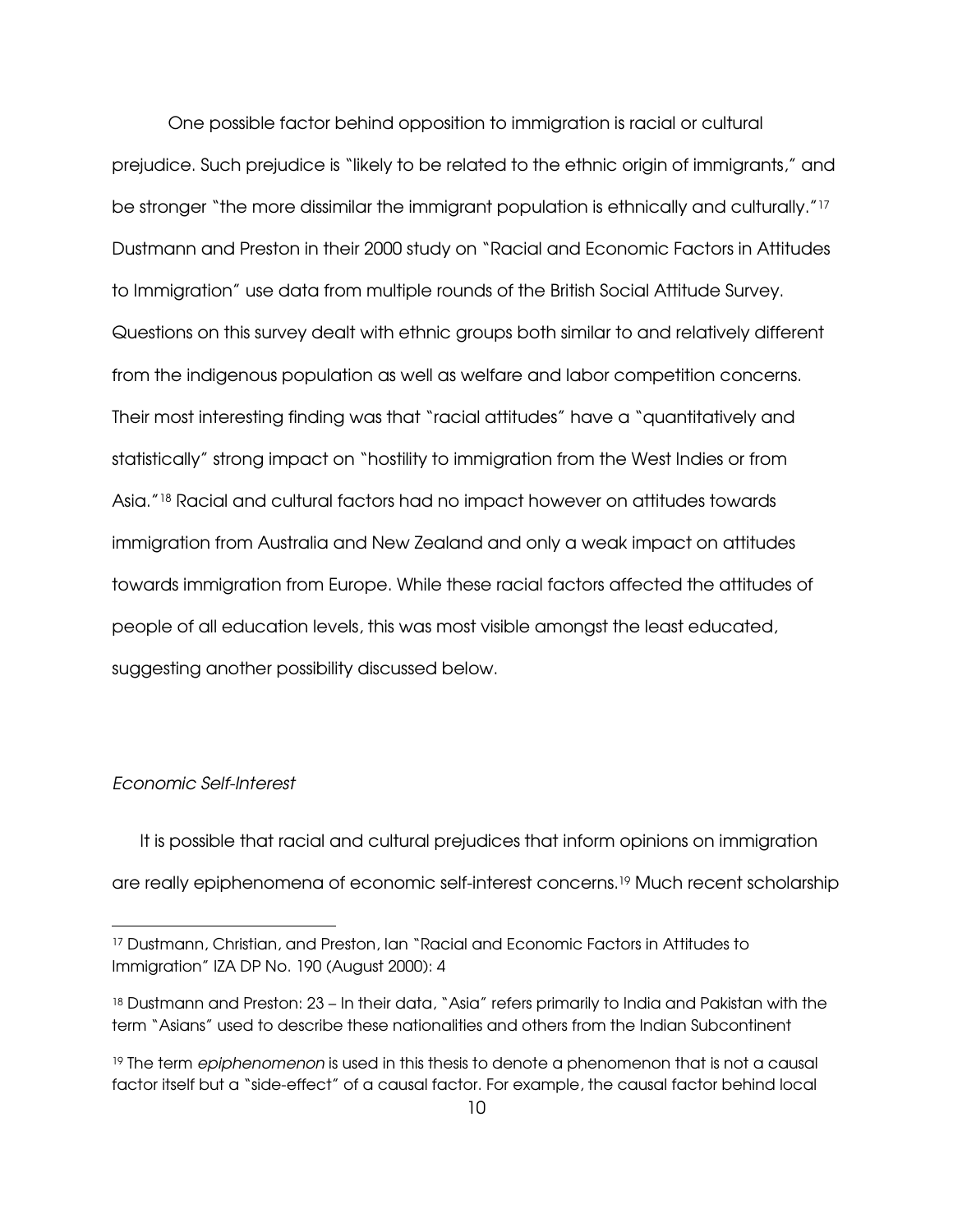has examined economic self-interest explanations, focusing on individual education or skill level and immigration preferences. Normally, an increase in the labor supply, such as that due to immigration, increases labor competition and depresses wages, hurting the low-skilled most. As expected, their analysis of 1992, 1994, and 1996 National Election Studies (NES) survey data reveals "a robust link between labor market skills and preferences" on immigration.20 Additional findings that union members will in some cases favor immigration restrictions further support their conclusions.21 The less-skilled want more restrictions on immigration and the more-skilled want fewer, consistent with factor-proportions analysis and the Heckscher-Ohlin model.<sup>22</sup>

However, their claim in favor of an education – labor market competition link in explaining greater anti-immigrant sentiment among the less-skilled is unconvincing in certain respects. They control for ideology and gender but fail to analyze questions in the NES survey data that directly ask for opinions on immigrants of certain ethnic groups.23 Their only evidence that education has a role in determining economic self-

opposition to migrants could be fear of labor competition. However, locals may exhibit make display racial and cultural prejudice towards migrants even though their primary grievances are economic, not cultural. In such a scenario, racial and cultural prejudice is an epiphenomenon of economic concerns.

<sup>20</sup> Scheve, Kenneth F, and Slaughter, Matthew J. "Labor Market Competition and Individual Preferences over Immigration Policy." The Review of Economics and Statistics, Vol. 83, No. 1 (Feb., 2001): 144

<sup>21</sup> Scheve and Slaughter: 143

 $\overline{a}$ 

<sup>22</sup> For more information on this general equilibrium model of international trade that emphasizes the respective factor endowments of trading states, see Ohlin, B., 1933, Interregional and International Trade, Cambridge, MA: Harvard University Press

<sup>23</sup> Scheve and Slaughter: 137 - 138 see mention of questions pertaining to Asians and Hispanics on the NES survey on bottom of page 137.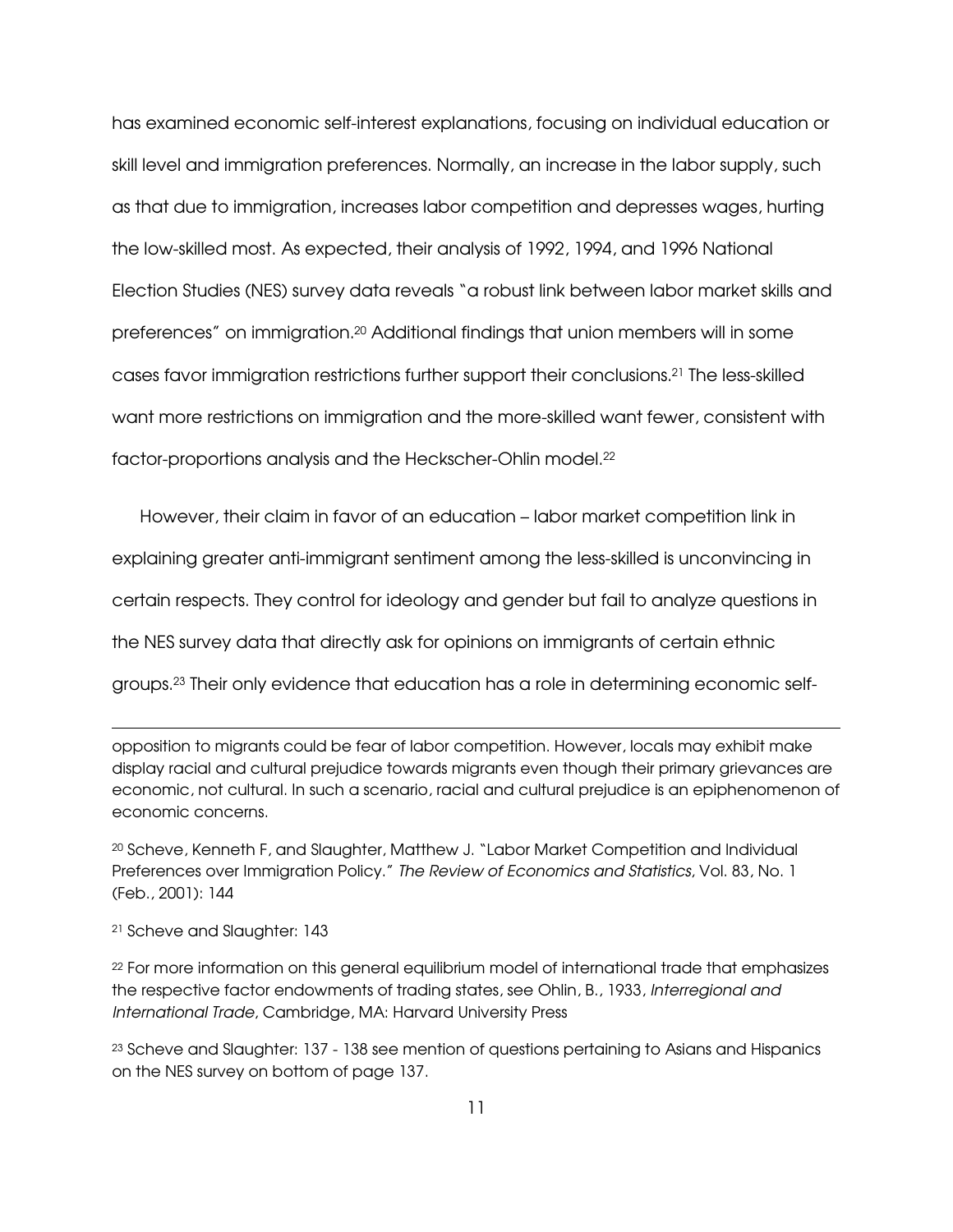interest rather than one of socialization and shaping attitudes are broad, general questions on tolerance.24 It is entirely possible that more specific questions involving specific ethnic groups or foreigners rather than any type of people who are different would elicit a different response. Even their central claim of labor market competition is somewhat weakened by the fact that high-skilled workers are not shown to support more restrictions on high-skilled labor.

Controlling for non-economic factors, Anna Maria Mayda also finds that "economic variables play a key and robust role in preference formation over immigration policy."<sup>25</sup> Her work also employs the Heckscher-Ohlin trade model and factor proportions analysis labor model while a cross-country data set suggests greater external validity than Scheve and Slaughter (2001) or Dustmann and Preston (2000). However, she establishes a relationship between skill-level and immigration preference that in contrast to Scheve and Slaughter's is conditional upon per capita GDP. In high per capita GDP countries, "individual skill is positively correlated with pro-immigration preferences" while it is negatively correlated in low per capita GDP countries.26 From analysis of a smaller set of countries, she also finds that individuals in occupations where immigration increases the labor supply are less likely to be pro-immigration.27 Controlling for public opinion data on crime, cultural and national identity, and other non-economic issues did not affect

<sup>24</sup> Scheve and Slaughter: 142

<sup>25</sup> Mayda, Anna Maria. "Who is against immigration? A cross-country investigation of individual attitudes toward immigrants." IZA DP No. 1115 (April 2004): 2

<sup>26</sup> Mayda: 3

<sup>27</sup> Ibid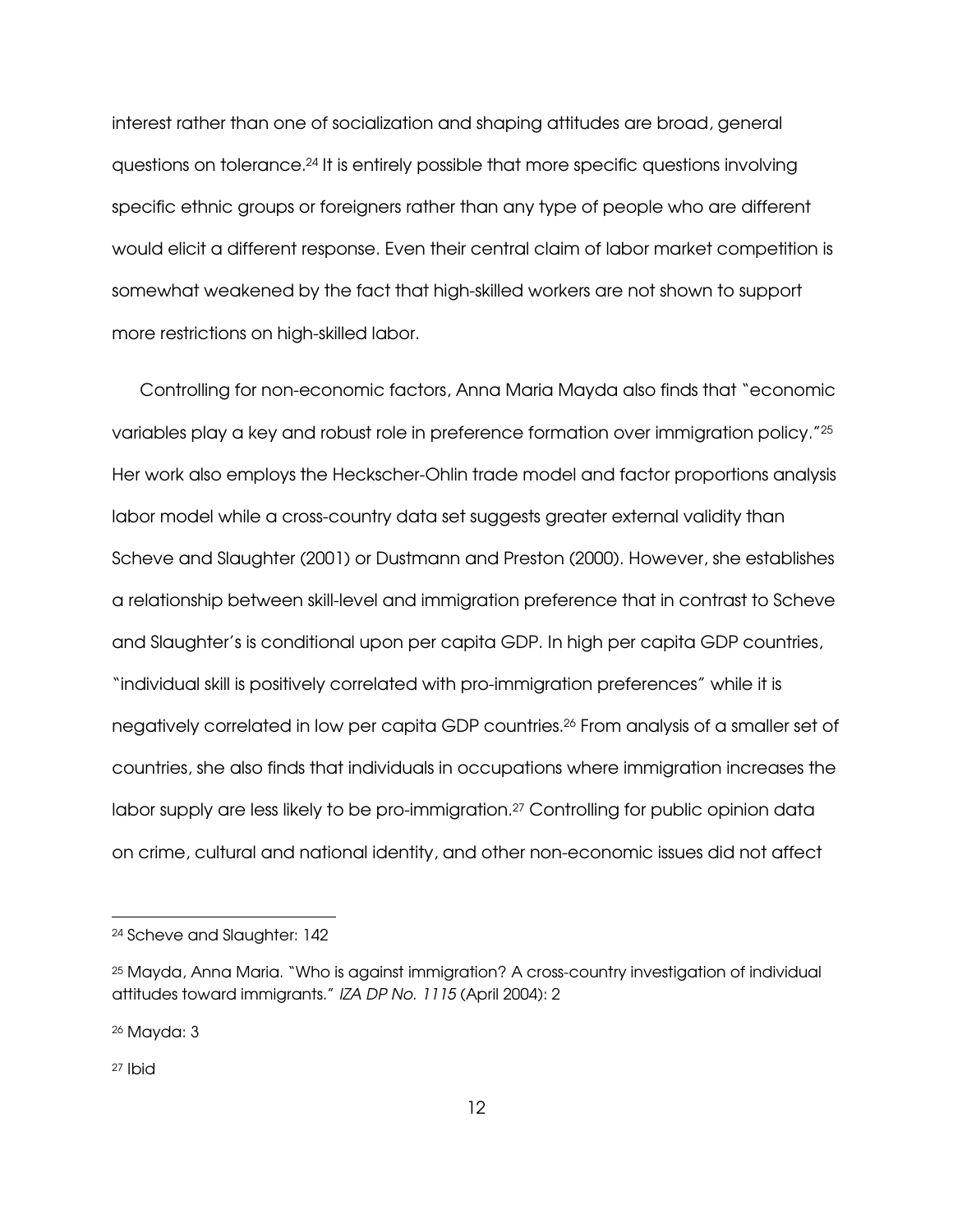this correlation of skill and preference. Still, there was significant correlation of crime and cultural concerns with attitudes as well as a strong, negative impact due to racism.<sup>28</sup> Thus, Mayda concludes that economic factors have a robust and key role, while still seeing a role for non-economic factors.

O'Rourke and Sinnott in their 2004 study "The Determinants of Individual Attitudes Towards Immigration" begin by considering the end of the  $19<sup>th</sup>$  century's unrestricted immigration policies. Approaching the paradox of why governments restrict immigration despite its compelling economic logic, they also distinguish between noneconomic (racism, xenophobia, forms of nationalism) and individual economic selfinterest explanations. They refer here to Timmer and Williamson's finding that rising economic inequality was the central concern while cultural/racial concerns were mere epiphenomena of economic self-interest concerns.29 Explanations based on widening ethnic gaps between the native-born and immigrants as well as any sort of xenophobia or nationalism were rejected by Timmer and Williamson. However, O'Rourke and Sinnott sought to determine if economic factors alone were still sufficient to explain opposition to immigration. As with Scheve and Slaughter (2001), they examined individual voters' attitudes, though their cross-country survey data places them closer to Mayda (2004).

In approaching the analysis, they offered two hypotheses that are of interest for studying internal migration in India. Firstly, they expected to confirm Mayda's finding

<sup>28</sup> Mayda: 26

<sup>29</sup> Timmer, S Ashley and Williamson, G Jeffrey. "Immigration Policy Prior to the 1930s: Labor Markets, Policy Interactions, and Globalization Backlash" Journal of Economic Perspectives (Autumn 1998)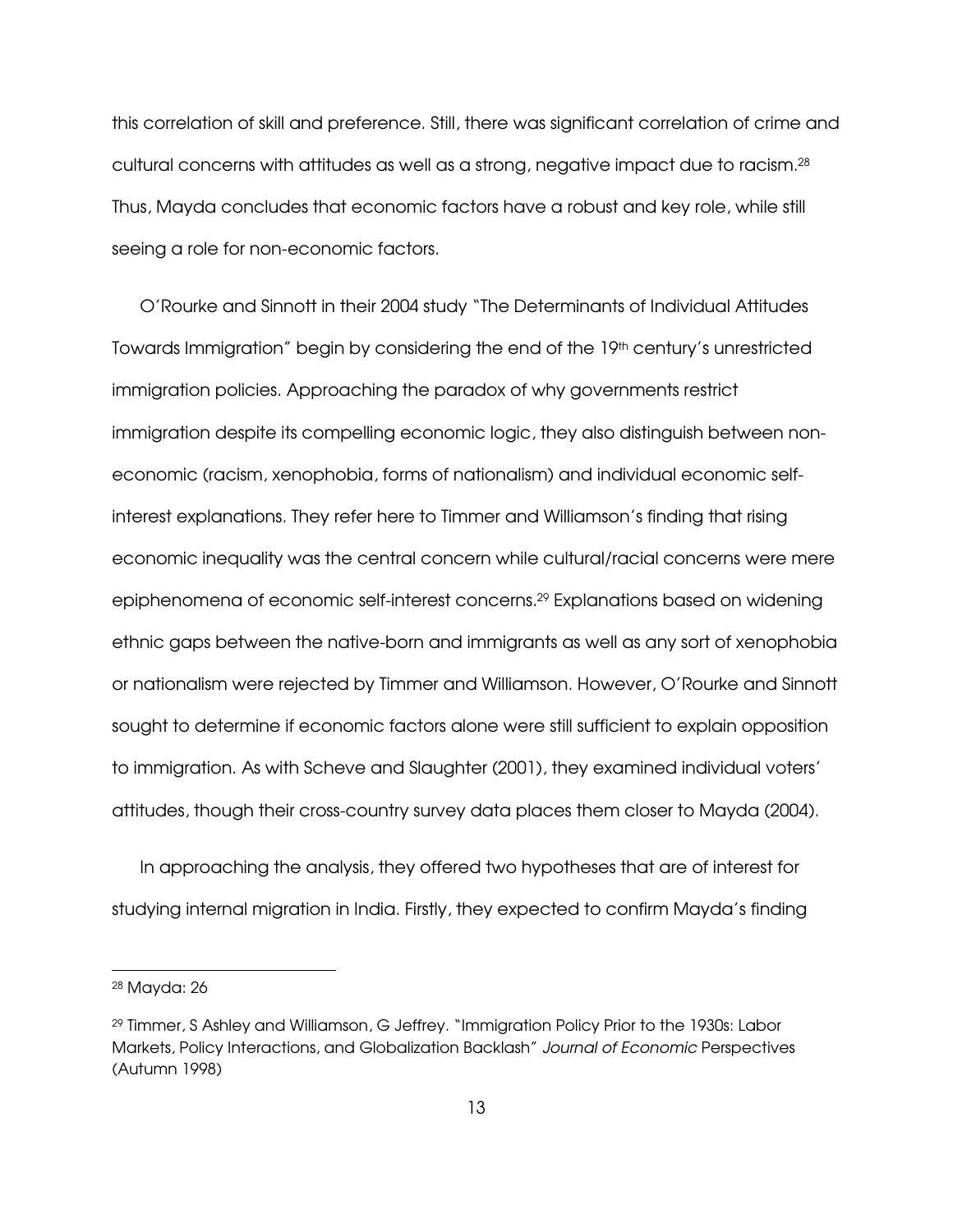that the high-skilled are more pro-immigration in rich countries and more antiimmigration in poor countries.30 Additionally, they believed that inequality would play a role in the relation between skills and anti-immigrant sentiment. Their contention was that if inequality increases (decreases) then anti-immigrant sentiment amongst the high-skilled increases (decreases).31 Their findings were close to Mayda's as they did concede "that attitudes towards immigration are not a function of economic interests alone."32 A pertinent result, "robust to all specifications," was that "patriotism, and especially chauvinism" had "a large positive effect on anti-immigrant sentiment."33 Still, they found that for explaining the preferences of those in the labor market, "standard economic theory does a pretty good job."34 Their results on the interaction of skill and immigration preferences conditional on per capita GDP also match Mayda's. However, they differ in concluding that the effect is stronger "in more equal countries than in more unequal ones."<sup>35</sup>

-

35 O'Rourke and Sinnott: 19

<sup>30</sup> O'Rourke, KH and Sinnott, R. "The determinants of individual attitudes towards immigration" European Journal of Political Economy (2006): 5

<sup>31</sup> O'Rourke and Sinnott: 8

<sup>32</sup> O'Rourke and Sinnott: 19

<sup>33</sup> O'Rourke and Sinnott: 13

<sup>34</sup> O'Rourke and Sinnott: Pg. 26 (Table 4), significant impact of independent variables for skill upon dependent variable anti-immigrant attitudes for those in the labor force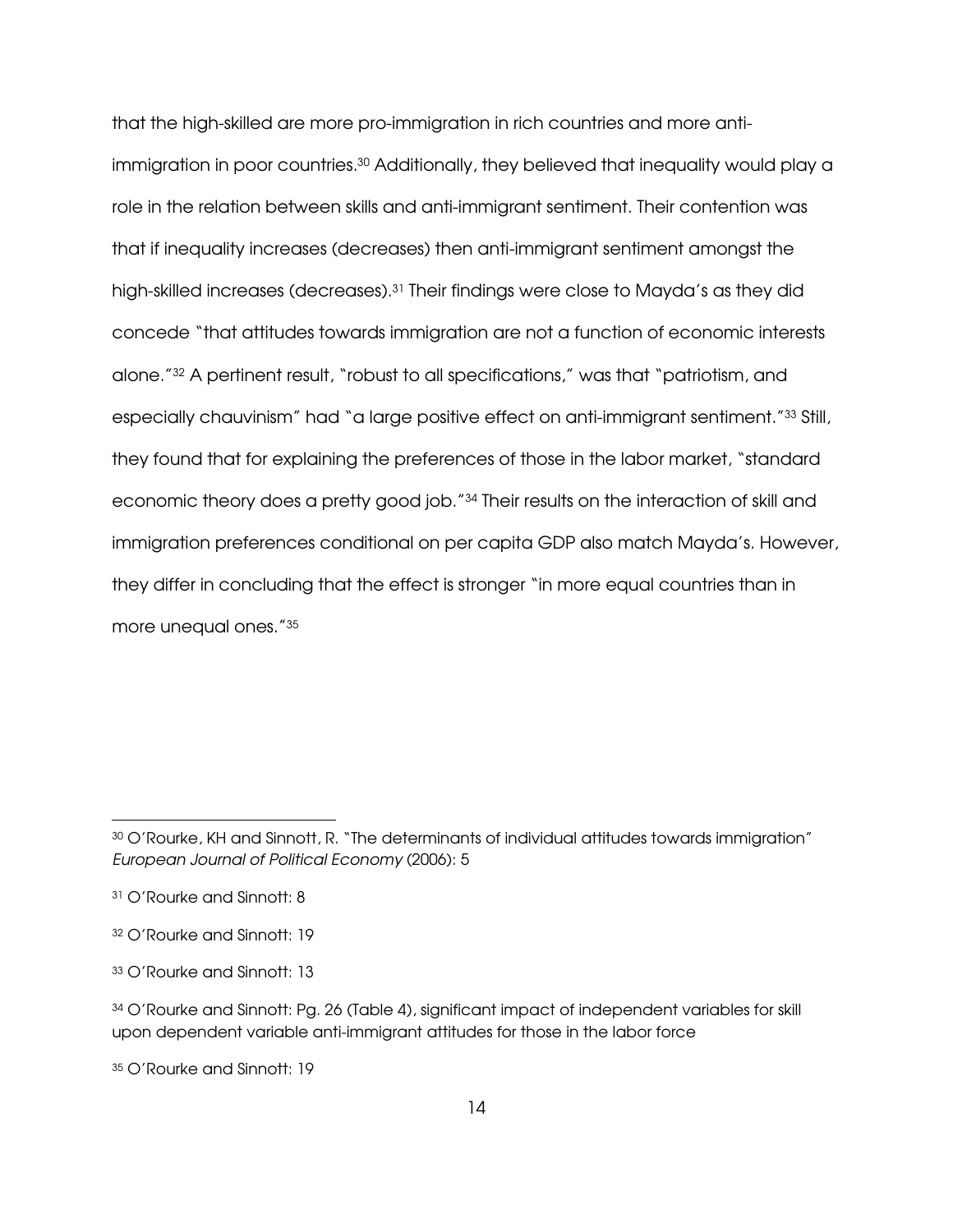In direct response to Dustmann and Preston's findings, Malchow-Moller et al examined the role of economic self-interest in a 2006 paper.36 As with the aforementioned studies, they make use of a factor proportions model though they look at individual job status (employer, employee, unemployed) in addition to education level. Their sample of countries was restricted to the EU-15 and Norway – the richest countries of Europe. As expected, they found "a strong positive relationship between education and the general attitude towards immigration," in line with Scheve and Slaughter, Mayda, and O'Rourke and Sinnott.<sup>37</sup>

What set this paper apart however was its more direct test of individual preferences for different skill-level immigration.38 The expectation beforehand was that findings would match factor proportions analysis, with for example the more-educated favoring less-skilled immigration. Unfortunately, the results were not conclusive. A third step assessed people's perceptions of the economic consequences of immigration. This was conclusive as the following groups were significantly more opposed to immigration: the poor amongst those who believed immigration hurt the poor, workers amongst those who believed immigration depressed wages, and welfare recipients amongst those who believed immigrants burdened public budgets.<sup>39</sup> Thus, this paper offers further,

<sup>36</sup> Malchow-Møller, Munch, Schroll, and Skaksen. "Explaining Cross-Country Differences in Attitudes towards Immigration in the EU-15" CEBR and Rockwool Foundation Research Unit Discussion Paper (May 2005)

<sup>37</sup> Malchow-Moller et al: 16

<sup>38</sup> Malchow-Moller et al: 8

<sup>39</sup> Malchow-Moller et al: 16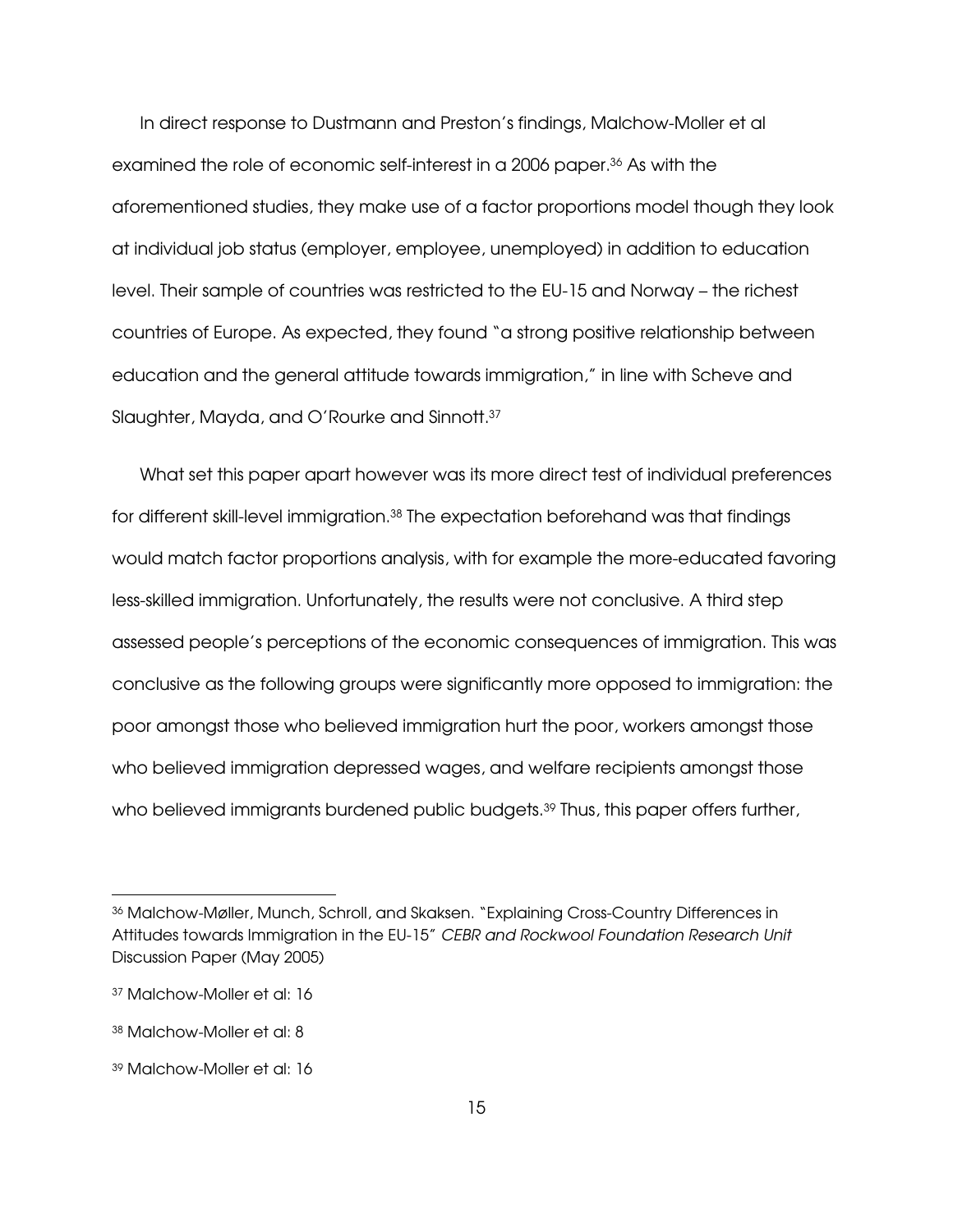deeper, and more geographically diverse confirmation of the role of economic selfinterest in opposition to immigration.

#### Education as Socialization

-

At present, there are explanations emphasizing racial and cultural prejudice on the one hand and economic self-interest on the other. There is one possibility however that incorporates elements of both sides of the "ideology versus interests" debate, of both the economic and non-economic variable camps.40 I would argue that education, along with determining job opportunities, has a socializing effect. Education can shape cultural attitudes towards immigrants and foreigners more generally. Hiscox and Hainmueller in a 2007 study on education and immigration preferences consider this somewhat forgotten aspect. They begin by noting that in much of the literature, "the immigration debate is to a large extent about economics" where a "critical battle line" separates "high-skilled and low-skilled workers."<sup>41</sup>

Hiscox and Hainmueller question this repeated assertion of Mayda, Scheve and Slaughter, and other authors. They note that even the "most sophisticated economic models are quite equivocal" on the actual impact of immigrants on labor market

<sup>40</sup> R Wilkes, N Guppy, L Farris. ""No Thanks, We're Full": Individual Characteristics, National Context, and Changing Attitudes Toward Immigration" International Migration Review (2008): 302

<sup>41</sup> Hiscox, MJ and Hainmueller, J. "Educated Preferences: Explaining Attitudes Toward Immigration in Europe" International Organization (2007): 1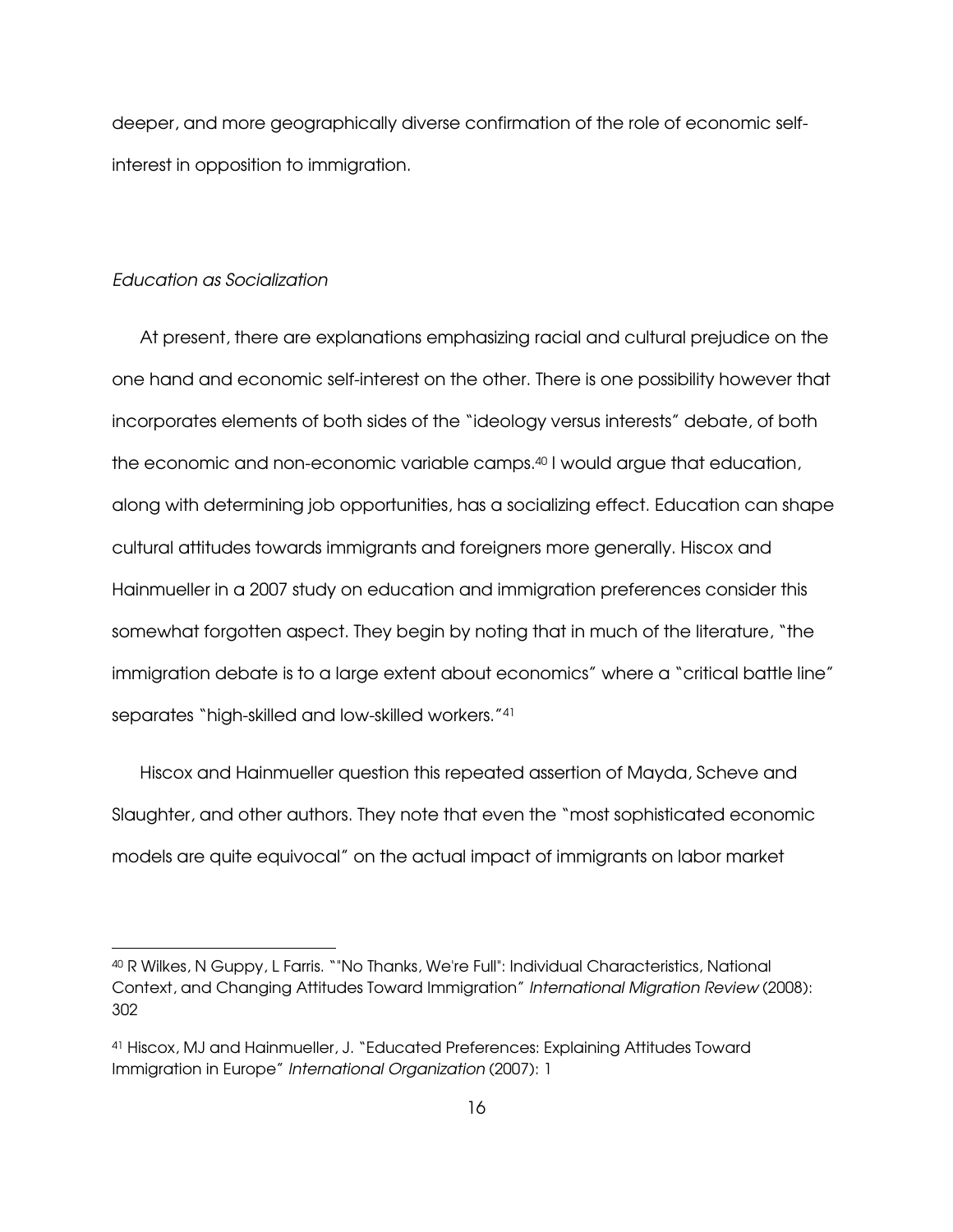dynamics.42 Moreover, the findings of Dustmann and Preston we considered earlier favor a cultural explanation involving racism, nationalist feeling, or xenophobia.43 One school of thought emphasizes economic self-interest based upon one's education. The other sees increasing education leading to a more tolerant view of immigrants. The findings of Hiscox and Hainmueller support the latter view, as "people with higher education levels are more likely to favor immigration regardless of where the immigrants come from and their likely skill attributes."<sup>44</sup>

For example, one would expect people of a given "education level" to oppose similar skill-level immigration if labor competition fears were present. However, this was not borne out by the data. The authors emphasized that data showed "more educated respondents" were "significantly less racist and place far greater value on cultural diversity."45 Employing the European Social Survey, which asked questions on rich versus poor country immigrants and European versus non-European immigrants, they were able to determine the role of cultural/racial beliefs.46 Such cultural/racial beliefs accounted for about "65% of the estimated effect of education on support for immigration."<sup>47</sup> As the authors note, "immigration brings to the fore very different

<sup>42</sup> Hiscox and Hainmueller: 2

<sup>43</sup> Dustmann and Preston

<sup>44</sup> Hiscox and Hainmueller: 32

<sup>45</sup> Hiscox and Hainmueller: 32

<sup>46</sup> Hiscox and Hainmueller: 10 See the paragraph mentioning "four different versions of this question in which the source…"

<sup>47</sup> Hiscox and Hainmueller: 32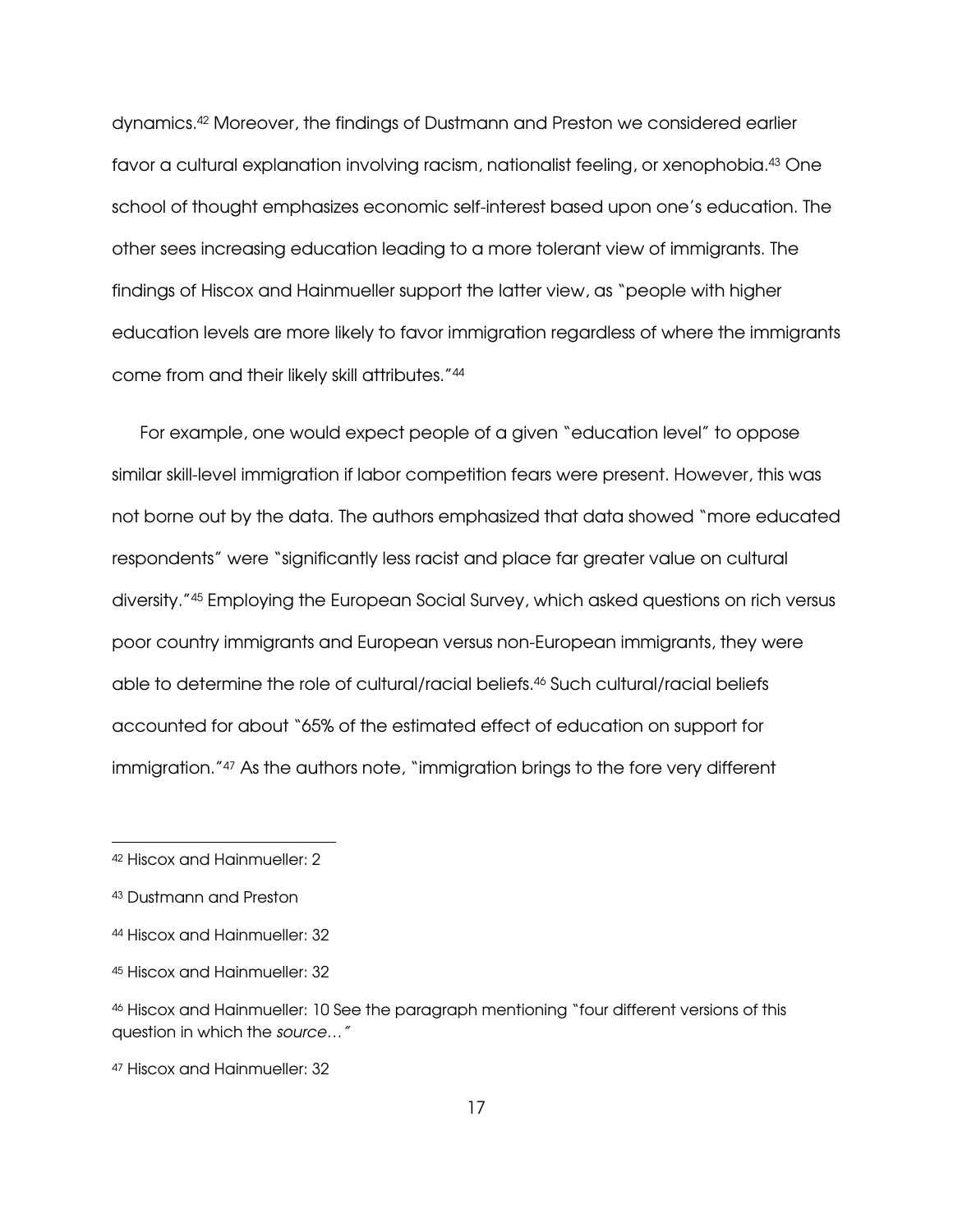conceptions of national identity – involving different views about the importance of ethnicity, religion, and language."<sup>48</sup>

Their findings were also quite robust in a number of respects. Their finding held when measuring "education level" with qualifications or occupational measures. Objections they noted included survey response bias, misperceptions about immigrants, and crossnational labor market variations. Survey response bias could for example involve the more-educated having a greater desire to appear less prejudiced, hiding their real attitudes. However, any study drawing upon public opinion data including those I have covered will be prone to such bias. Perceptions amongst the low-skilled that the education level or labor market effect of migrants is greater than it actually is could lead to greater anti-immigrant sentiment. The authors contend however that "the clearest (and perhaps the only) explanation" for such a misperception would be the same one linking xenophobia and education that they found.<sup>49</sup>

Nonetheless, I do have some concerns. Their sample was of European countries, suggesting one may see different results in poorer countries or ones with less extensive welfare systems, such as India. Moreover, they note that Western education systems are often designed "explicitly to increase social tolerance." Whether this is true of the Indian education system is debateable. In terms of internal validity, it is also unclear whether French and Dutch high school graduates can be considered the same. Assuming French and Indian high school graduates, or Indian graduates of a private high school

<sup>48</sup> Hiscox and Hainmueller: 33

<sup>49</sup> Hiscox and Hainmueller: 35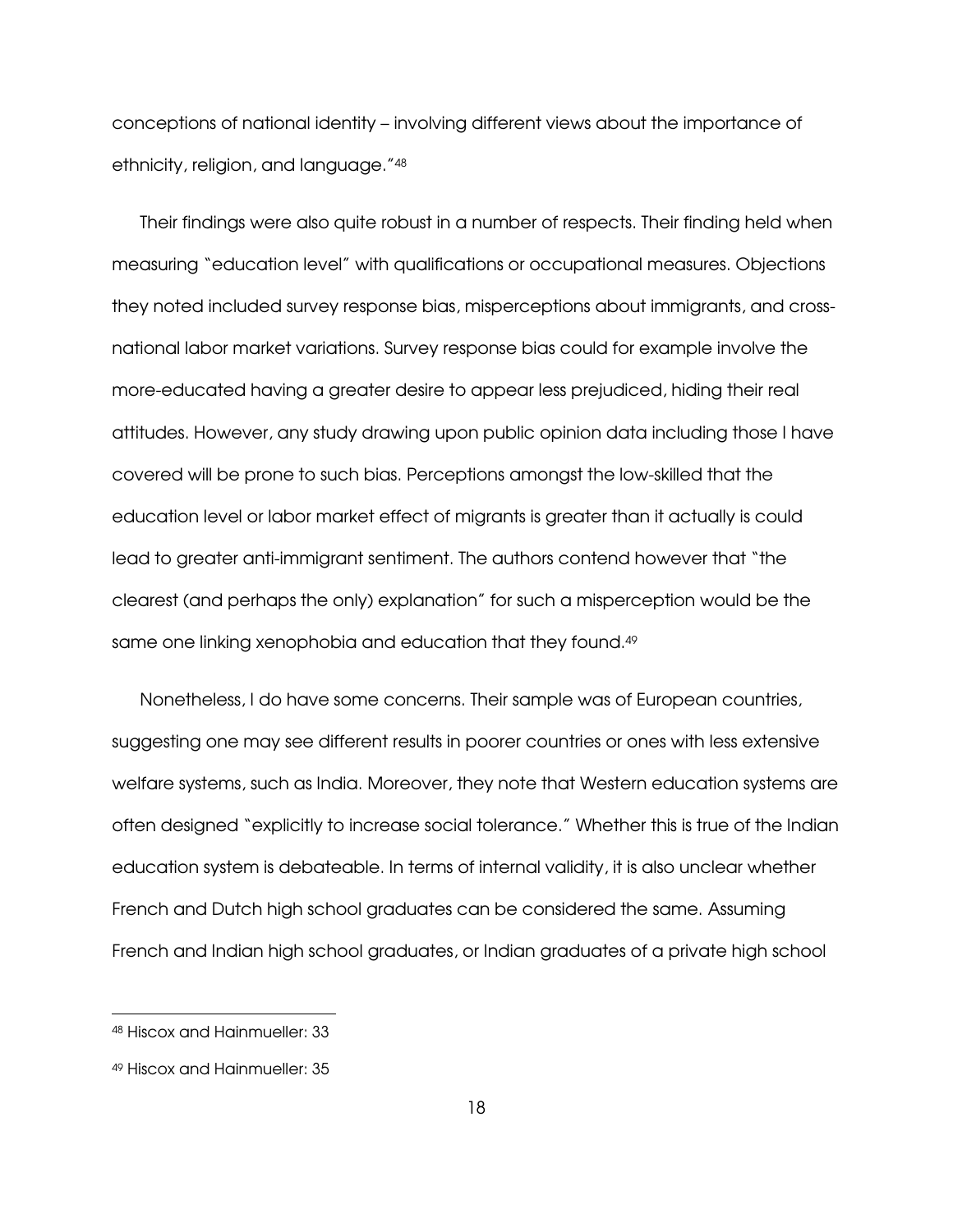and a rural government high school have had the same socializing experience is even more problematic. It remains unclear whether education's mechanism is a labor market or tolerance through socialization one. Still, the basic relation remains that the lower the education level, the greater anti-immigrant attitudes are.

#### The State of the Economy

Analyzing Canadian Gallup surveys from 1975 to 2000, Wilkes, Guppy, and Farris find that "the state of the national economy has a relatively uniform effect across groups" on attitudes.50 While limited to one country, the result of Wilkes, Guppy, and Farris does suggest that during economic downturns, one should expect greater antiimmigrant sentiment. Indeed, this finding confirms the initial paradox that motivated this paper. This was indeed a statistically robust result, but it does stand alone as other studies have not discussed this possibility. Moreover, testing this proposition is not possible for Mumbai, Bangalore, and Delhi. None of these cities have seen a prolonged economic downturn in this timeframe nor are there adequate public opinion surveys in this context.

# The Rate of Immigration

In addition to examining the effect of the state of the economy, Wilkes, Guppy, and Farris also analyzed the impact of the rate of immigration. Specifically, they considered

<sup>50</sup> Wilkes, Guppy, and Farris: 302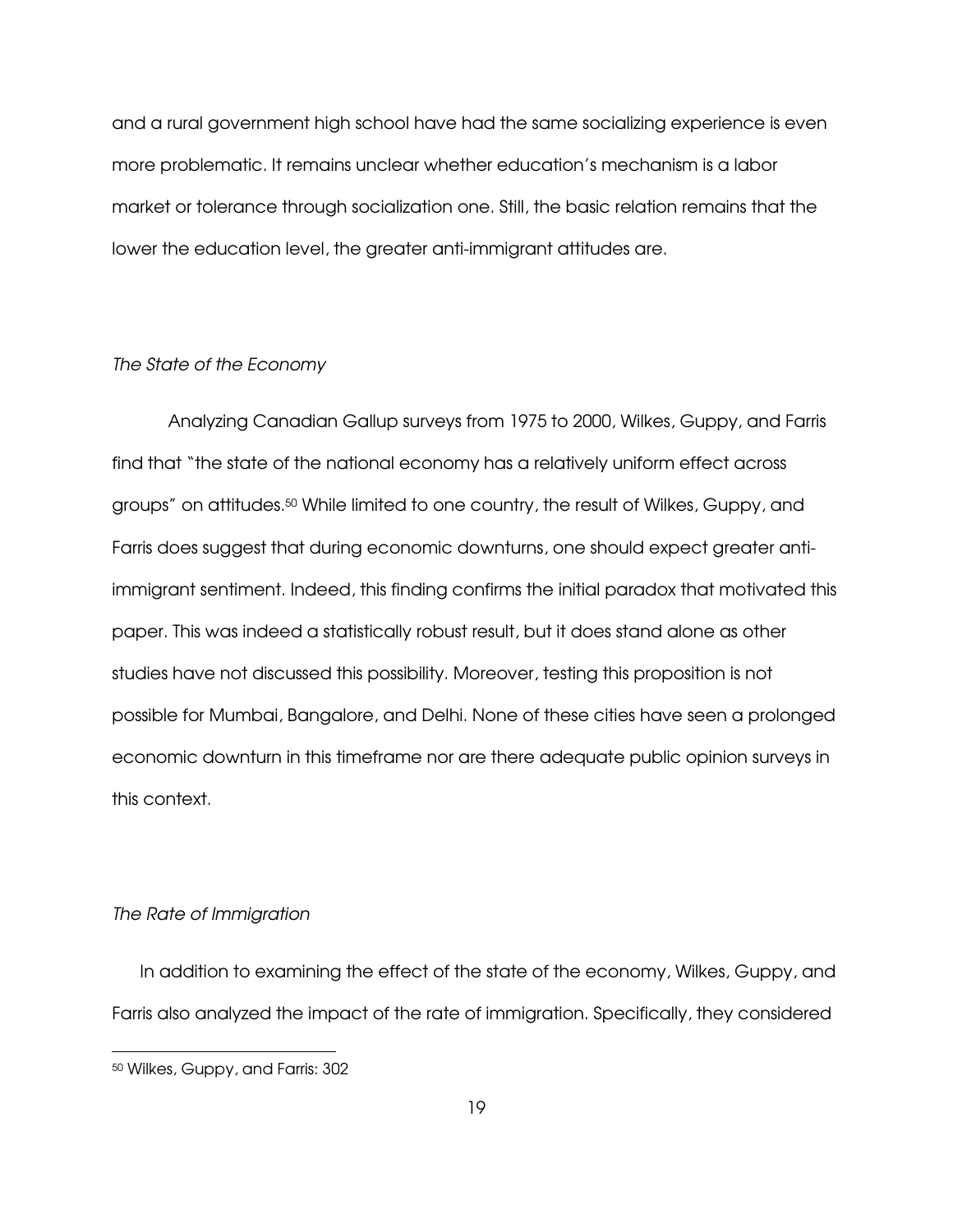the effect of variation over time in Canada's immigration rate on attitudes. There can also of course be geographic variation. In the case of the United States, one can speak of certain states and cities as immigration gateways, where the native-born interact with larger numbers of immigrants than elsewhere. For variation over time though, they "found little effect of annual variation in the rate of immigration."51 Scheve and Slaughter, in addition to writing on the education – labor competition link, had also explored this factor. Their same 2001 study finds that the skills-opinion relationship is no stronger in high-immigration communities.<sup>52</sup> They do suggest however that the link between skills and immigration preferences could be connected with "mainstream redistributive politics over which political parties often contest elections."<sup>53</sup>

## National Salience and Local Opposition

 Focusing on the local level, a 2007 paper by Daniel J. Hopkins develops the theory of politicized change to explain perceptions of immigrants as threatening in the United States. He establishes that sudden local demographic change is not by itself a sufficient condition for sustained anti-immigrant attitudes, which also require "external, politicizing agents."54 The theory of "politicized change" states that a social cleavage

<sup>51</sup> Wilkes, Guppy, and Farris: 325

<sup>52</sup> Scheve and Slaughter: 144

<sup>53</sup> Scheve and Slaughter: 144

<sup>54</sup> Hopkins, Daniel J. "Threatening Changes: Explaining Where and When Immigrants Provoke Local Opposition" Post-Doctoral Fellow, Center for the Study of American Politics – Yale University (September 6, 2007): 33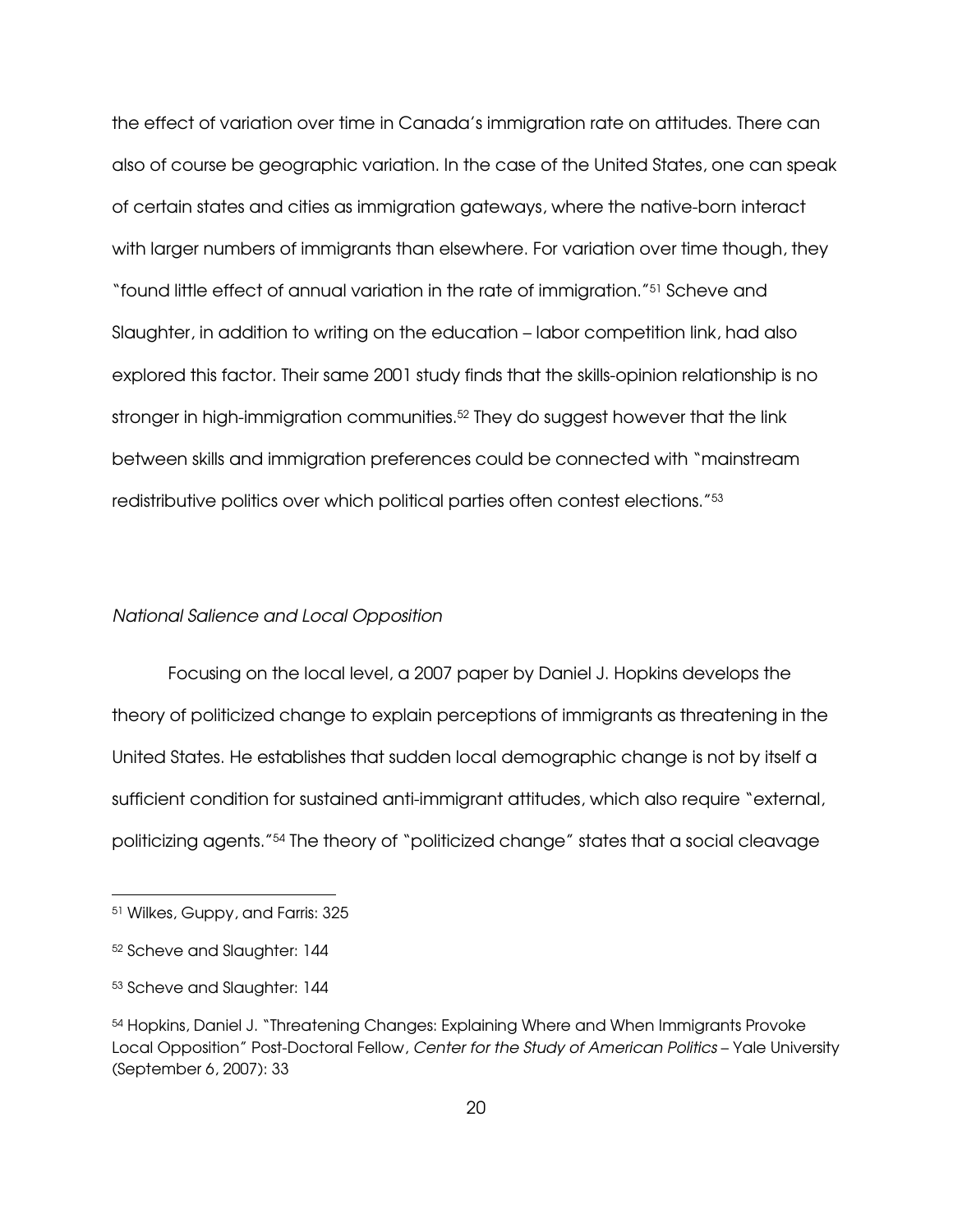or political issue can become relevant if it is "amenable to framing but not consistently framed" by national political rhetoric.55 He finds that whenever the immigration issue is raised nationally, communities that have experienced a recent influx of immigrants see anti-immigrant measures and opinions develop.

To make his case, he notes the timing of opinion swings and ordinances. A prime example is such swings "in late 2005 and 2006, just after immigration became nationally salient," which neither the state of the economy nor economic self-interest nor socialization can account for.56 His measurement of "national salience" with surveys of television and print media mentions of the word "immigration, of "local opposition" with geo-coded survey and local ordinances, and changes in the share of immigrants with census data is reasonable. The only difficultly here, which I faced for migration in India as well, is that census data is too infrequently collected. 1990 and 2000 data indicating a sudden influx of immigrants may not capture specific fluctuations in the mid-90s nor can fluctuations in 2006 be noted.

Moreover, his claim that the change in the number of immigrants rather than the level is necessary for politicized change has implications for the Indian case. Perhaps change in interstate migration figures over time rather than the absolute number of migrants (and their descendents) matters. Yet what of the possibility that a large, established community may attract further immigrants? In the Indian context especially,

<sup>55</sup> Hopkins: 33

<sup>56</sup> Hopkins: 3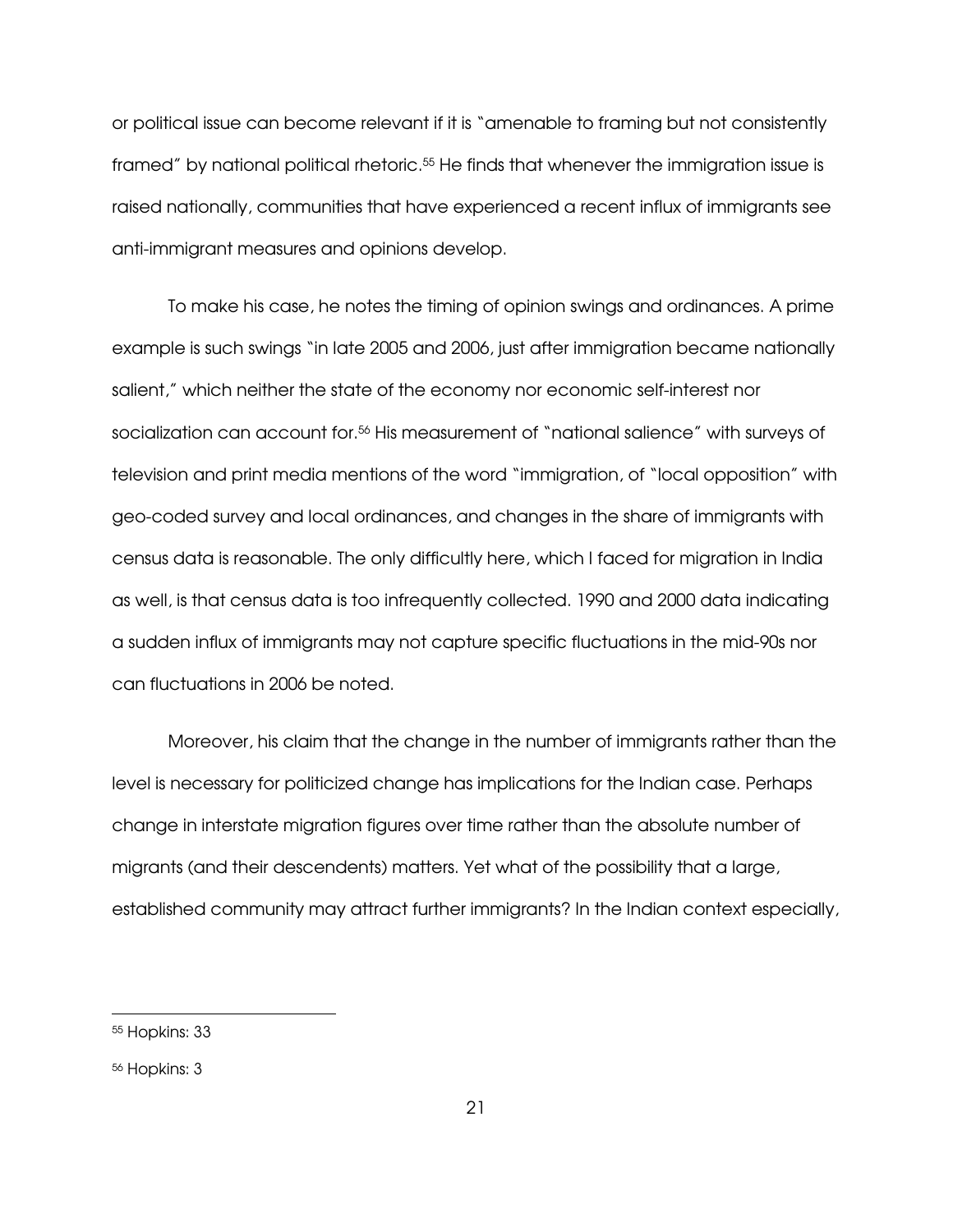a large existing population of migrants (and their descendents) may be more electorally important than the rate at which additional migrants are arriving.

The "national salience" component is quite acceptable, though one could argue it is epiphenomenal of economic self-interest. One outlier situation of national salience but no corresponding local opposition was the Elian Gonzalez episode, where no economic self-interest was present.57 Broad economic concerns that certain workers are facing increased labor market competition may lead to national rhetoric. Communities where this increased labor competition is most felt due to substantial recent immigration would then see this rhetoric shaping public opinion and local ordinances. Still, it was relatively "wealthier, larger, and better educated" communities that considered anti-immigrant proposals from 2000 to 2006.<sup>58</sup>

Lastly, it is worth noting that while Guppy, Wilkes, and Farris found that the state of the economy had a uniform effect on attitudes in Canada, Hopkins' examination of the "September 11<sup>th</sup> Effect" challenges this.<sup>59</sup> He found that in October 2001 antiimmigrant feeling rose in counties with growing immigrant populations but abated by March of 2002, even though the economic outlook changed little.<sup>60</sup> Hopkins has provided much to consider, though for his insights will need some adaptation. Firstly, in a situation of internal migration where migrants can vote, their absolute level may

<sup>57</sup> BBC. "What happened to Elian Gonzalez?" http://news.bbc.co.uk/2/hi/americas/4471099.stm (accessed February 1st 2009)

<sup>58</sup> Hopkins: 29

<sup>59</sup> Hopkins: 15, title mentions 9/11 effect

<sup>60</sup> Hopkins: 16, 17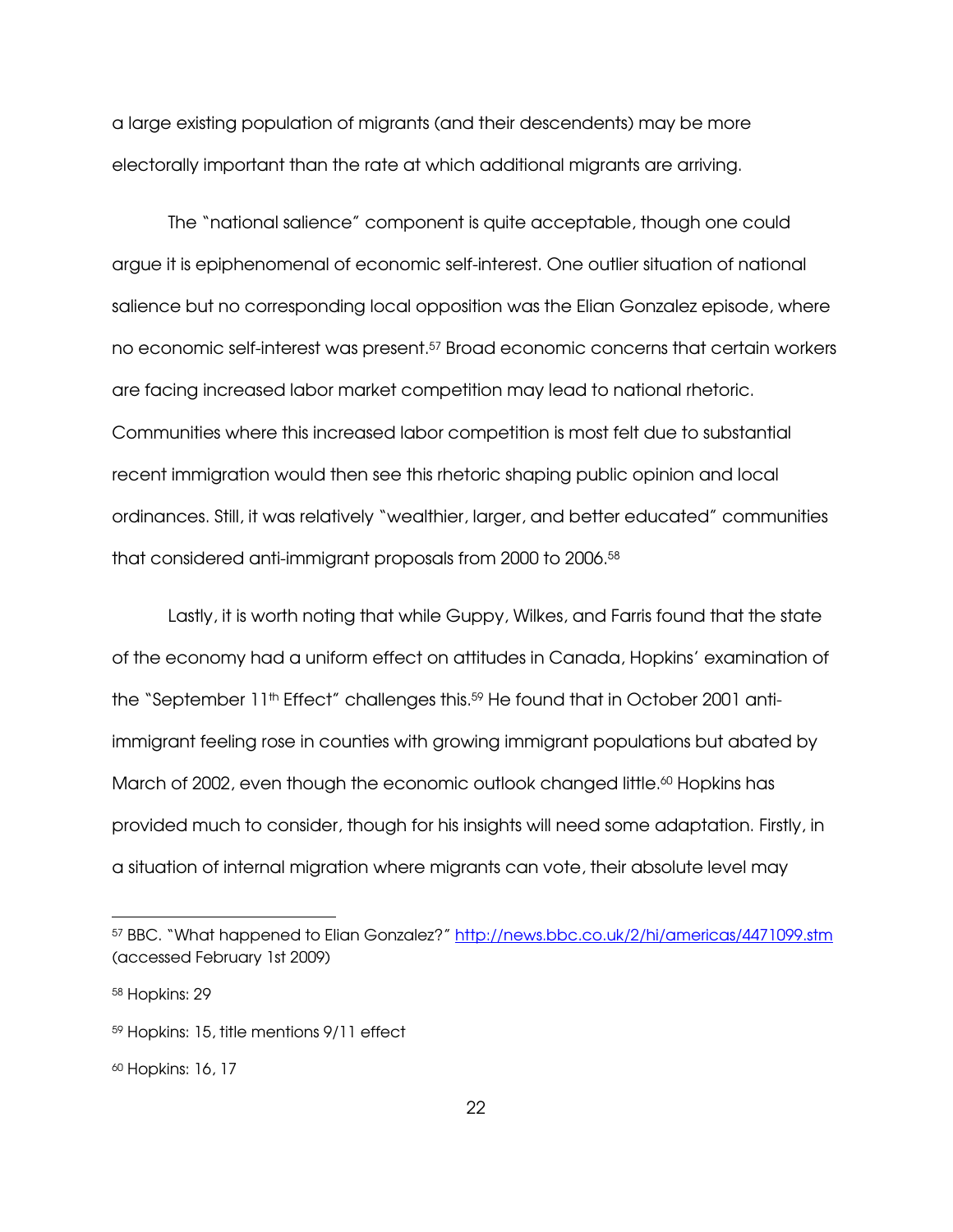matter as much or more than changes in the rate of migration. Secondly, "national salience" may have to be defined more broadly to incorporate regional and ethnic demands, political competition, and other phenomena beyond the issue of migration alone.

#### Immigrants and Electoral Outcomes

 In a more recent study, Gerdes and Wadensjö further explore the local political implications of immigration through its impact on Danish municipal election outcomes.<sup>61</sup> They find that anti-immigrant parties "enjoy support in local elections in municipalities with an increased 'share of non-Western immigrants.'" <sup>62</sup> Initially, they had trouble accounting for the different set of candidates and parties competing in each municipality and each new election cycle. Their solution was to measure the dependent variable of support for an anti-immigrant party as a binary variable.<sup>63</sup> On the independent variable side, they first considered changes in the number of non-Western immigrants and then the total number of immigrants (including second and later generation immigrants).

<sup>61</sup> Gerdes and Wadensjö, "The Impact of Immigration on Election Outcomes in Danish Municipalities" iza.org (2008)

<sup>62</sup> Gerdes and Wadensjö: 23

<sup>&</sup>lt;sup>63</sup> Gerdes and Wadensjö: 10, Regression estimations involved a log-form binary dependent variable, "indicating that party i either did or did not get a vote," with the independent variable given by the change in the immigrant population.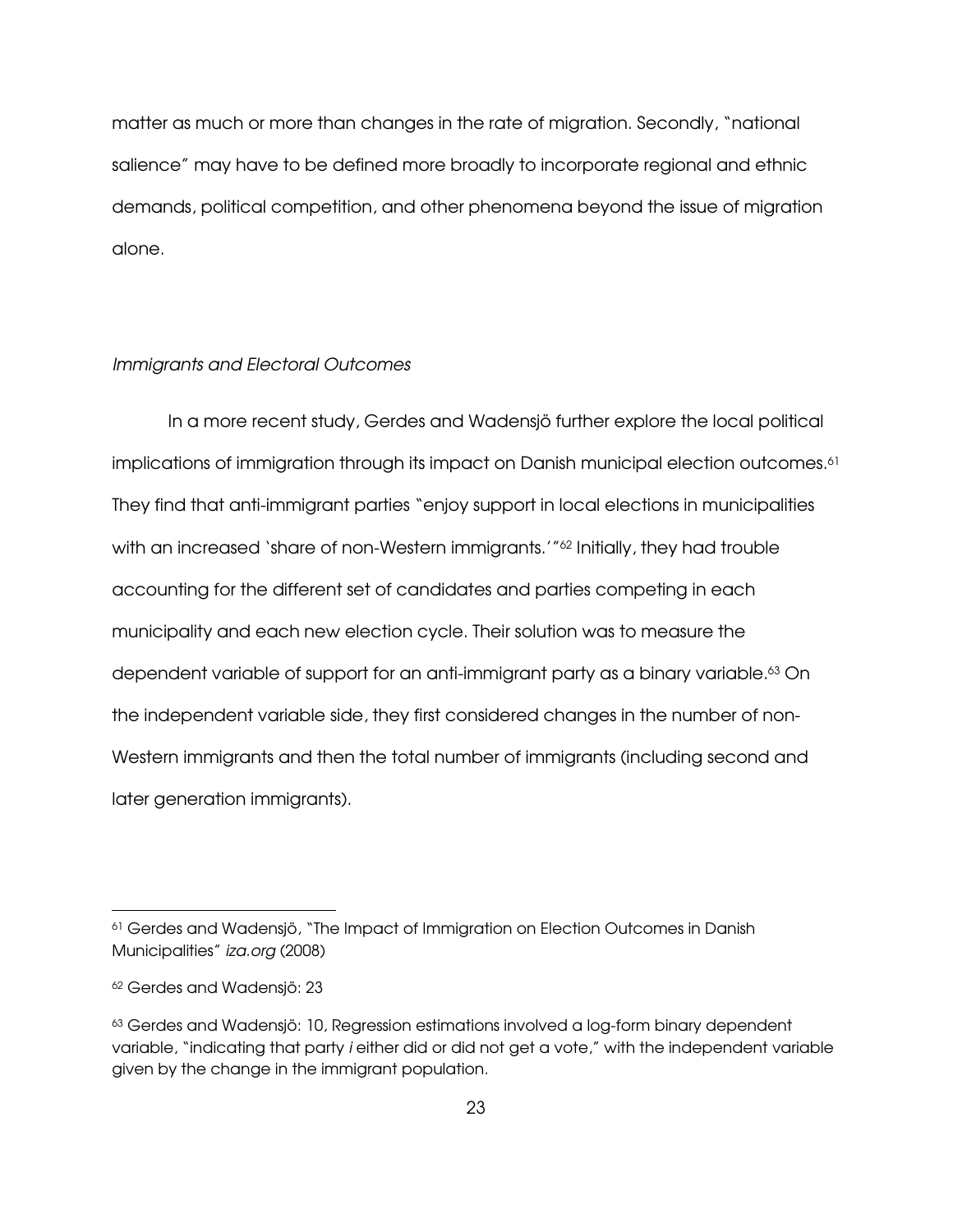In their regressions, entity and time fixed effects controlled for heterogeneity of municipalities and variance over time.64 The annual number of refugees receiving government assistance was used as an instrument for the 'share of non-Western immigrants' though they would have preferred actual numbers of refugees assigned under a program of dispersing refugees across the country. Given the variety of methods and their exploration of both changes and levels, this limitation is not of great concern.

In their concluding discussion they suggest that "people seem less influenced by direct personal experience of immigrants than by the general political debate." <sup>65</sup> Such a statement echoes Hopkins but is not supported by their data and analysis. Immigration has been a topic of political debate in Denmark and they found that non-Western immigration positively impacts the local vote shares of two anti-immigrant parties. What they have not done is examine, through public opinion surveys or any other mechanism, the effect "direct personal experience."

What is of perhaps great concern is whether opposition to "non-Western" immigrants is actually a case of inter-religious tension. If religion matters, then immigration of "non-Western" peoples predominantly of a different religion may cause no change in the local vote shares of anti-immigrant parties. They also do not consider situations where large numbers of immigrants can vote, as they would be able to in the Indian case. Still, this study provides a framework for examining (and reinforces) the link

<sup>64</sup> Gerdes and Wadensjö: 11, This allowed them to isolate "the effect of (a change in) the (log) share of first-generation non-Western immigrants."

<sup>&</sup>lt;sup>65</sup> Gerdes and Wadensjö: 25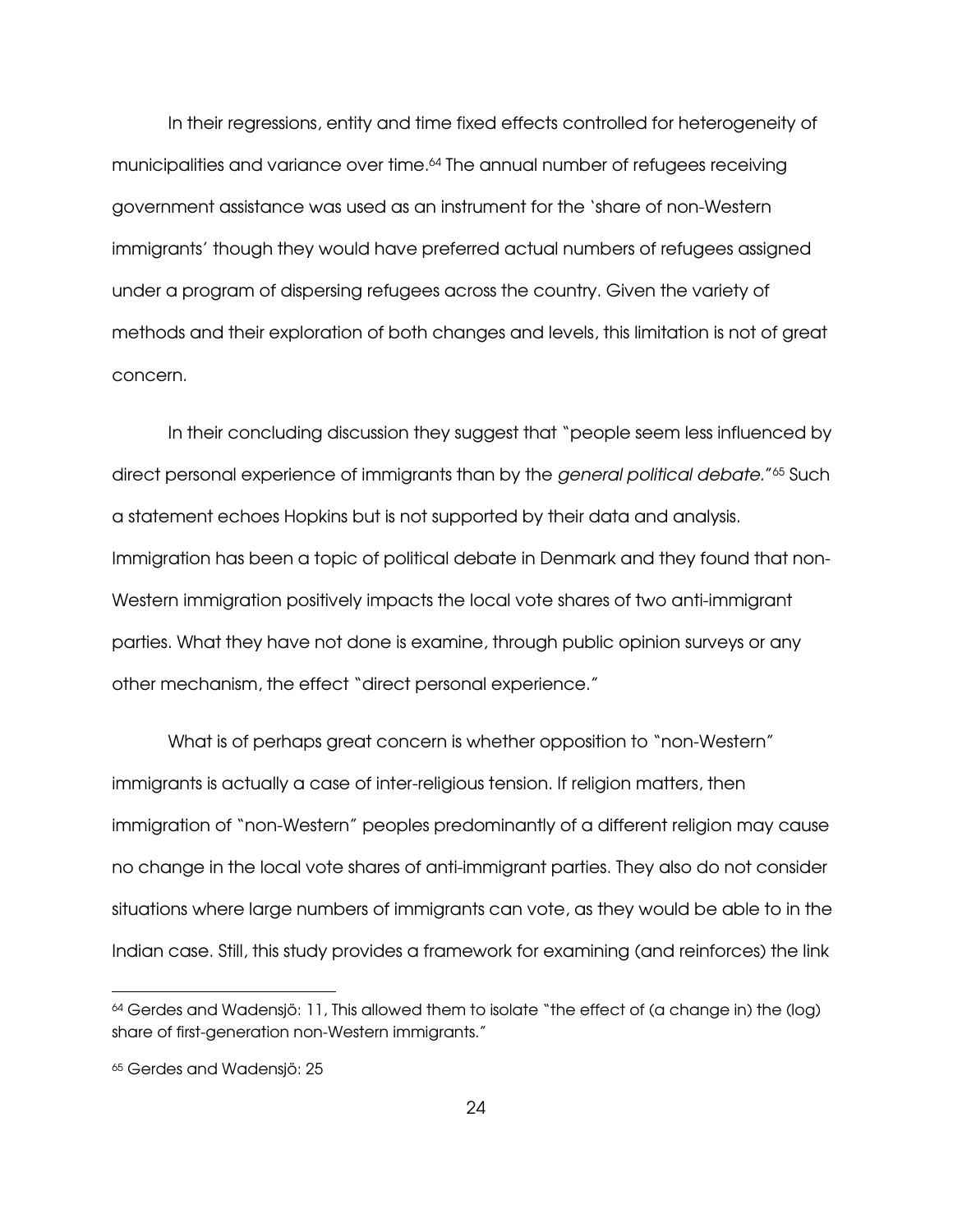between migration (both changes and levels) and electoral outcomes and further supports Hopkins' findings.

#### Internal Migration in Multiethnic States

 Although the above studies situated in Western, developed countries offer explanations for local opposition to migrants, the Indian case is different in one fundamental respect. India's experience is one of internal migration in a multiethnic state, while the above papers concern international migration and thus have some limitations. A recent paper by David Laitin on the likelihood of immigrants as participants in a civil war further sheds further light on the importance of this difference.<sup>66</sup> He stresses that immigrants, or "Newcomers to the Soil" lack the regional base that allows "Sons of the Soil" to challenge the state militarily.<sup>67</sup> What this implies is that for "Newcomers to the Soil," returning home is an option and thus there is less incentive to instigate any sort of ethnic conflict.

 With the seemingly anomalous case of the Muhajirs in Pakistan, Laitin shows that if "regional base" can be understood broadly then even "Newcomers to the Soil" can obtain one.68 His description of Urdu-speaking Partition-era refugees from India settling

<sup>66</sup> Laitin. "Immigrant Communities and Civil War" International Migration Review (2009)

<sup>67</sup> Laitin: 36

<sup>68</sup> Laitin: 56, He notes that "the social solidarity of these urban communitarians, and the impenetrable (to national armies) back alleys of their neighborhoods" meant that "the insurgent violence in urban Sindh organized by the sons of immigrants could escalate to attain rural-based standards."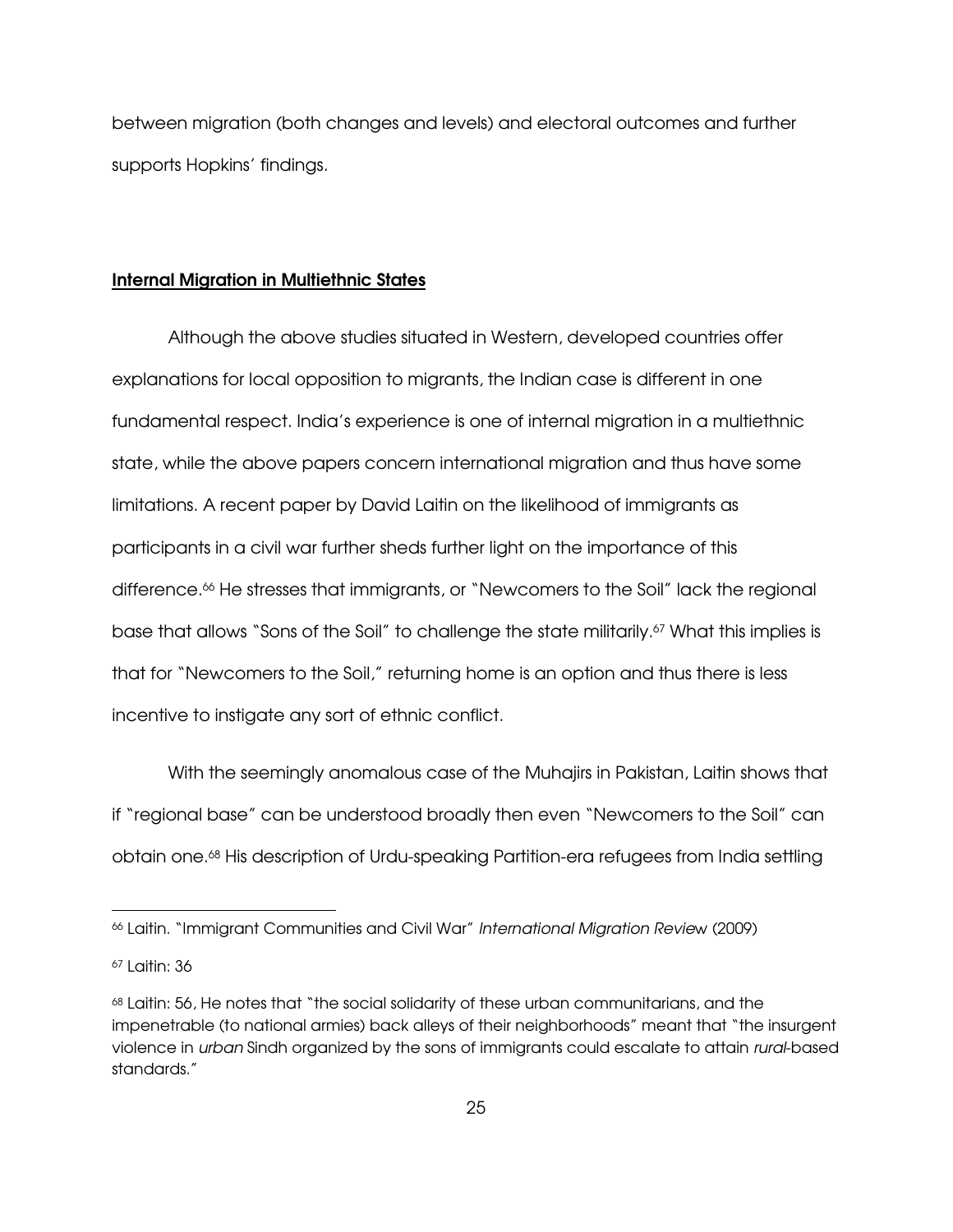in and becoming the majority population of urban Sindh is meant to suggest that migrants can challenge the state by building a regional, urban base. In the Indian context, this would suggest that sustained migration could allow a non-native group, such as Hindi-speakers in Mumbai, to build a regional base at the expense of the current "Sons of the Soil." Fear of a large migrant minority building such a base, i.e. fear of "swamping," could motivate local opposition to migrants.

 It is precisely such fears of "swamping" that are voiced in the debate over Tibet.69 Moreover, in this case, electoral competition is irrelevant as China is a multiethnic, authoritarian state. Andrew Martin Fischer notes that "the key issue is not whether the population balance has shifted towards the Tibetan or the Han, but that the latter have dominated urbanization."70 His study suggests that interethnic conflict between Tibetans, Hui Muslims, and Han Chinese is really a story of economic competition in towns, with Tibetan upward mobility blocked by Hui migrants.71 This crowding in urban areas could also help further the perception of "swamping" by migrants.

<sup>69</sup> The Guardian "Tibet could be 'swamped' by mass Chinese settlement after Olympics, says Dalai Lama" http://www.guardian.co.uk/world/2008/may/24/tibet.china (accessed January 1, 2009)

<sup>70</sup> Fischer, Martin "Urban faultlines in Shangri-La: Population and Economic Foundations of Inter-Ethnic Conflict in the Tibetan Areas of Western China" Crisis States Programme - LSE Working Paper no.42 (June 2004): 17

<sup>71</sup> Fischer: 18, "Hence contemporary contestation in these areas takes place in the towns." And "The expansion of Muslim business networks into Tibetan towns leads to heightened competition precisely where the chances for Tibetans to integrate into the urban economy should be highest."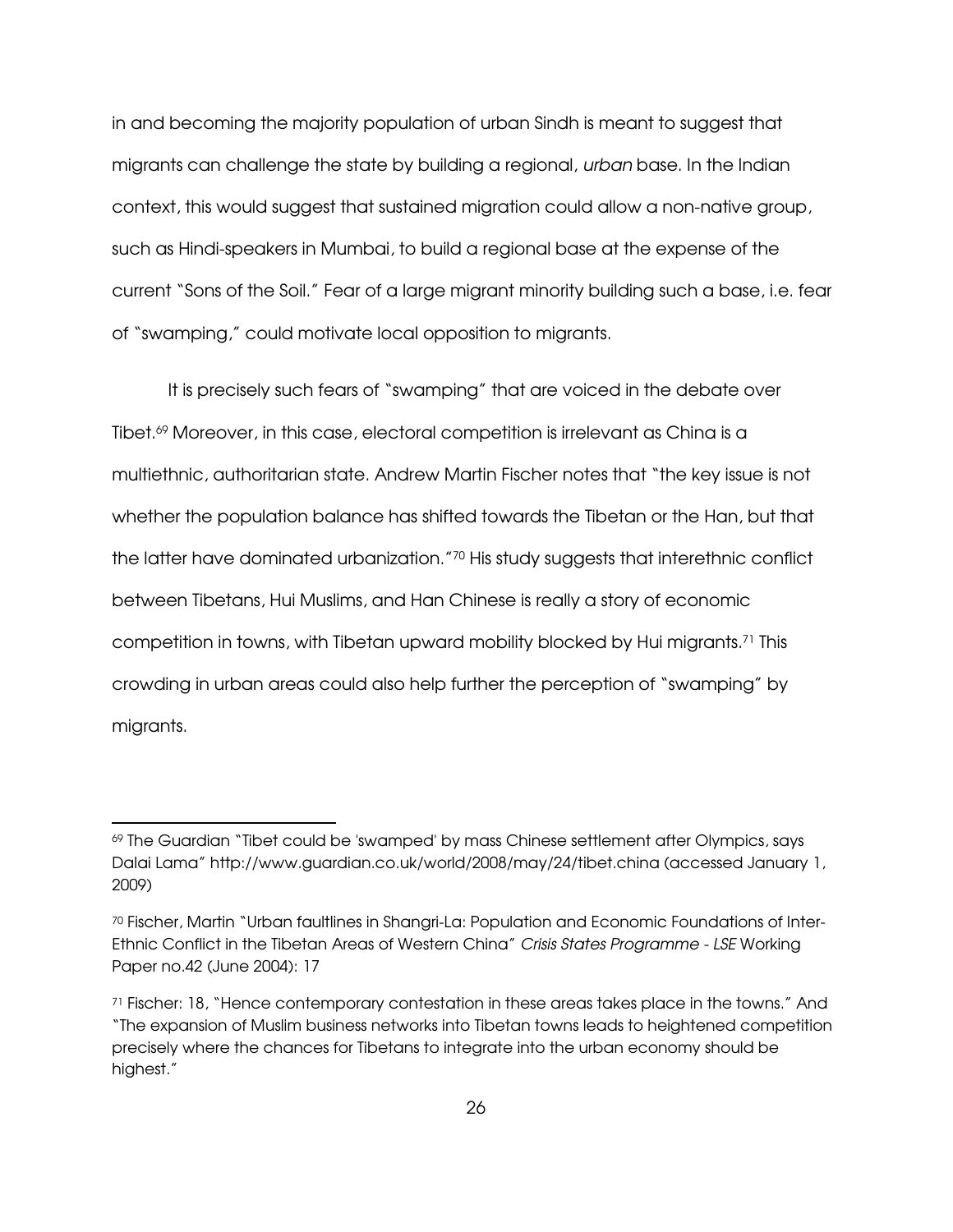However, there is another aspect that might have implications for the Indian case. Given public projects in the Tibetan Autonomous Region, the "upper range of skilled labour is definitely required."<sup>72</sup> The prime jobs are thus almost always inaccessible to Tibetans while they face increased competition for lower level jobs as well with the inmigration of better-qualified Han and Hui. Such a scenario, which may not be reflected in general unemployment and education figures, could well occur in Indian states too. Jobs in Information Technology (IT) and other new industries often recruit nationally for specialized skills, thus excluding locals to some extent. A concurrent influx of low-skilled migrants would compound this exclusion by increasing competition for lower level jobs as well. In the Indian case, "marginalization from political and economic power" may not be as acute as in the case of Tibet. Still, exclusion due to "lower education and skill levels" that is exacerbated by "competition over lower-skilled work" is possible and would produce anti-migrant sentiment similar to that seen in Tibet.

 In northern Nigeria, a democratic and multiethnic setting like India, there is a situation of local opposition to migrants as well. The local Hausa-Fulani population has opposed the in-migration of southerners for reasons of economic self-interest concerns.73 Here, the local, Muslim population's nativist reaction has taken the form of a call for Islamic law (Sharia), which the predominantly Christian southerners oppose. Edlyne Eze Anugwom notes that "in popular imagergy, the economic promises of

 $72$  Fischer: 22, "Undoubtedly, there is a skills deficit in the region, particularly for the current largescale projects that dwarf the local economy, and the upper range of skilled labour is definitely required for the province, so long as such projects persist."

<sup>73</sup> Anugwom: 159 "These distinctions in Nigeria's pluralistic society have been heightened by economic or labor migration, especially by Christian Southerners moving to the core Muslim areas in the North."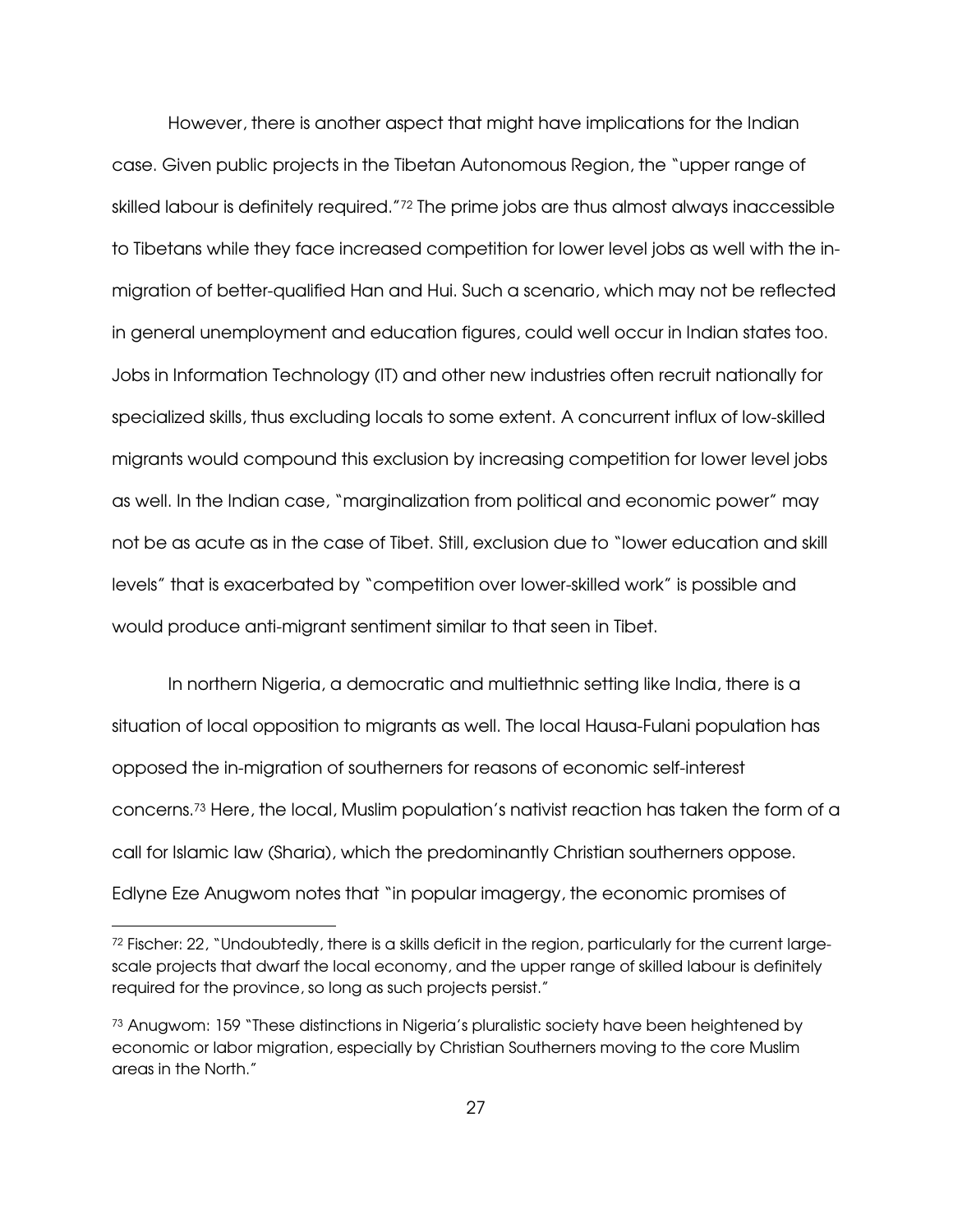Sharia often translated literally into the expulsion of outsiders and non-Muslims from their economic niches."74 The Sharia regime, she argues, is thus in practice used to advance the economic interests of the native-born at the expense of migrants. In India, I would argue that the controversy over migrants celebrating their holidays versus native holidays is somewhat similar to the controversy over implementing Sharia.75 On the other hand, the impact of Sharia would seem akin to that of preferential policies.

#### The Indian Case: Internal Migration in a Democratic Multiethnic State

 Although the international literature provides useful insights, the Indian case differs in that it involves migration within a multinational state rather than *across* national borders. Per India's Constitution, migration across state borders (which are often cultural and linguistic borders) is free except in special circumstances.<sup>76</sup> As my focus is migration to India's three largest cities, it is worth noting that local urban governing bodies in India are weak relative to the governments of their state. <sup>77</sup> In Delhi's case, this is not as

<sup>74</sup> Anugwom: 177

<sup>75</sup> I have in mind here the rhetoric of the Maharashtra Navnirman Sena, a nativist party in Mumbai, against Chhat Puja, a holiday celebrated by the large number of migrants from the states of Bihar and Uttar Pradesh – "MNS to take on Lalu's Chhat Puja with 'Hatt' Puja" May 20, 2008 Expressindia.com <http://www.expressindia.com/latest-news/MNS-to-take-on-Lalus-Chhat-Puja-with-Hatt-Puja/312088/>

<sup>76</sup> By Article 301 of the Indian Constitution, free movement of citizens within India is allowed, with Article 304 requiring presidential approval for a state government to limit movement across its borders.

<sup>77</sup> Ren and Weinstein. "The Shanghai Effect" http://casi.ssc.upenn.edu/node/127: They note that "with states tending to view local governments more as rivals than partners, most states – including Maharashtra – have chosen to retain the powers of urban development."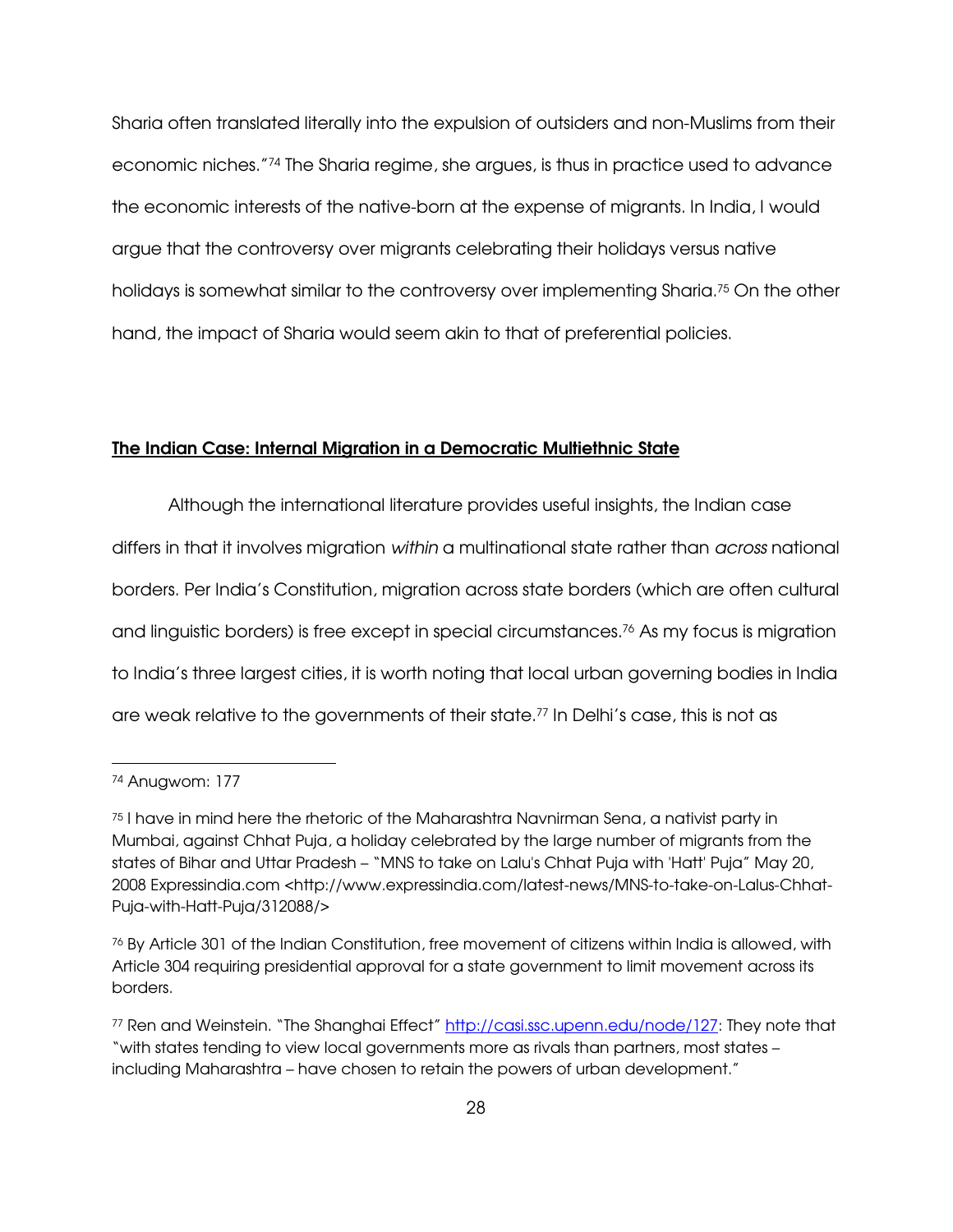apparent given that its state government presides over what is effectively the greater Delhi urban area.78 Even if a native ethnic group is not a majority in a large city, it more often than not will be at the state level and thus nativist demands can be made and acted upon at this level.

 Thus, in focusing on the Indian case there are some points to keep in mind. One limitation upon nativist politicians as compared to Western countries is that they cannot demand legal restrictions upon migration. On the other hand, politicians can and have campaigned for preferential policies for the "sons of the soil," amongst other groups.<sup>79</sup> Meanwhile, the distribution of power across levels of government in India means that one must ideally consider both the local AND state levels of government. National elections could also be pertinent as a very prominent nativist party in a given state could play a role in forming a governing coalition in Parliament. The following scholars focus on ethnic conflict, migration, and political competition in India, providing an additional layer of specificity above the broad foundation provided by the international literature.

# Nativism as Labor Market Protectionism

 $\overline{a}$ 

The late Myron Weiner's 1978 Sons of the Soil: Ethnic Conflict in India, although written before the present era of national coalition governments and regional parties,

 $78$  The NCT of Delhi is effectively one metropolitan area and thus its CM is like a local executive as well as a state-level executive.

<sup>79</sup> Weiner, Myron. Sons of the Soil Princeton, NJ: Princeton University Press, 1978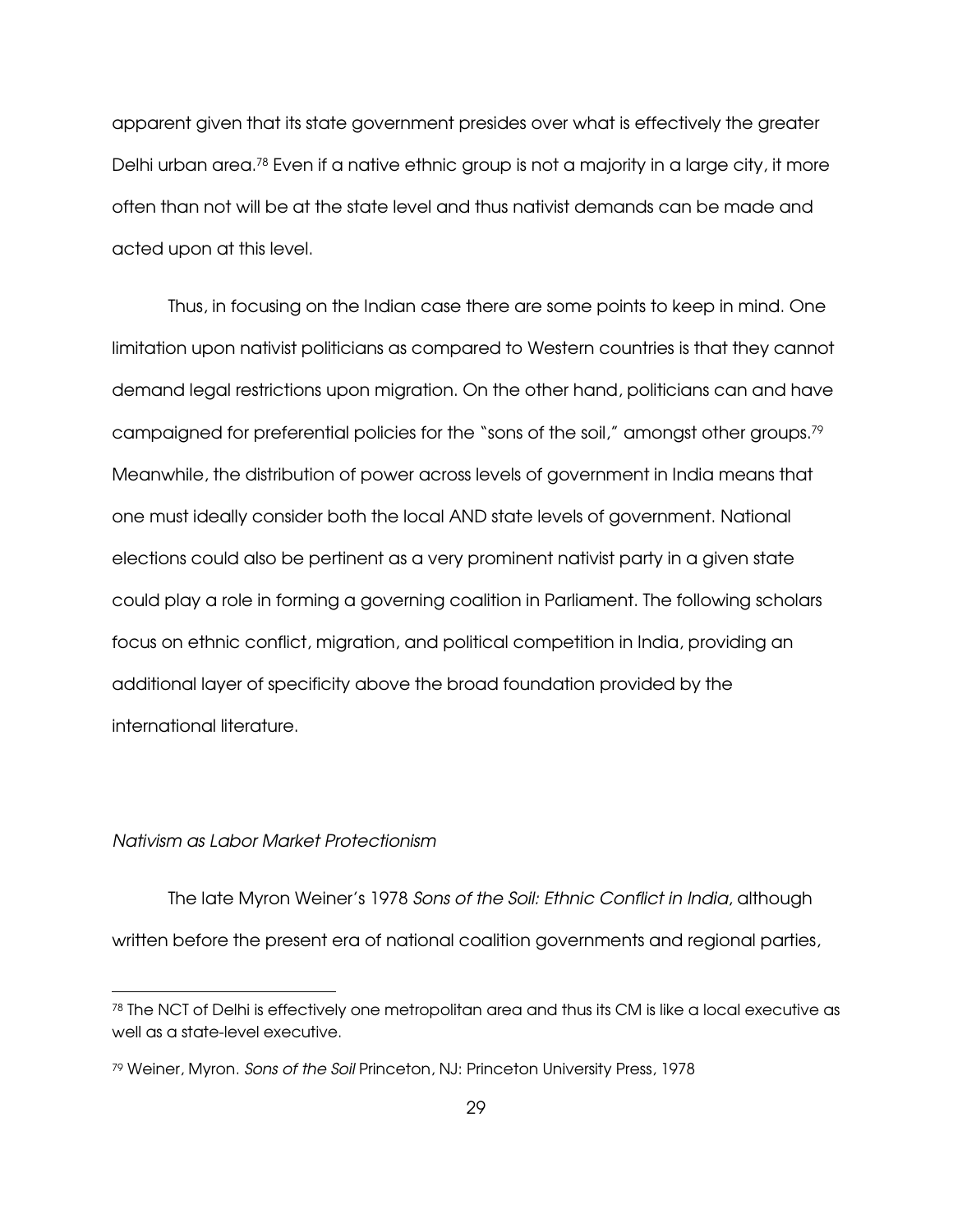remains the definitive work on this subject.80 Over several years, he conducted fieldwork, analyzed census data, and produced a work comparing and contrasting five cases of nativism within India: Assam, the Chota Nagpur region of Bihar (modern Jharkhand), the Telengana region of Andhra Pradesh, Mumbai, and Bangalore. He arrived at the conclusion that in India "nativism tends to be associated with a blockage to social mobility for the native population by a culturally distinguishable migrant population," placing the 'sons of the soil' phenomenon as a question of "social mobility versus spatial mobility."<sup>81</sup>

This analysis places him in the company of earlier authors who emphasized labor market competition in explaining opposition to immigrants in the developed countries. Indeed, Weiner explicitly labeled nativism in India "a protectionist movement" in the labor market, demanded by local groups in much the same way infant industries demand tariff protections against foreign imports.82 Given the available evidence and similar findings elsewhere in the literature, such a claim does not seem controversial. Moreover, this is supported by five conditions he established, common to all five cities and regions he studied, under which "sons of the soil" sentiments emerge.

His first condition was that "each area with a nativist population has migrants from outside the cultural region."<sup>83</sup> This seems self-evident but difficulty can arise in defining a "cultural region." Language would be an ideal measure but even he found -80 Weiner, Myron. Sons of the Soil Princeton, NJ: Princeton University Press, 1978 81 Weiner, Myron. Sons of the Soil Princeton, NJ: Princeton University Press, 1978: 293 82 Weiner, Myron. Sons of the Soil Princeton, NJ: Princeton University Press, 1978: 294 83 Weiner, Myron. Sons of the Soil Princeton, NJ: Princeton University Press, 1978: 275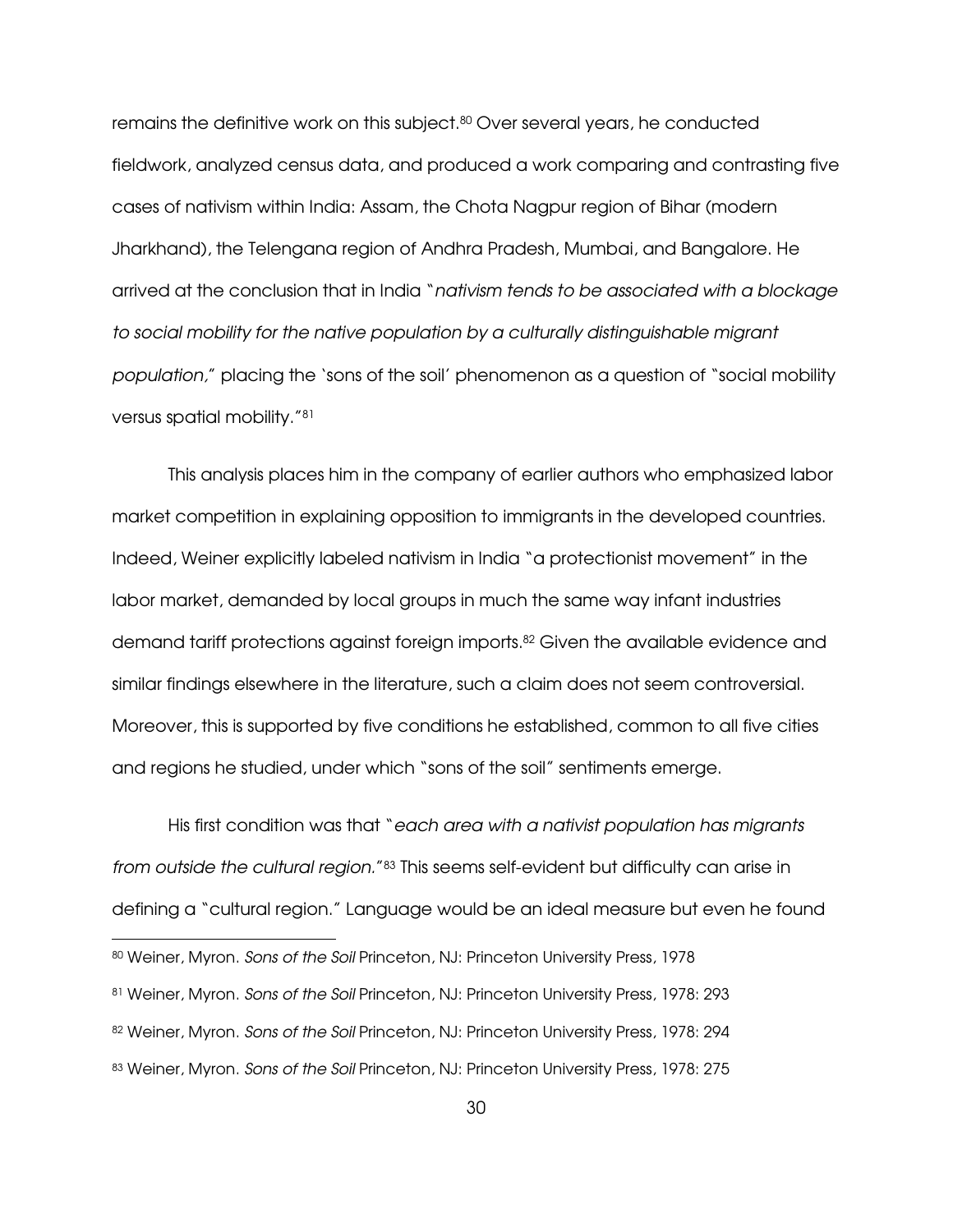difficulties in this. The case of Telengana saw nativist demands against a wave of migrants from coastal Andhra Pradesh despite both groups sharing a language and culture with only minor differences in customs. His second condition, "that there must be some perceived cultural differences, no matter how small, between the migrants and the local community," was perhaps conceived in anticipation of such situations.<sup>84</sup> Though there may not be one dimension along which "cultural differences" or "cultural region" can be defined, this condition will still be useful in approaching each case.

Measurement is even more difficult for Weiner's third condition, which states that "the local population is likely to be immobile relative to other groups in the population."85 Census data was not available from the Registrar General of India on the reported ethnicity of citizens and mother tongue data would only be a crude measure. Finding that the data to support this condition was incomplete, Weiner suggested instead that there was data to support the inverse condition: "states or regions with a high in-migration and a high rate of out-migration tend not to have nativist movements." <sup>86</sup> Again, data was not available to test this proposition down to the district or city level, though state-level data is available. Thus, for Bangalore and Mumbai, one would have to consider in- and out-migration rates for the whole states of Karnataka and Maharashtra respectively.

<sup>84</sup> Weiner, Myron. Sons of the Soil Princeton, NJ: Princeton University Press, 1978: 276 85 Weiner, Myron. Sons of the Soil Princeton, NJ: Princeton University Press, 1978: 278 86 Weiner, Myron. Sons of the Soil Princeton, NJ: Princeton University Press, 1978: 279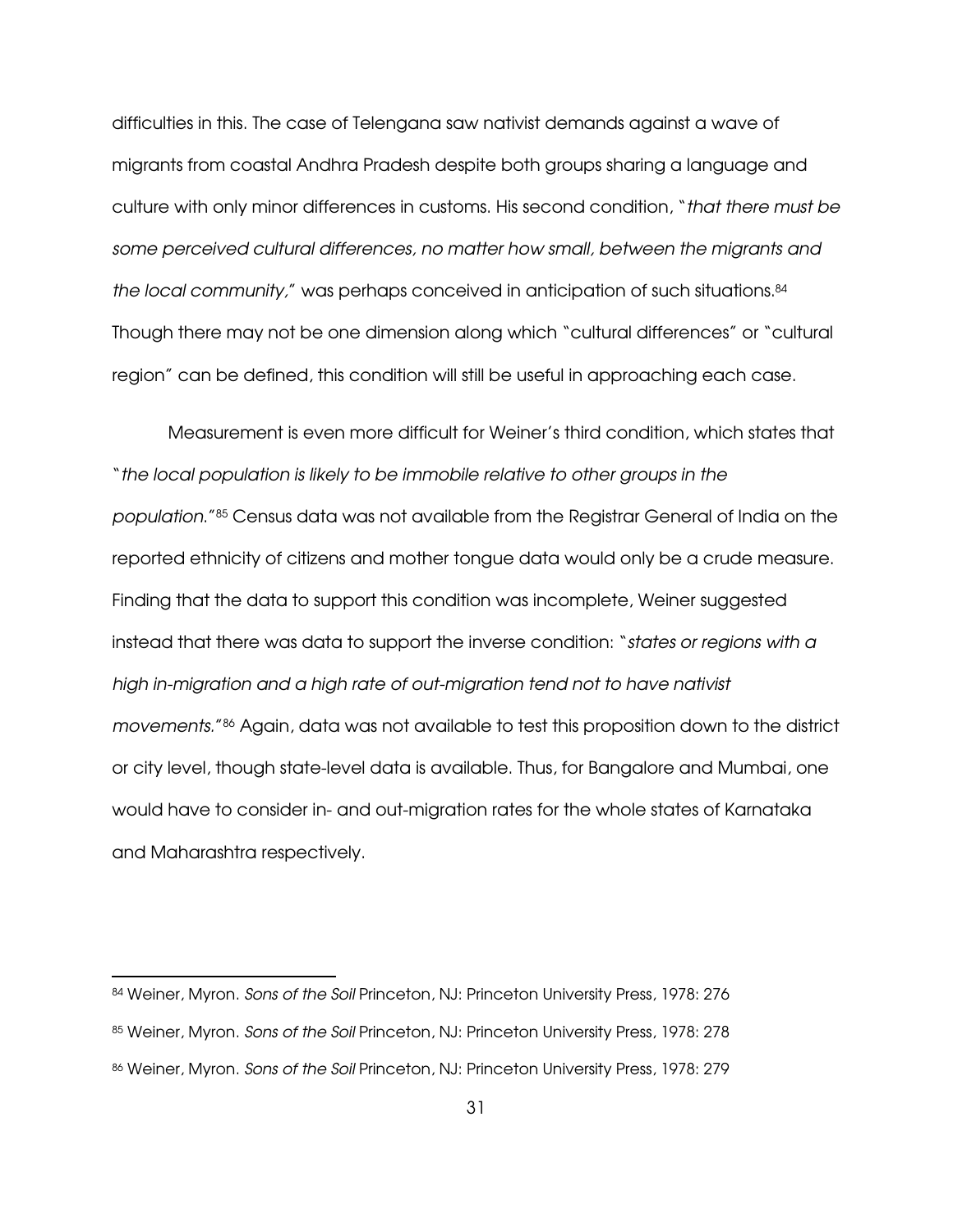In the post-liberalization environment, the fourth condition, "the rate and pattern of unemployment", is most interesting.<sup>87</sup> In elaborating on this condition, Weiner noted India's growing unemployment, and especially the growing number of educatedunemployed. In fact, he listed as the fifth condition, that "areas with nativist movements have experienced a rapid growth of educational opportunities for the lower middle classes." <sup>88</sup> Taken together, one could expect that rising unemployment and increasing education levels, along with the first three conditions, would produce a nativist backlash.

#### Political Competition

-

One limitation of Myron Weiner's research for this examination in the postliberalization period is that it was conducted at a time of limited political competition. While no fault of his own, the fact that his study was conducted in an era when the Congress party ruled in most states makes it prudent that I consider additional explanations. In particular, political competition explanations of when a party seeks to make ethnic identities relevant through actions against a minority are of interest. Many states in India have more than two significant parties and interstate migrants often are an ethnic minority, living amidst a native, ethnic majority.

<sup>87</sup> Weiner, Myron. Sons of the Soil Princeton, NJ: Princeton University Press, 1978: 280 88 Weiner, Myron. Sons of the Soil Princeton, NJ: Princeton University Press, 1978: 285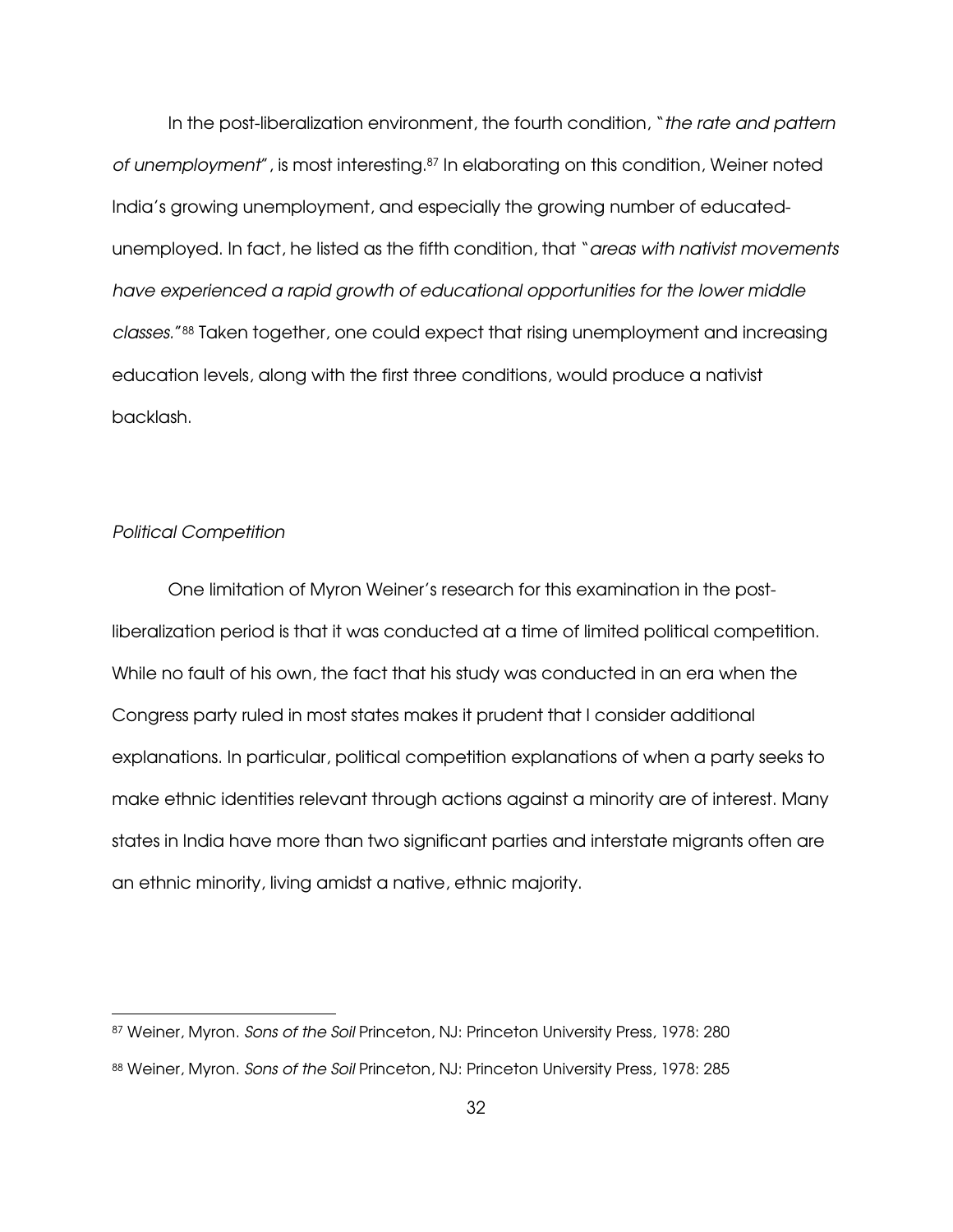Steven Wilkinson in his Votes and Violence found that under certain conditions, electoral incentives lead parties to incite ethnic (Hindu-Muslim) violence.89 He sees riots and political violence a method for changing "the salience of ethnic issues and identities among the electorate in order to build a winning political coalition."<sup>90</sup> Though similar to Hopkins with a desire to make certain issues and identities salient, Wilkinson's main finding concerns party fractionalization, i.e. the number of effective political parties. He notes that in electoral constituencies "with high levels of party fractionalization, such as Bulgaria, Malaysia, and the Indian states of Bihar and Kerala, governments will protect minorities in order to hold their existing coalitions together as well as preserve their coalition options for the future.<sup>"91</sup> However, in two-party situations where the party in government does not rely on minority votes, riots are not prevented.92 Though his study concerned two religious, or per his definition, ethnic groups, it offers insights for this study of the native ethnic group's reaction to another ethnic group (migrants and their descendents).<sup>93</sup> If instead of Hindus and Muslims, I consider locals and migrants, then I can expect that areas with fewer parties will see more anti-migrant sentiment and even violence.

## Research Design and Hypotheses

<sup>89</sup> Wilkinson, Steven I. Votes and Violence. Cambridge: Cambridge University Press, 2004

<sup>90</sup> Wilkinson: 1

<sup>91</sup> Wilkinson: 237

<sup>92</sup> Wilkinson: 6, see figure 1.1

<sup>93</sup> Wilkinson: 8, Wilkinson uses Weber's definition of ethnic groups, which he provides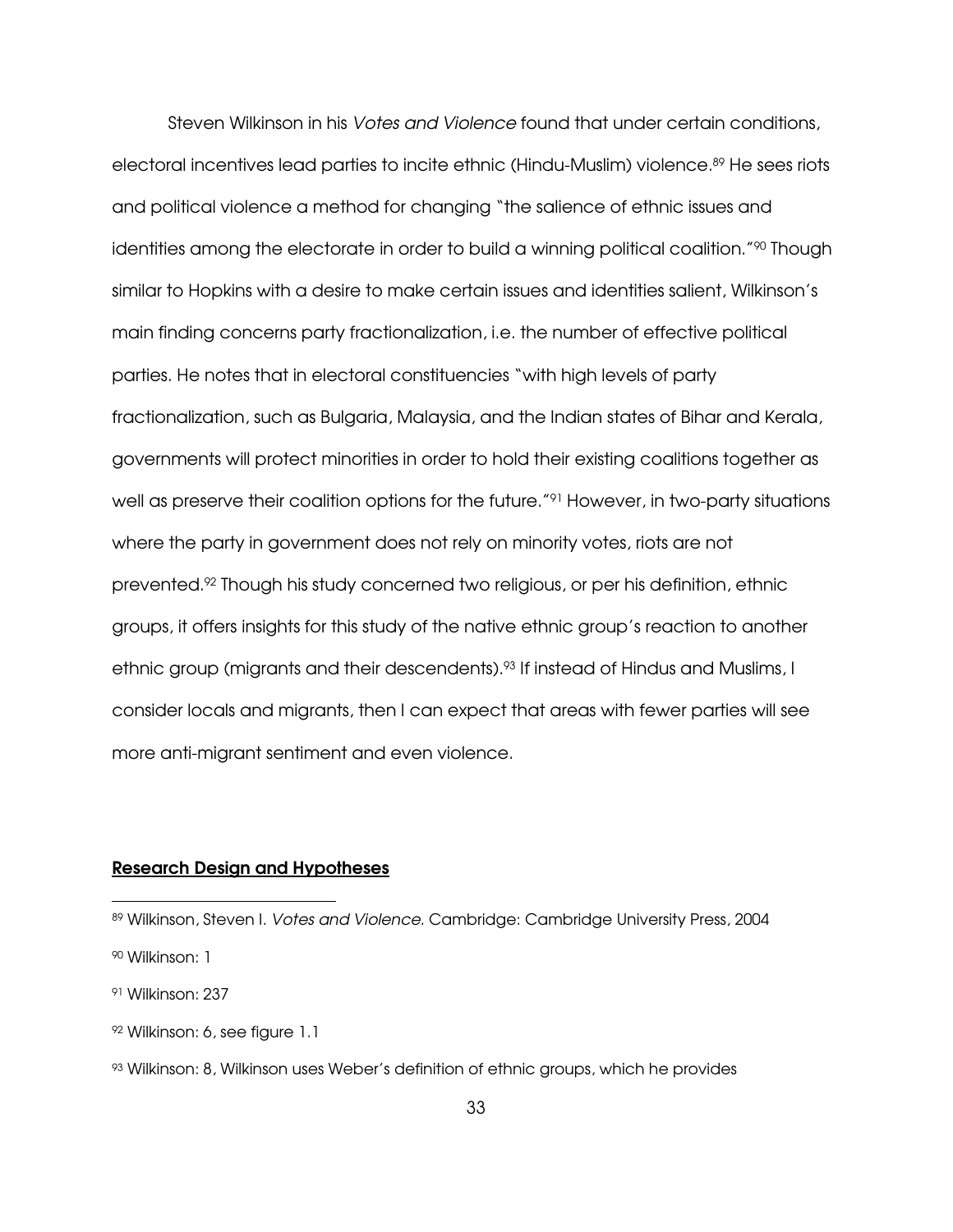From the literature review I sought to adapt certain findings as hypotheses for the Indian case. For example, the literature showed that those with a lower education or skill level had less favorable attitudes towards migration. The mechanism for this result however, was much debated. Some argued that racial and cultural prejudice toward migrants were epiphenomena of labor market competition worries. Others argued that education socialized greater tolerance and preference for diversity. Before settling this debate in my own mind, I had to consider how to measure these variables.

#### Research Design

I identified feasible methods for testing and measuring different variables, beginning with a labor competition explanation. The labor competition explanation could be tested with data on skill-sets or education level of the local population versus those of migrants. In such an analysis, the difference between migrants' and locals' skill sets and education would be the independent variable. With a greater "difference" one would expect to see less of the dependent variable of "anti-migrant sentiment" as migrants and locals would not be competing for the same jobs. While in this case census data for the independent variable may not be very precise, measuring the dependent variable poses even more challenges.

 Quantifying "anti-migrant sentiment" would be best done with opinion polls such as the European Social Surveys or Canadian Gallup surveys of aforementioned studies. Surveys on attitudes towards internal migration in India were not available, though I would look forward to conducting such a survey as part of future research on this topic.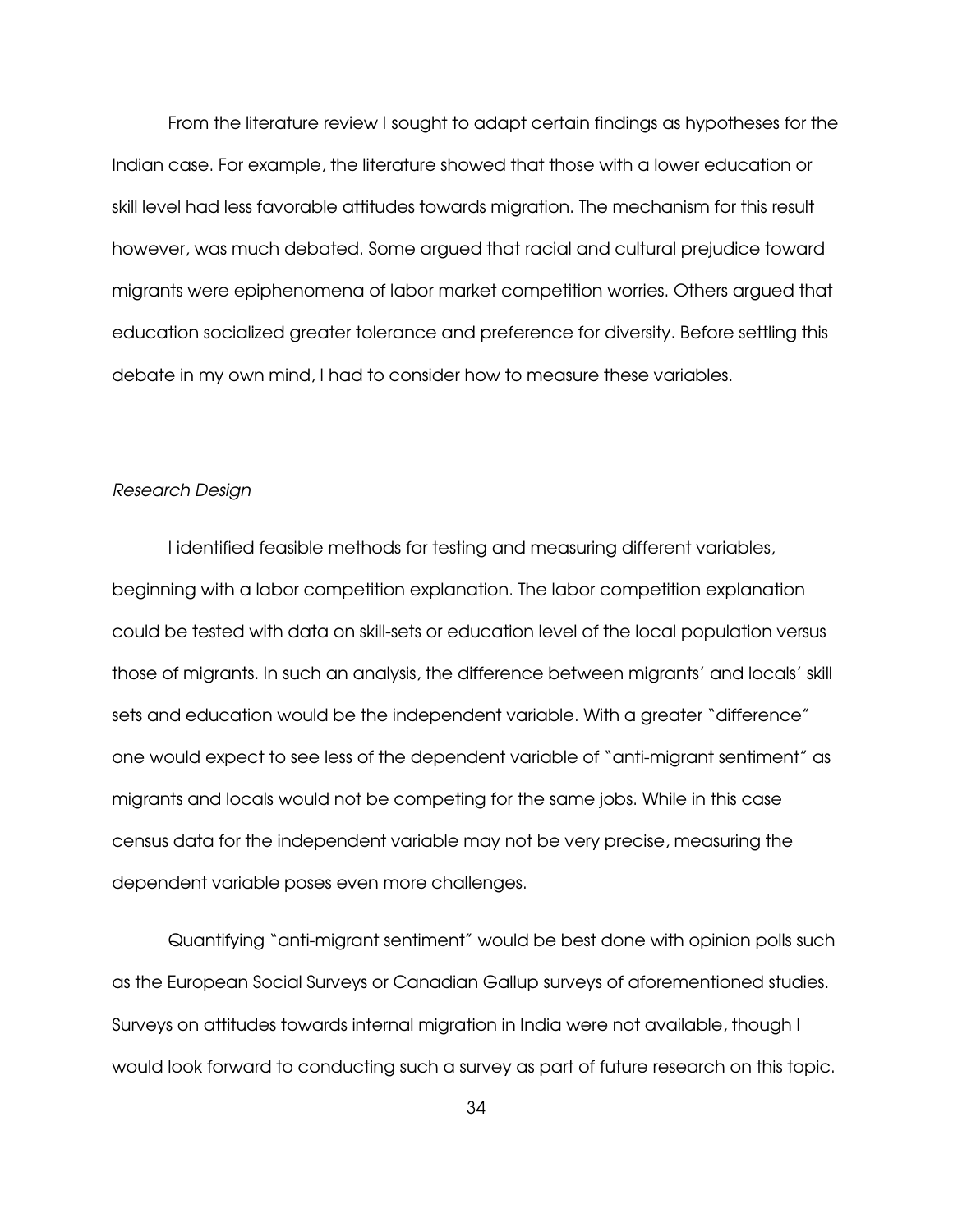Another ideal measure would have been police reports of violence or some similar dataset on ethnic or "language" riots similar to that of Hindu-Muslim riots developed by Wilkinson and Varshney.<sup>94</sup> If such a survey or dataset were not available, developing one through either surveys or a review of media sources and official records at different levels of government would be best.

Within the scope of this thesis, collecting data for a survey or dataset similar to the Wilkinson-Varshney dataset is not possible. In lieu of such measures, I will measure the dependent variable of "anti-migrant sentiment" indirectly. When nativist parties are present and electoral data is available, their electoral success will be considered a proxy for "anti-migrant sentiment." I will also examine scholarly work on nativist organizations, media reports, and statements of public figures for a sense of how politically salient the "sons of the soil" issue is. These methods represent the best alternative, given practical constraints, for measuring the dependent variable of "antimigrant sentiment."

#### Hypotheses

 $\overline{a}$ 

Having identified some methods and measures as well as feasibility concerns, I then developed a set of general explanations and specific hypotheses. Firstly, I adapted Myron Weiner's conditions. In doing so, I also drew upon the labor competition literature. Educated preferences unfortunately could not be easily tested

<sup>94</sup> "Varshney-Wilkinson Dataset on Hindu-Muslim Violence in India, 1950-1995, Version 2" http://dx.doi.org/10.3886/ICPSR04342 (accessed February 28, 2009)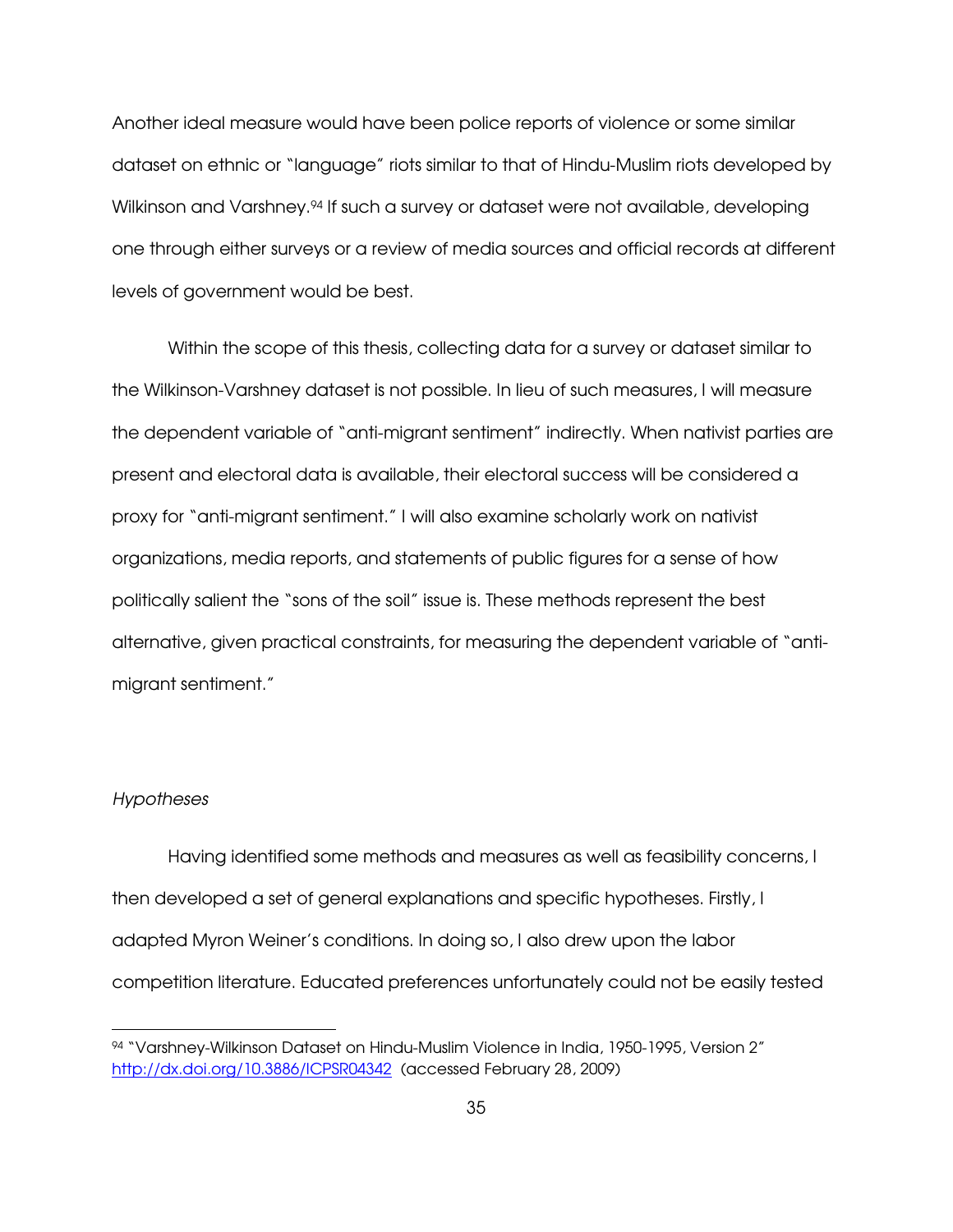as the necessary public opinion data was not available. It is also a problematic explanation as the quality of matriculation, a bachelor's degree, a master's degree, and other levels of education differs greatly across states, school types, neighborhoods, etc. Furthermore, Myron Weiner's depiction of "sons of the soil" movements as "labor protectionist" and the preferential labor policy demands of such movements led me to favor a labor competition explanation: 95

- 1. LABOR COMPETITION: Nativist sentiment will develop in these cities if the following conditions are met:
	- a. Migrants perceived as culturally distinct are arriving in the area.
	- b. The native ethnic group is relatively immobile, as measured by ratio of in-migrants to out-migrants.
	- c. Unemployment and native education levels have been increasing.

Given the explosive growth of parties since liberalization, I also employed Wilkinson's findings for developing hypotheses. The nativist issue has in the past given rise to new political parties in Mumbai and the Telengana region of Andhra Pradesh. Moreover, it may explain more extreme and violent incidents, beyond mere antimigrant rhetoric. The demographic change condition of Hopkins' "politicized change" approach can also be incorporated. His second condition – that the issue be nationally salient – can be assumed to be already met given the proliferation of regional, caste, and other identity-based parties. Testing his full "politicized change" approach with a

-

<sup>95</sup> Weiner, Myron. Sons of the Soil Princeton, NJ: Princeton University Press, 1978: 294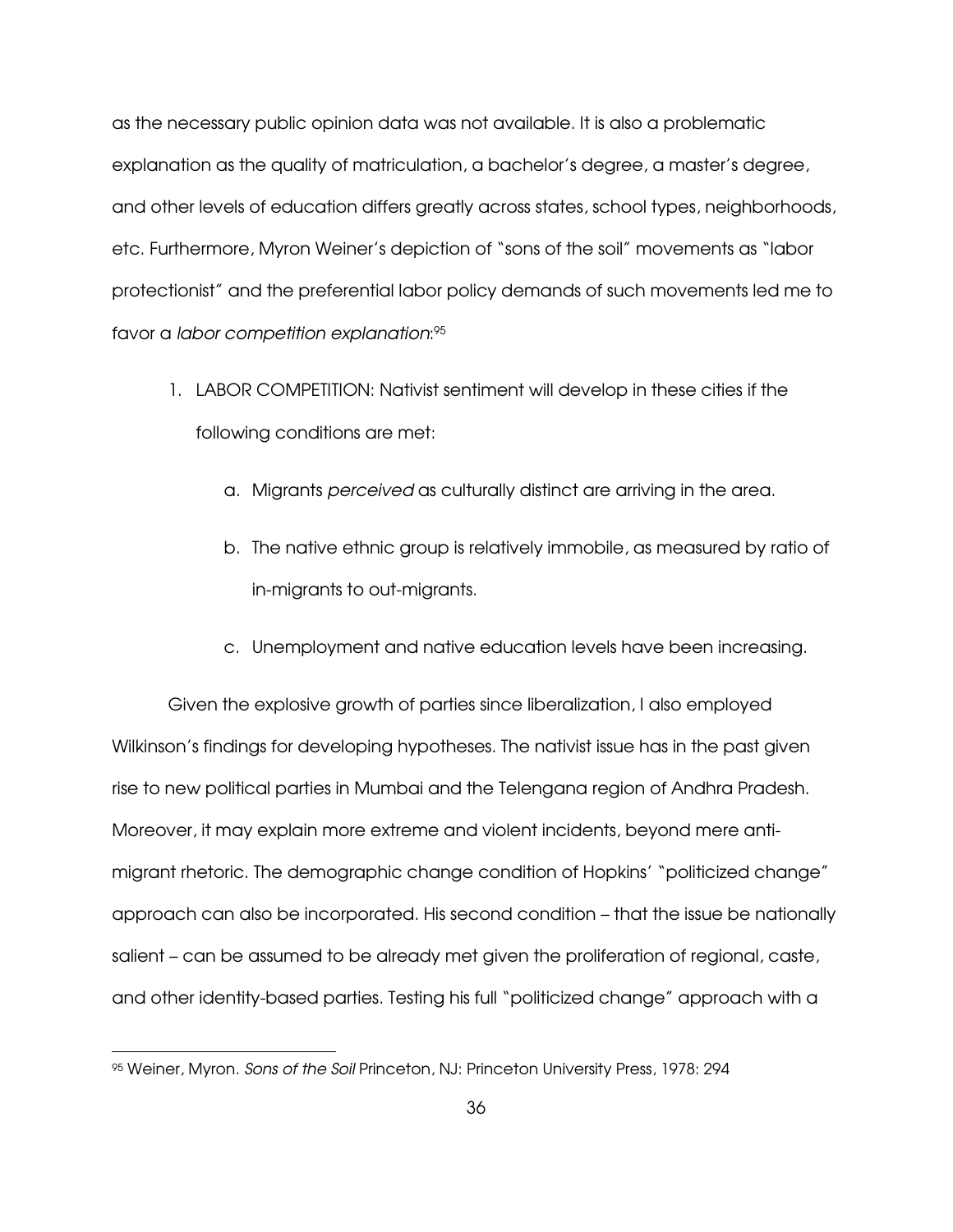survey of media reports, public opinion surveys, and other data would be ideal but is simply not possible. Nonetheless, combining the findings of Wilkinson and Hopkins produces a political competition explanation:

- 2. POLITICAL COMPETITION: Parties will champion the nativist issue if the following conditions are met:
	- a. Migrants perceived as culturally distinct are arriving in the area.
	- b. There is a recent demographic change due to migration.
	- c. There is an electoral incentive to take a nativist stance.

Though these general, open-ended explanations were developed, I offered more simple hypotheses prior to data analysis. For each city, I offered hypotheses on the expected level of nativism as well as the role of different factors. These hypotheses, listed on the next page, drew upon the general explanations given above but are more easily verifiable and city-specific.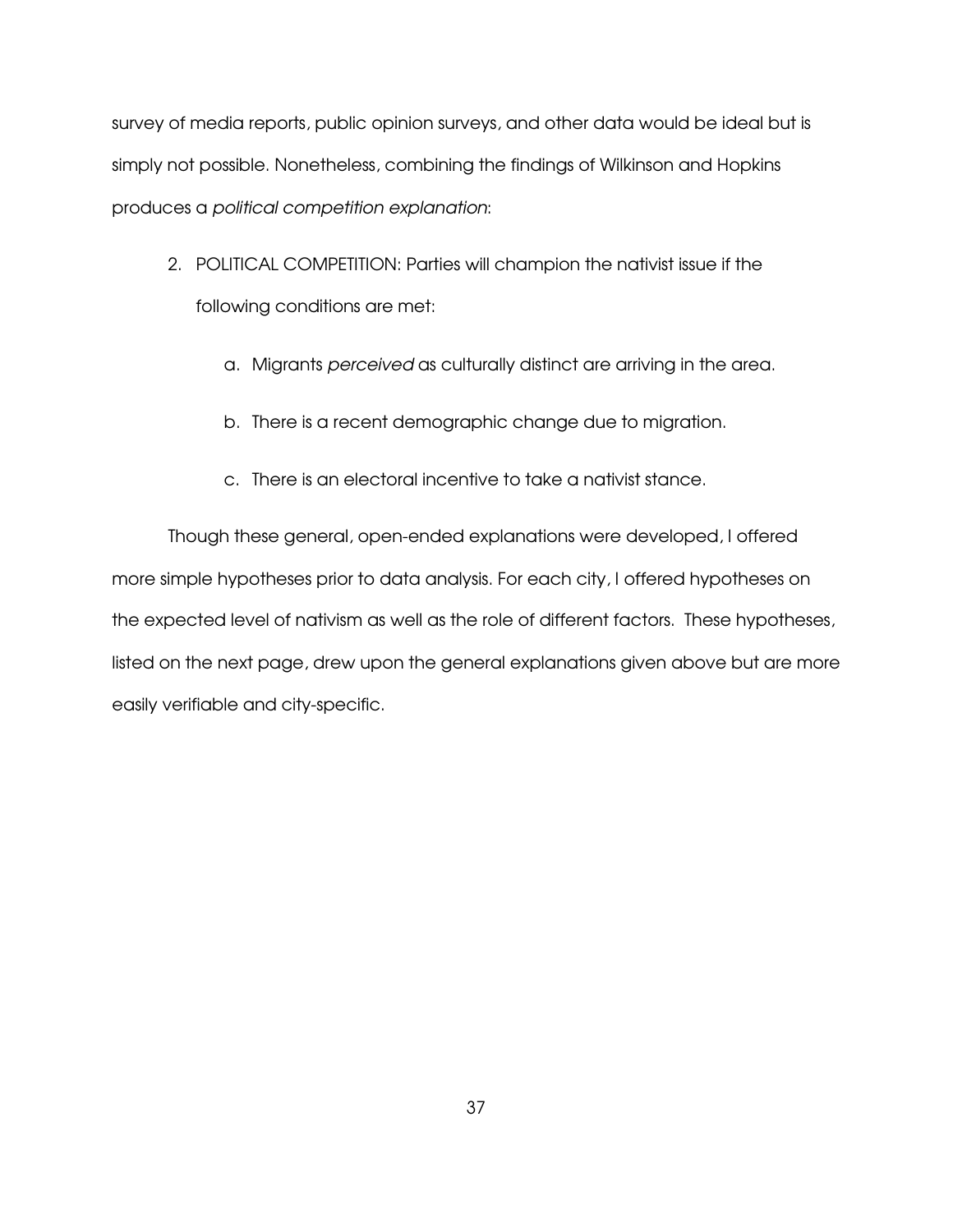|                  | Labor<br>Competition                                                      | <b>Political</b><br>Competition                                        | <b>Expected "Level"</b><br>of Nativism                                                                                                                                                                                                                 | <b>Nativist</b><br>Party                                                                                                       |
|------------------|---------------------------------------------------------------------------|------------------------------------------------------------------------|--------------------------------------------------------------------------------------------------------------------------------------------------------------------------------------------------------------------------------------------------------|--------------------------------------------------------------------------------------------------------------------------------|
| Mumbai           | Unemployment<br><b>NO EFFECT</b>                                          | Political<br>competition<br>(regional parties) 1<br><b>NATIVISM</b> ↑  | <b>HIGH: Political</b><br>parties have won<br>elections with the<br>issue and there<br>has been<br>violence in the<br>past. Mumbai<br>also has more<br>regional parties<br>than in earlier<br>years, each with<br>no incentive to<br>protect migrants. | Yes, there<br>is one<br>major<br>party that<br>has ruled<br>the city<br>and the<br>state as<br>well as a<br>splinter<br>party. |
| <b>Bangalore</b> | Unemployment<br><b>NO EFFECT</b>                                          | Recent<br>demographic<br>change? YES<br>Migration<br><b>NATIVISM</b> ↑ | <b>MEDIUM: There</b><br>have been<br>spontaneous riots<br>in the past but no<br>nativist party has<br>actually seized<br>power in a<br>fashion similar to<br>the Shiv Sena in<br>Mumbai.                                                               | Yes, a<br>small<br>party is<br>present                                                                                         |
| Delhi            | "Unemployment<br>1" and "native<br>immobility (YES)"<br><b>NATIVISM</b> ↑ | Electoral<br>incentives for<br>nativism? NO<br><b>NO EFFECT</b>        | LOW: Labor<br>competition is<br>present but there<br>has been no<br>violence. Also,<br>the lack of a<br>nativist party<br>implies nativism is<br>electorally<br>disadvantageous.                                                                       | No such<br>party is<br>present.                                                                                                |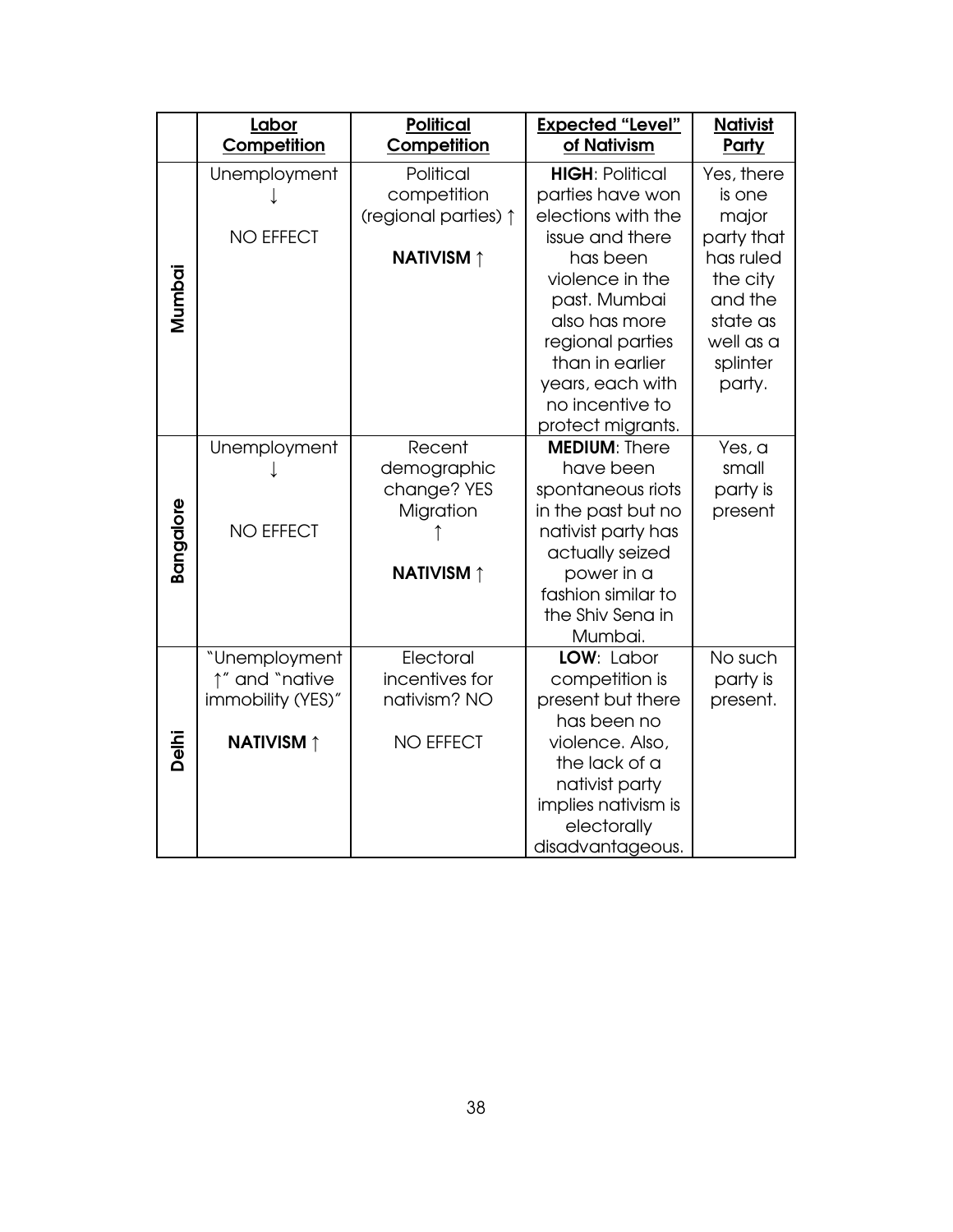# DATA AND ANALYSIS

In this section, I first examine the level of nativist sentiment in each of 3 cities, drawing on evidence from electoral data, news reports, and interviews and statements of public figures. I then discuss and explain these findings drawing heavily on the Census of India for the years 1991 and 2001. As a point of clarification, terms such as "migrant" and "sons of the soil" will be used in a very strict sense. Henceforth, any mention of "migrants," "migration," or "outsiders" refers strictly to interstate migration, unless specified otherwise. Likewise, the terms "sons of the soil" and "native" or "local" refer to the indigenous ethno-linguistic group of a given state. Meanwhile, "nativism," "nativist sentiment," and "anti-migrant sentiment" refer to "local opposition to migrants." The larger normative question these definitions raise is something I explore in my Conclusion.<sup>96</sup>

# Assessing Nativist Sentiment

 $\overline{a}$ 

 The ideal way to obtain systematic evidence of "nativist sentiment" would be a proper survey of public opinion that would give us individual level data. Unfortunately, such surveys do not exist in India. Consequently, to measure the dependent variable,

<sup>96</sup> In defining these terms as I have done, I am making the very assumptions that are implicitly made by nativist movements such as the Shiv Sena (Katzenstein, Mary Fainsod, The Shiv Sena in Bombay: Preferential Policies). This raises the normative question of whether and when migrants or their descendents can be considered "sons of the soil" akin to the indigenous population. As stated in the Theory chapter (pg. 5), I properly address this question in the Conclusion (pg.  $\Box$ ).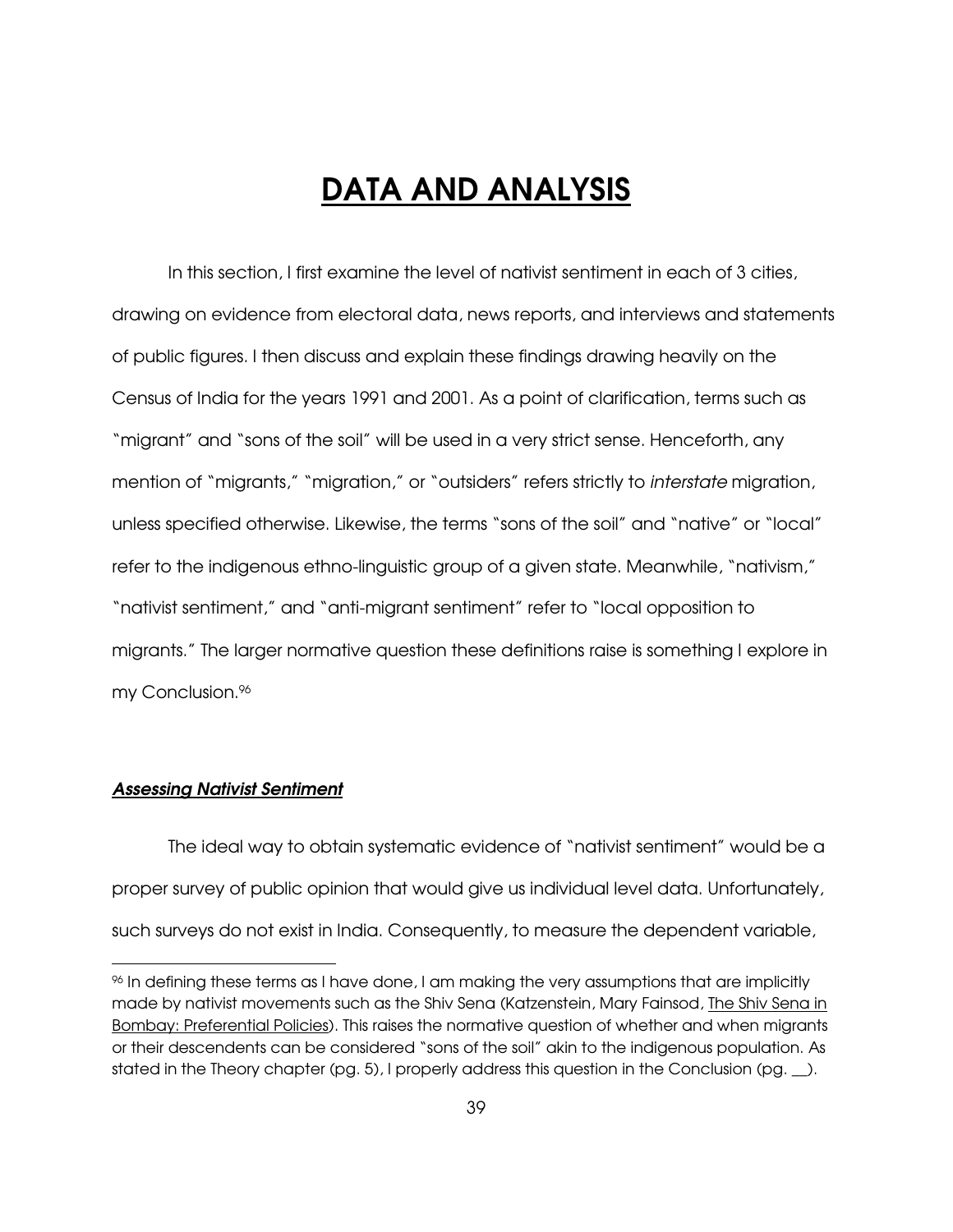the performance of nativist parties is the next best alternative. The presence of a nativist party and its electoral performance give some sense of how much support there is for nativist ideas. However, for reasons explained below, this proved to be inconclusive. Therefore, I also examined the media's portrayal of migrants and migration as an alternative measure of the local reaction to migrants. To this end, I conducted a content analysis of major English newspapers published in each city.

 To ascertain nativist sentiment in each city, I first looked for the presence of a nativist political party. Local opposition to migrants is possible even if a nativist political party does not exist. However, assuming that parties rationally seek votes, the presence of a nativist party is a "hard case" indicating that some section of the electorate is opposed to migration. In examining local, state, and national electoral data, I identified two nativist political parties in Mumbai, one in Bangalore, and none in Delhi. I then examined the impact of these parties in terms of their electoral performance, instigation of violence, and the ideological pressure they exerted upon mainstream parties.

# Mumbai

-

Mumbai, once called Bombay, has long attracted migrants from different parts of India and the world.97 In 1955, as the old Bombay Presidency state was dissolved, Mumbai was given to the state of Maharashtra, which is home to the Marathi-speaking

<sup>97</sup> Zachariah, K.C. "Bombay Migration Study: A Pilot Analysis of Migration to an Asian Metropolis." Demography Vol.3 No.2.(1966): 378-392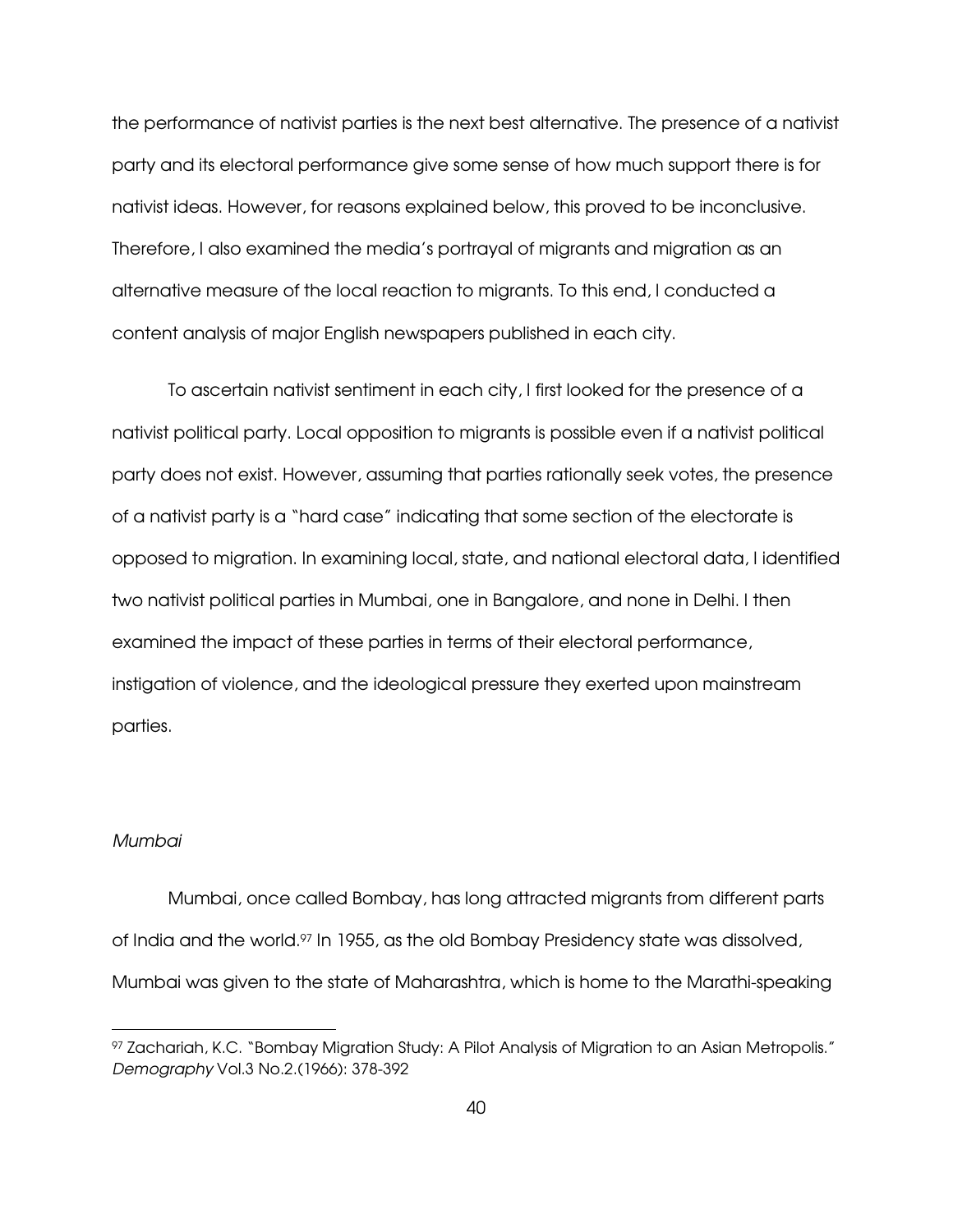Maharashtrians. This was the result of a prolonged agitation on the part of Maharashtrian regionalist movements that saw Mumbai, where Maharashtrians constituted the largest ethnic group, as a natural part of the state. The city remains wellknown for a cosmopolitan ethos and mind-boggling diversity, though this has at times clashed with the regional identity of Maharashtrians, the largest community in the city.<sup>98</sup> Thus, Mumbai is also home to India's most successful nativist party, the Shiv Sena.

Bal Keshav Thackeray, a cartoonist and journalist, launched the Shiv Sena at a rally in Mumbai's (then Bombay) Shivaji Park in 1966 promising to secure the interests of Maharashtrians.99 In her 1979 study of the Shiv Sena, Mary Fainsod Katzenstein further notes that Mr. Thackeray raised the issue of "safeguarding jobs for Maharashtrians" well before this.<sup>100</sup> Marmik, a Marathi-language weekly he launched in 1960, highlighted the prevalence of non-Maharashtrians in positions of power in the city.

Shiv Sena grew as it attacked a succession of opponents. Its first foray into politics was a successful campaign against Krishna Menon, former Defense Minister and South Indian, who was running against the Congress party's Maharashtrian candidate.<sup>101</sup>

<sup>99</sup> Katzenstein, M.F. Ethnicity and equality: the Shiv Sena party and preferential policies in Bombay. Ithaca:

Cornell University Press: 34. "In June 1966, Thackeray called a rally in Bombay's Shivaji Park…the party was born." Thackeray's Shiv Sena would later change the official name of the city to its Marathi name of "Mumbai," when it came to power at the state level. Shiv Sena, meaning "Shivaji's Army" refers to Shivaji Bhonsle, a warrior-king and folk hero from Maharashtra who conquered a large empire in central India.

<sup>100</sup> Ibid

-

101 Katzenstein: 34

<sup>98</sup> For a thorough and page-turning account of contemporary Mumbai, see Suketu Mehta's Maximum City: Bombay Lost and Found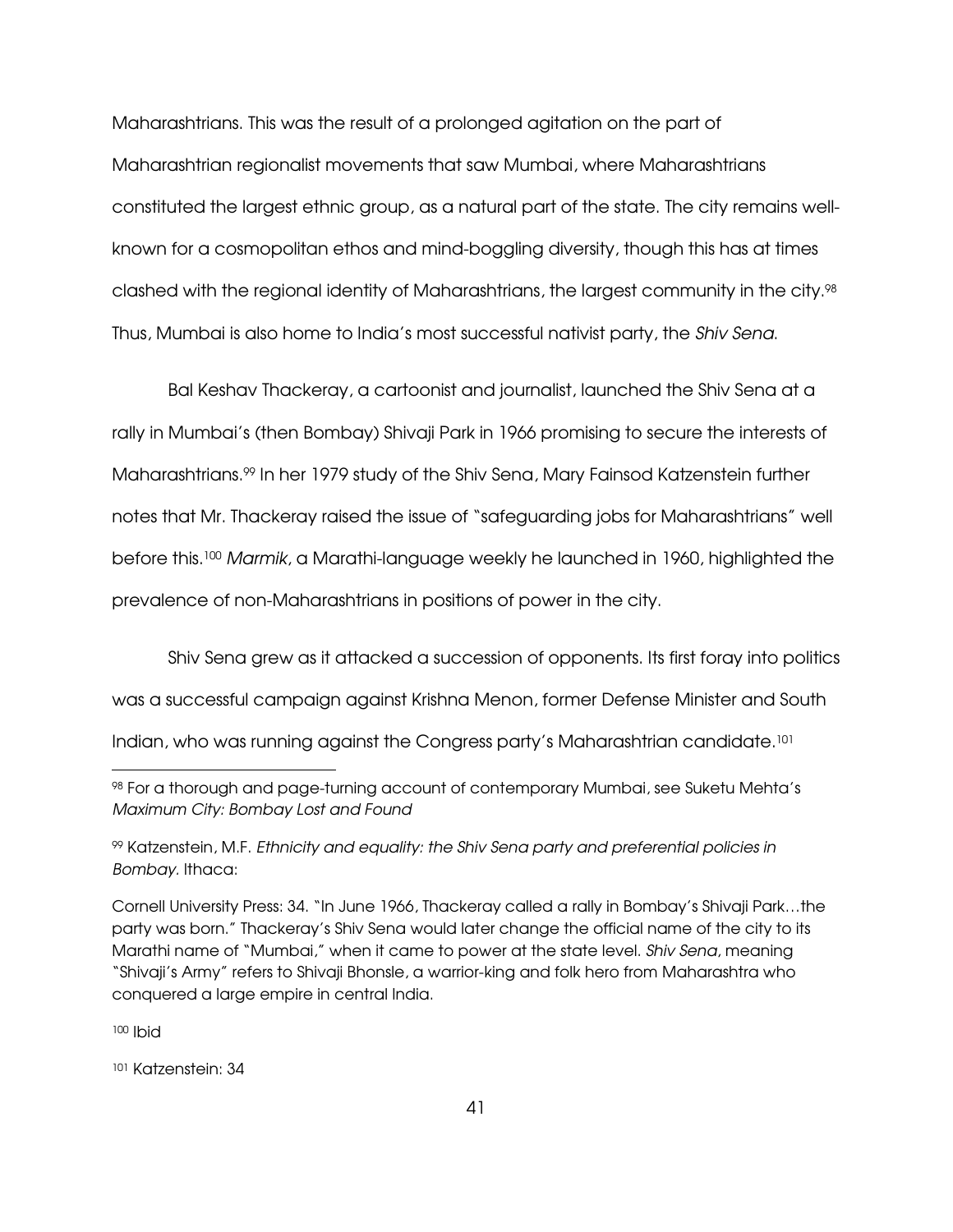Following the 1968 local elections, it became the largest opposition party in the city. This was impressive given the Congress party's national dominance and strong presence in most states and municipalities at the time. From the late 1960s through the 1970s, Bal Thackeray secured the Marathi manoos ("Marathi-speaking person") working-class vote. This came at the expense of the communists, as Thackeray emphasized ethnic identity over class identity and intimidated opponents.<sup>102</sup> Starting in the 1980s, Shiv Sena entered into an alliance with the Bharatiya Janata Party (BJP) and took up Hindu nationalist (and anti-Muslim) rhetoric.103 This carried on into the 1990s, where the Shiv Sena played a leading role in riots that followed the 1993 demolition of the Babri Masjid in Ayodhya.<sup>104</sup>

Since the beginning of this decade however, there was peace on the streets but tension between Bal Thackeray's son Udhhav and his nephew Raj over who would succeed Bal Thackeray as leader.105 When dropped in favor of Uddhav, Raj Thackeray launched the breakaway Maharashtra Navnirman Sena (Maharashtra Reconstruction Army, MNS) in 2006 on promises of an inclusive sort of politics.<sup>106</sup> However, it fared poorly

-

<sup>102</sup> Juned Shaikh "Worker Politics, Trade Unions, and the Shiv Sena's Rise in Central Bombay" EPW, April 30th 2005

<sup>103</sup> Suhas Palshikar "Shiv Sena: A Tiger with Many Faces?" EPW 2004 April 3rd: 1497 "Formed in 1966 as a small, Mumbai-based outfit…" and "It has also been one of the earliest allies of the BJP…."

<sup>104</sup> Praveen Swami, "A welter of evidence" Outlook, <http://www.hinduonnet.com/fline/fl1716/17160110.htm>

<sup>105</sup> Suhas Palshikar "Shiv Sena: A Tiger with Many Faces?" EPW 2004 April 3rd: 1500

<sup>106</sup> BBC. "Ex-Shiv Sena leader sets up party" http://news.bbc.co.uk/2/hi/south\_asia/4790358.stm (accessed December 20, 2008)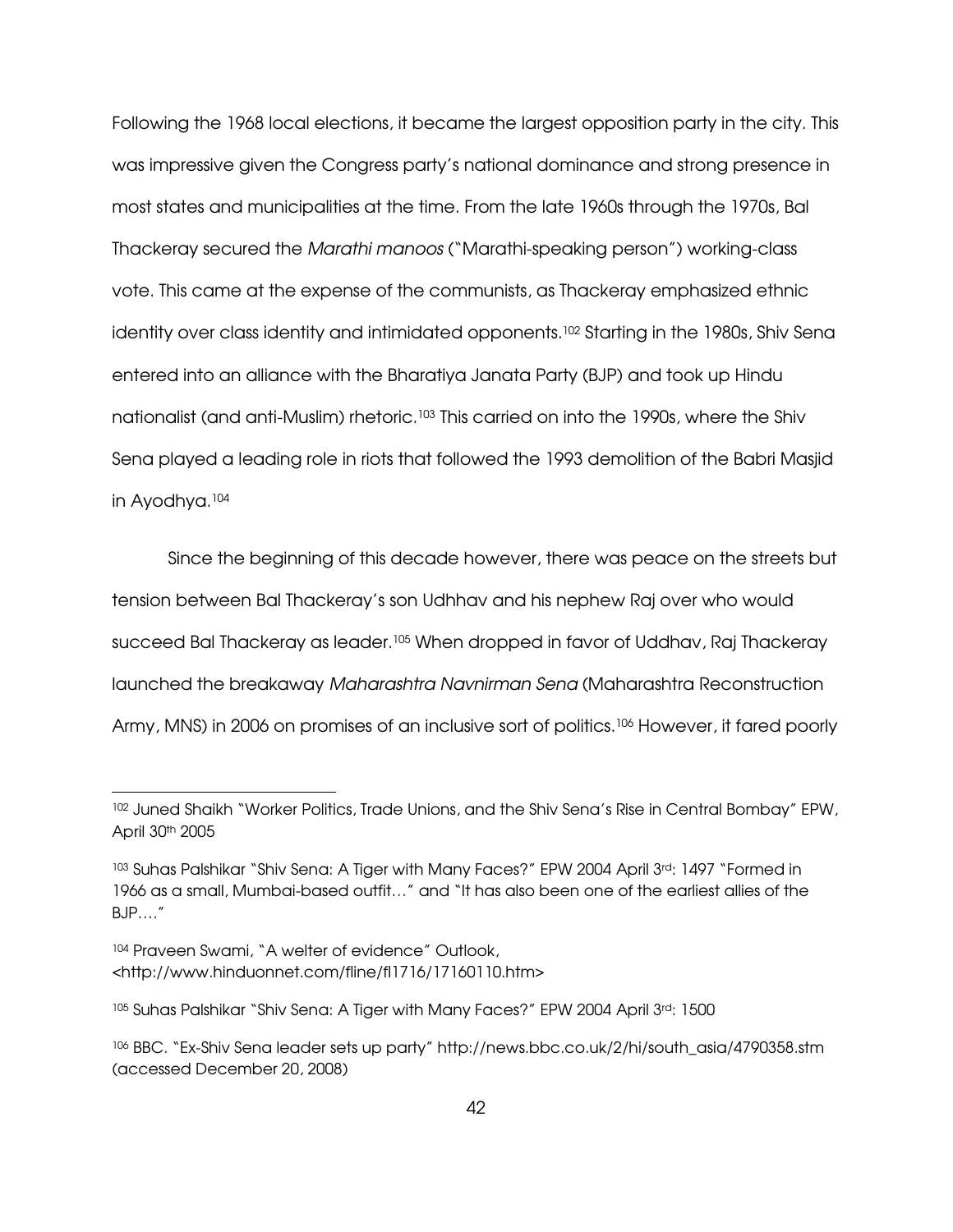in Mumbai's 2007 local elections while running on this platform.107 Following this lackluster showing, Raj Thackeray took to espousing the cause of the Marathi "sons of the soil." This led to violence last year in which a student from Bihar, who was in Mumbai for the Indian Railways job examinations, was killed.108 It is this setting of

#### Bangalore

-

 The capital of Karnataka state, Bangalore has had a significant military and public sector presence since before independence and is home to one nativist party and several chauvinist groups. These organizations claim to be the protectors of the state's native Kannadiga people and their language, Kannada. Yet in Bangalore, Kannadigas are at most a plurality, with the majority of residents claiming mother tongues other than Kannada (Table 3, pg 52).

Nativist demands in Bangalore date back to the 1960s, when nativist politician Vatal Nagaraj first began campaigning in the name of the Kannadiga "sons of the soil."<sup>109</sup> His Kannada Chaluvali Vatal Paksha (KCVP) party has contested elections in Bangalore and the rest of Karnataka state, though in the last 20 years he has been the

<sup>&</sup>lt;sup>107</sup> Rediff "Sena-BJP set to retain Mumbai" <http://www.rediff.com/news/2007/feb/02poll.htm> (accessed October 16, 2008)

<sup>108</sup> Indian Express, "MNS Attack: Bihar boy dies, CM announces ex-gratia" <http://www.indianexpress.com/news/mns-attack-bihar-boy-dies-cm-announcesexgratia/376143/> (accessed January 1, 2008)

<sup>109</sup> Weiner: 291 and Nair, Janaki. The Promise of the Metropolis: Bangalore's Twentieth Century Oxford University Press: 2005: 249, Vatal Nagaraj is mentioned both by Weiner and Nair, with the latter noting that one of his earliest political moves was to threaten to close, "with violence if necessary," any cinema halls showing Tamil films in the city.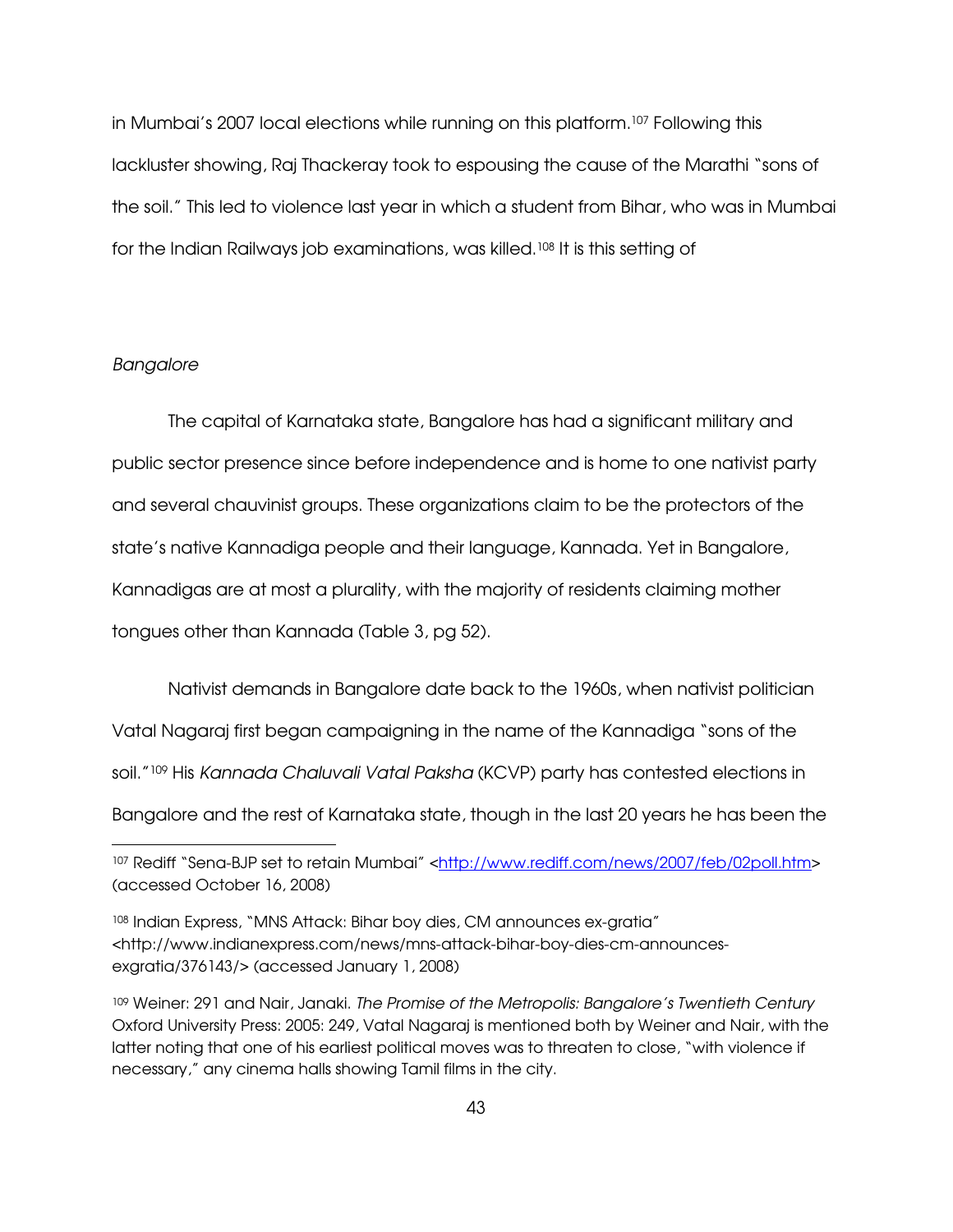only member to win a state assembly seat (Table 12, Appendix pg. 69). In addition to the KCVP, there are assorted Kannada chauvinist groups engage in varying degrees of protests, strikes, and violence. Protests are organized and strikes called but in Bangalore, the nativist parties simply do not have as large a profile as a party like Shiv Sena has in Mumbai, nor have they engaged in as much violence.

# Electoral Performance

 I analyzed Shiv Sena's electoral performance in local, state, and national elections (Table 1) over the last two decades. Local and state election performance was measured specifically for Greater Mumbai's 227 municipal seats and 34 state assembly seats respectively. National election performance however was measured across the entire state of Maharashtra.

| Table 1: The Shiv Sena's Electoral Performance |      |                  |        |           |         |  |
|------------------------------------------------|------|------------------|--------|-----------|---------|--|
| <b>Election (total seats)</b>                  | Year | <b>Seats Won</b> | Change | Voteshare | Change  |  |
| state $(34)$                                   | 1990 | 15               | n/a    | 25.6%     | n/a     |  |
| state $(34)$                                   | 1995 | 18               | 3      | 29.9%     | 4.2%    |  |
| national (48)                                  | 1998 | 6                | n/a    | 19.3%     | n/a     |  |
| national (48)                                  | 1999 | 15               | 9      | 20.1%     | 0.7%    |  |
| state $(34)$                                   | 1999 | ו ו              | $-7$   | 25.4%     | $-4.4%$ |  |
| local (227)                                    | 2002 | 97               | n/a    | 42.7%     | n/a     |  |
| national (48)                                  | 2004 | 12               | -3     | 18.1%     | $-2.0%$ |  |
| state $(34)$                                   | 2004 | 9                | -2     | 21.5%     | $-4.0%$ |  |
| local (227)                                    | 2007 | 83               | -14    | 36.6%     | $-6.2%$ |  |

Source: Election Commission of India, Times of India

 Shiv Sena started to lose seats in the 1999 state elections. The lower the level of government, the more pronounced this downturn in Shiv Sena's fortunes is. At the local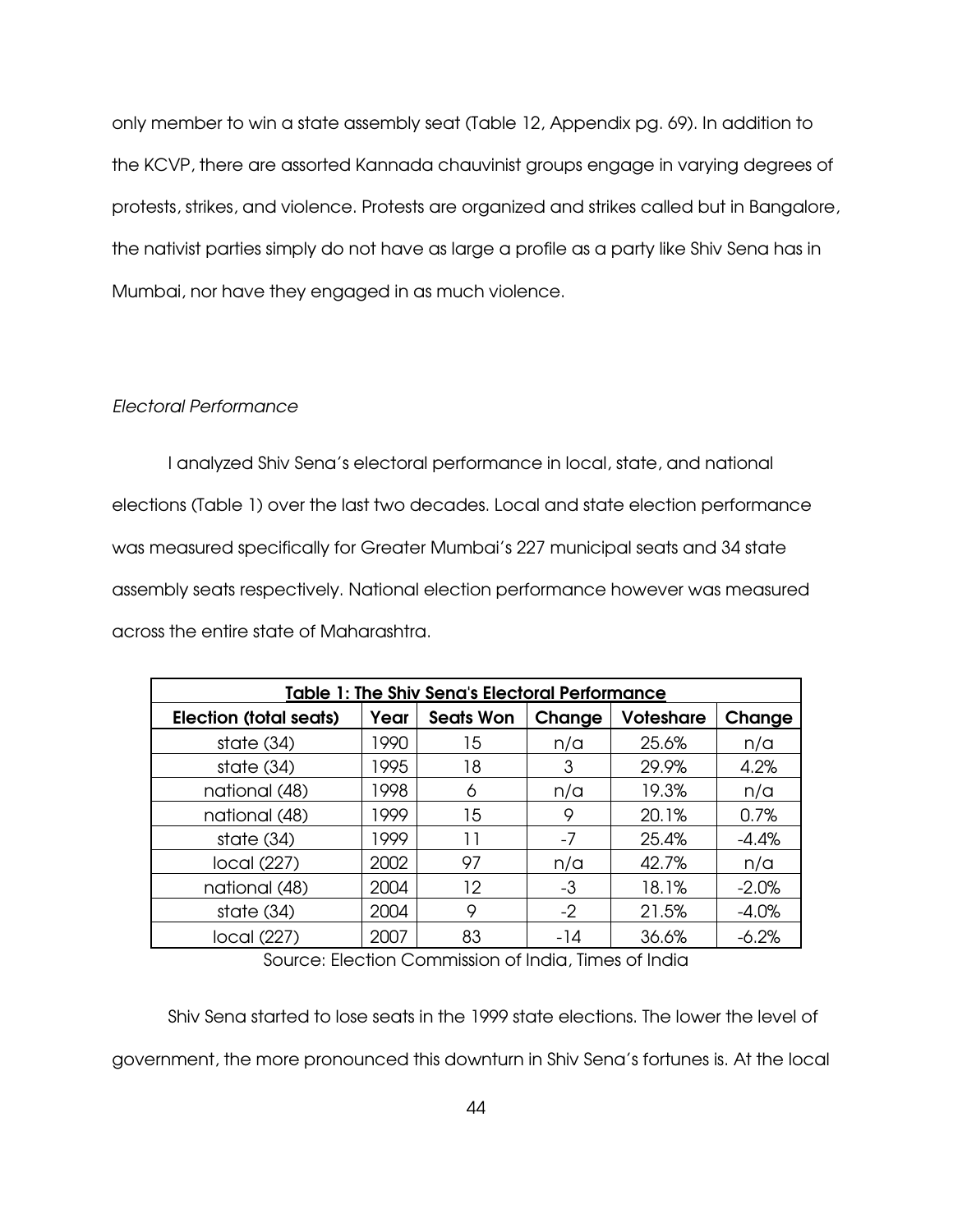level, there was a 6.2% loss of voteshare and a loss of 14 seats from 2002 to 2007. Still, an alliance with the BJP allowed the Shiv Sena to remain in power. State assembly elections saw a decline of 4% vote share in both 1999 and 2004, with a loss of 7 and then 2 seats respectively. There are, however, some reasons to believe that the Shiv Sena's decline may not represent a decline in local opposition to migration.

 The Shiv Sena in the 1990s did not run on an exclusively "sons of the soil" agenda. Rather, it focused on Hindu nationalist rhetoric (and an anti-Muslim bias) that invoked the Babri Masjid issue, the 1993 riots, and its electoral alliance with the Bharatiya Janata Party (BJP).110 Separating the effects of Hindu nationalism upon Shiv Sena's electoral success from those of nativism is not possible. At times, it has seemed as if Shiv Sena's Hindu nationalism dominated its nativism, with party chief Bal Thackeray encouraging the formation of "Hindu suicide squads."111 Bal Thackeray's son and likely successor, Uddhav Thackeray, also attempted to reach out to North Indian voters prior to his cousin Raj Thackeray's anti-North Indian campaign.<sup>112</sup>

Moroever, the recent rise of the MNS suggests that the "sons of the soil" issue still has some currency. The current, nativist agenda of the MNS will be tested in the

<sup>112</sup> Rediff "Analysis: What drove MNS to violence" <

 $\overline{a}$ 

<sup>110</sup> Suhas Palshikar "Shiv Sena: A Tiger with Many Faces?" EPW 2004 April 3rd: 1500

<sup>&</sup>lt;sup>111</sup> International Herald Tribune "India police say they hold 9 from Hindu terrorist cell" <http://www.iht.com/articles/2008/11/12/asia/12india.php> - Thackeray said in an editorial that "It is time to counter the same with Hindu terror. Hindu suicide squads should be readied to ensure the existence of Hindu society and to protect the nation." – Mr. Thackeray did not however feel that his own sons were worthy of such a noble mission and declined to encourage them to join this outfit.

http://www.rediff.com/news/2008/feb/08mns.htm> (accessed February 1, 2009): Kumar Ketkar noted that "Uddhav was having these Uttar Bharatiya sammelans"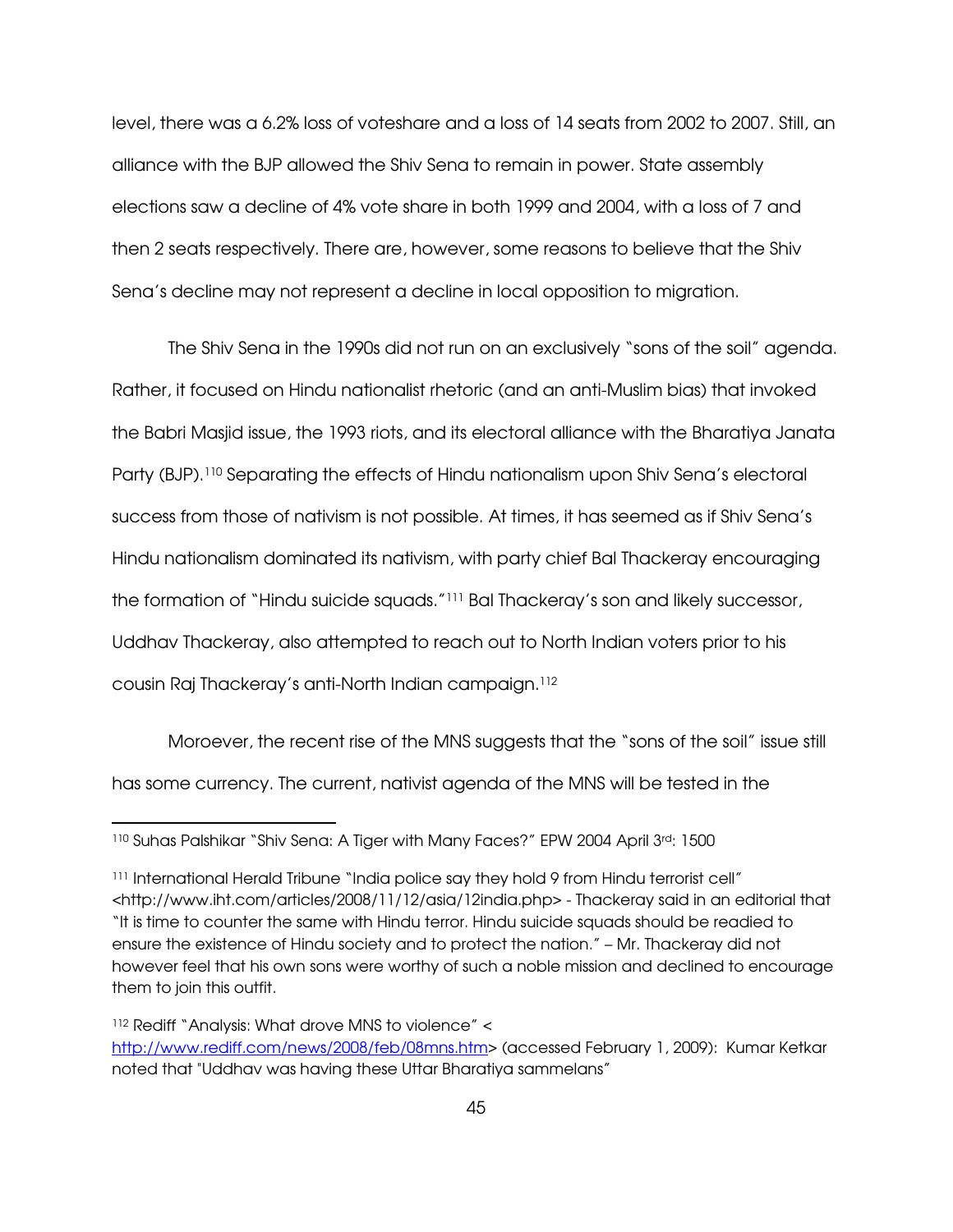upcoming election but it will be too late for inclusion in this thesis. Still, Raj Thackeray failed to build a viable platform on his initially inclusive politics, winning a mere 7 seats in Mumbai's 2007 local elections.113 He was outflanked by the Congress in the center-left space, by the Nationalist Congress Party (NCP) in the regional space, and by the Shiv Sena and BJP in the Hindu nationalist space. The Shiv Sena's platform involved Hindu nationalism during the last few elections while the nativist platform of MNS remains unproven electorally. For these reasons, I find my analysis of the electoral performance of the Shiv Sena to be inconclusive.

Turning to Bangalore, I sought to do a similar analysis of the nativist party's electoral performance as an indicator of local opposition to migrants. The Kannada Chaluvali Vatal Paksha (KCVP), as mentioned earlier, has only secured one State Assembly seat. Its leader Vatal Nagaraj has consistently run, and often won, in the Chamarajnagar constituency of Southern Karnataka (Table 12, Appendix pg. 69). His performance in Chamarajnagar however, reveals nothing about nativist sentiment in Bangalore, where the KCVP has unsuccessfully fielded candidates over the years. Assuming the KCVP only contests elections when its nativist agenda has appeal, I took its contesting an election as an indication of nativist sentiment.

-

<sup>113</sup> Rediff India Abroad "Shiv Sena's votes cannot be broken: Uddhav Thackeray", February 03, 2007 <http://www.rediff.com/news/2007/feb/03poll.htm>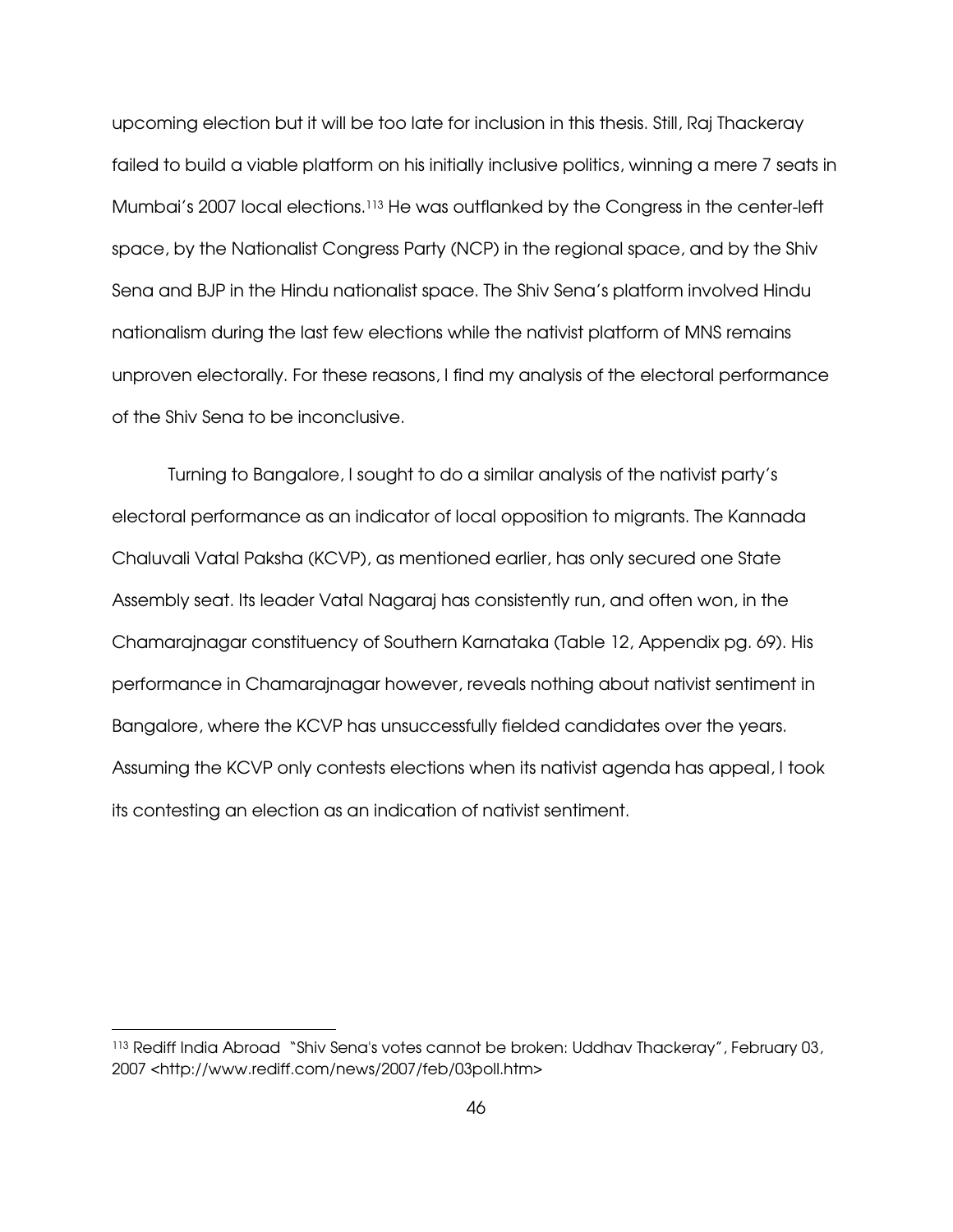

Source: Election Commission of India

 The trend in the number of candidates fielded suggests nativist sentiment declined in the 1990s only to rise again from the early part of this decade. However, not a single one of these candidates has actually won an election. In fact, the only member of the KCVP who has won an election in the last 20 years is Vatal Nagaraj, the party leader. This somewhat rude measure of nativist sentiment is thus inconclusive. It does indicate at the very least that nativist sentiment is less than in Mumbai, where such parties have governed at the local and state levels.

## Violence

A political party can be influential even outside the electoral domain through strikes, mobilization, or violence. The impact of the Shiv Sena and MNS in Mumbai is more significant in terms of political violence. For the former, one can consider both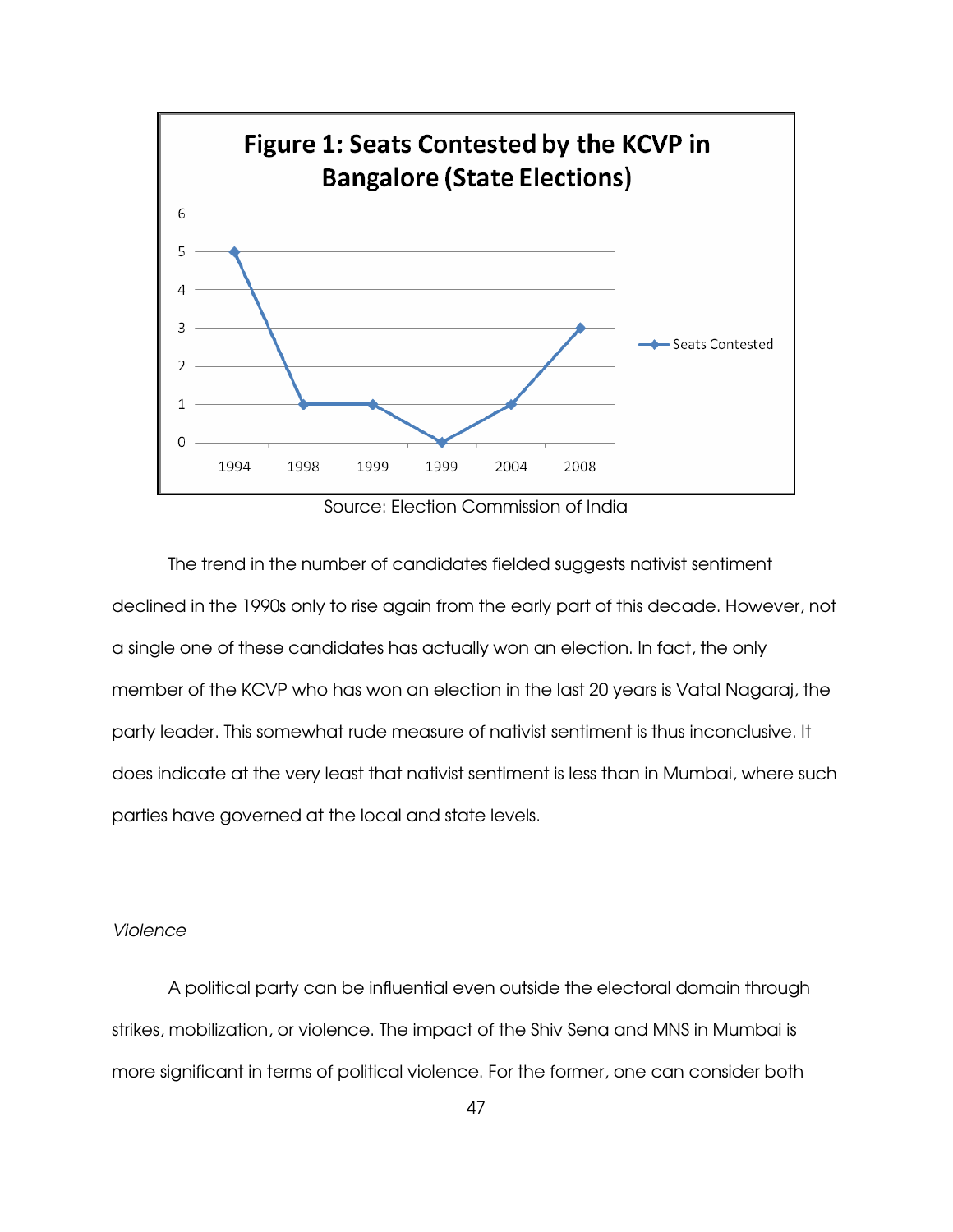actual use of violence and coercion through the threat of violence. As Wilkinson's argued, it is not that the state lacks the capacity to stop violence but rather whether it is electorally advantageous for the ruling party to stop or prevent ethnic riots.<sup>114</sup> A nativist party's instigating of violence with impunity would thus suggest its ideas have some electoral currency. The Shiv Sena has used violence and the threat of violence since its founding.<sup>115</sup> The 1993 riots provide further proof of the Shiv Sena's capacity for violence.116 Recently, we have the example of public disturbances following vandalism of a statue of Bal Thackeray's wife.117 Raj Thackeray and MNS have also proven capable of instigating violence, most recently in October 2008.<sup>118</sup>

In Bangalore's case, violence has occurred but it has not been of the same magnitude in Mumbai nor has it been instigated with such impunity. Whereas in the case of Mumbai, Shiv Sena and MNS have deliberately instigated violence, in Bangalore some of the worst incidents of violence have occurred spontaneously. The 2006 riots following the death of Rajkumar, the iconic Kannada-language film star, are a case in point.119 The spontaneity of the riots caught the police completely unaware and

<sup>116</sup> Praveen Swami, "A welter of evidence" Outlook, <http://www.hinduonnet.com/fline/fl1716/17160110.htm>

 $\overline{a}$ 

<sup>114</sup> Wilkinson: 6 "My central argument is that democratic states protect minorities when it is in their governments' electoral interest to do so"

<sup>115</sup> Hansen, Thomas Blom Wages of Violence. Naming and Identity in Postcolonial Bombay (Princeton University Press, 2001)

<sup>117</sup> BBC "Hindu hardliners riot in Mumbai" < http://news.bbc.co.uk/2/hi/south\_asia/5163288.stm>

<sup>118</sup> Livemint "Raj Thackeray arrested for MNS attack on north Indians" < http://www.livemint.com/2008/10/21101338/Raj-Thackeray-arrested-for-MNS.html>

<sup>119</sup> BBC. "Companies hit by Rajkumar riots" <http://news.bbc.co.uk/2/hi/south\_asia/4909432.stm>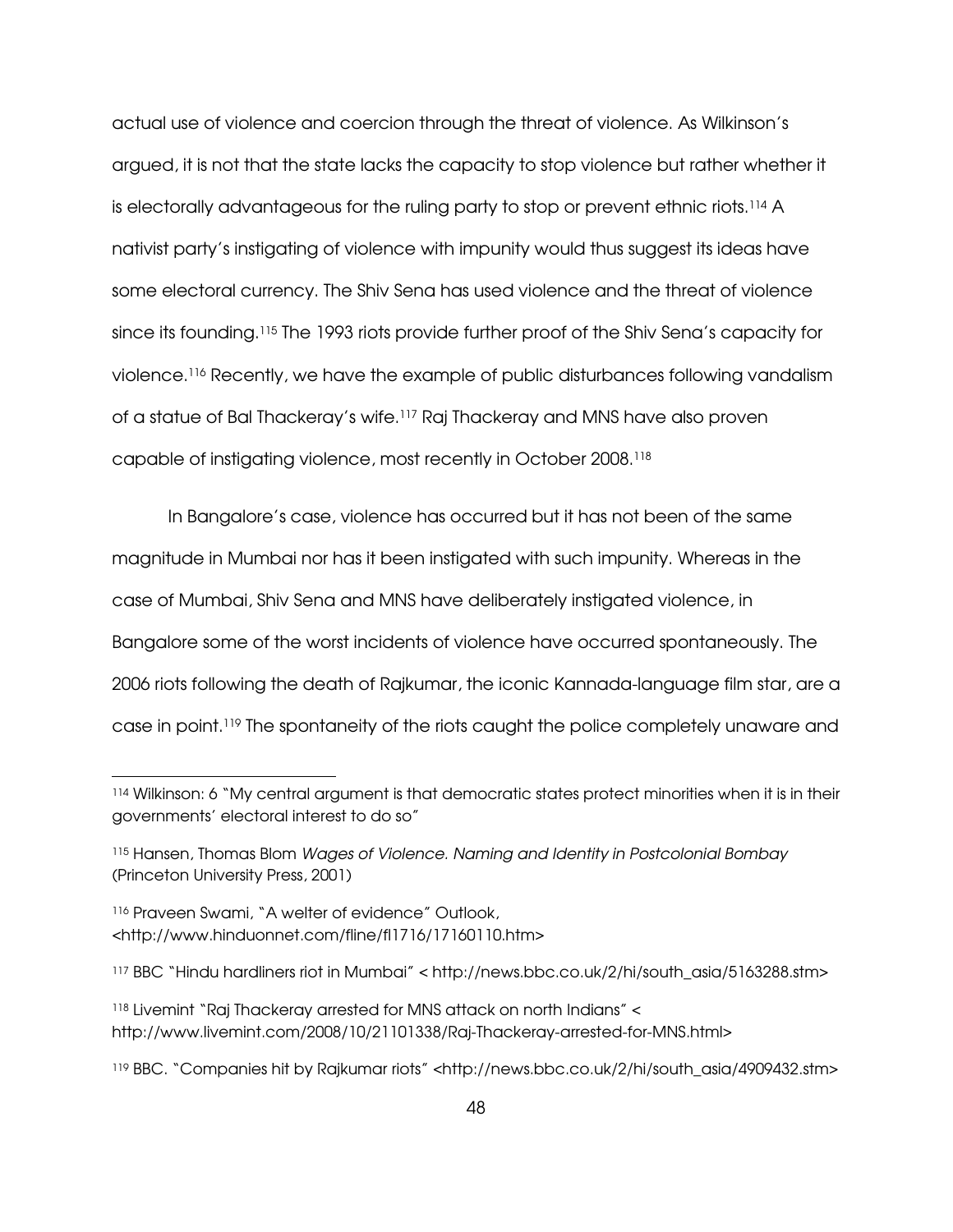resulted in many businesses, including multinational and Indian IT firms, closing down for the day. Rather than appeals for preferences for the "sons of the soil," this mass mobilization produced only wanton property destruction, bodily injuries, and deaths.

Premeditated protests, mobilization, and violence on the other hand, are usually not able to be launched with impunity. For example, the police recently thwarted a planned agitation against Tamil actor Rajnikanth's new film by the KCVP and various Kannada chauvinist groups.120 In 2002, a peaceful strike over a river-sharing dispute with the neighboring state of Tamil Nadu went as planned, albeit with tight police surveillance and arrests of Vatal Nagaraj and other activists who were blocking traffic.121 Bangalore, in contrast to Mumbai, does not have nativist parties that are above the law and can act independently of the wishes of the authorities of the state. Strikes, protests, and other mobilizations occur peacefully and sometimes violently, but rarely without the consent and supervision of the state. These mobilizations indicate some support for nativist parties like the KCVP and its cause but not to the same extent as one sees in Mumbai.

#### Ideological Pressure on Mainstream Parties

 $\overline{a}$ 

In Mumbai, the impact of Shiv Sena and MNS has also been felt by mainstream political parties they compete with. Most recently, the Congress supported the notion of

<sup>120</sup> The Hindu "Kannada groups suspend protests" <http://www.hindu.com/2008/04/06/stories/2008040653870400.htm>

<sup>121</sup> Hindu Business Line "Bandh paralyzes Bangalore city" <http://thehindubusinessline.com/bline/2002/09/13/stories/2002091301071700.htm>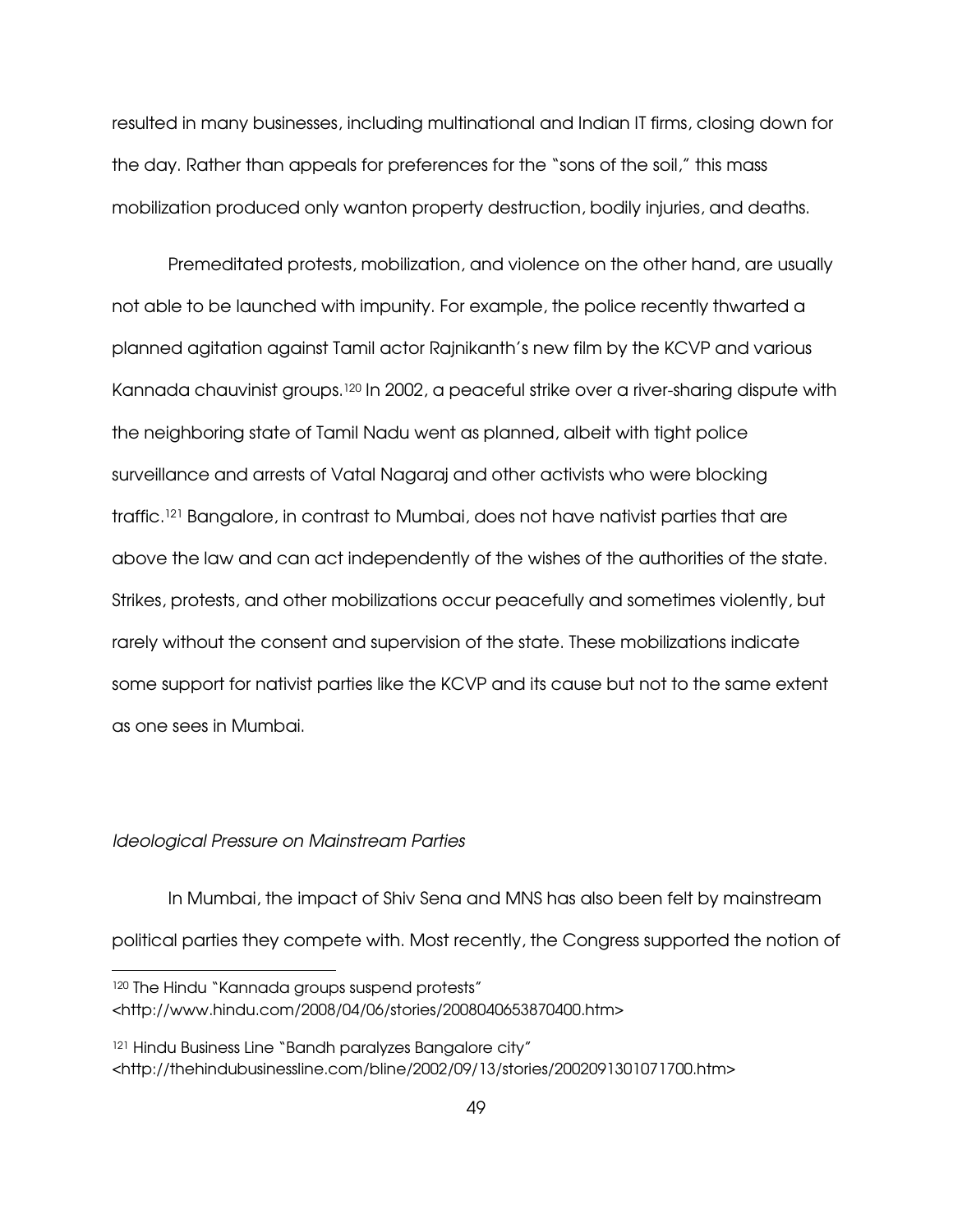giving preference to the "sons of soil" after MNS's October 2008 attack on railway exam candidates.122 The renaming of Mumbai and its acceptance by all parties is another example of nativist ideas being accepted by the mainstream parties. Perhaps the most towering example of the Shiv Sena's ideological pressure on mainstream parties was a surprising proposal by the Congress party to place a statue of Shivaji in the Arabian Sea, overlooking the city.123 I would argue that the Sena's impact has been substantial in perhaps the cultural and symbolic arenas and in terms of preferential policies for the "sons of the soil." It has not however been so influential as to push Congress, BJP, or other national parties to attack migrants.

 On the other hand, the ideological impact of KCVP upon mainstream parties in Bangalore has been much more limited. The changing of the city's official name from "Bangalore" to its Kannada name of "Bengaluru" in 2005 is one instance of nativist demands being met by mainstream parties in the state.124 Mainstream parties however have preferred to adopt such cultural demands rather than more contentious economic ones. As a case in point, the Sarojini Mahishi report's recommendations for employment preferences for Kannadigas have long been in the news and will likely

 $\overline{a}$ 

<sup>122</sup> Financial Express, "Cong sees no harm in sons-of-the-soil policy" Nov-05-2008, <http://www.financialexpress.com/news/cong-sees-no-harm-in-sonsofthesoil-policy/381415/>

<sup>&</sup>lt;sup>123</sup> Rediff "300-feet Shivaji statue in Mumbai's Arabian Sea!" http://www.rediff.com/news/2008/jun/03shivaji.htm

<sup>&</sup>lt;sup>124</sup> Times of India "Bangalore to be renamed Bengaluru" (11 Dec 2005) – the Chief Minister at the time, N Dharam Singh, was a member of the Congress Party <http://timesofindia.indiatimes.com/articleshow/1327370.cms>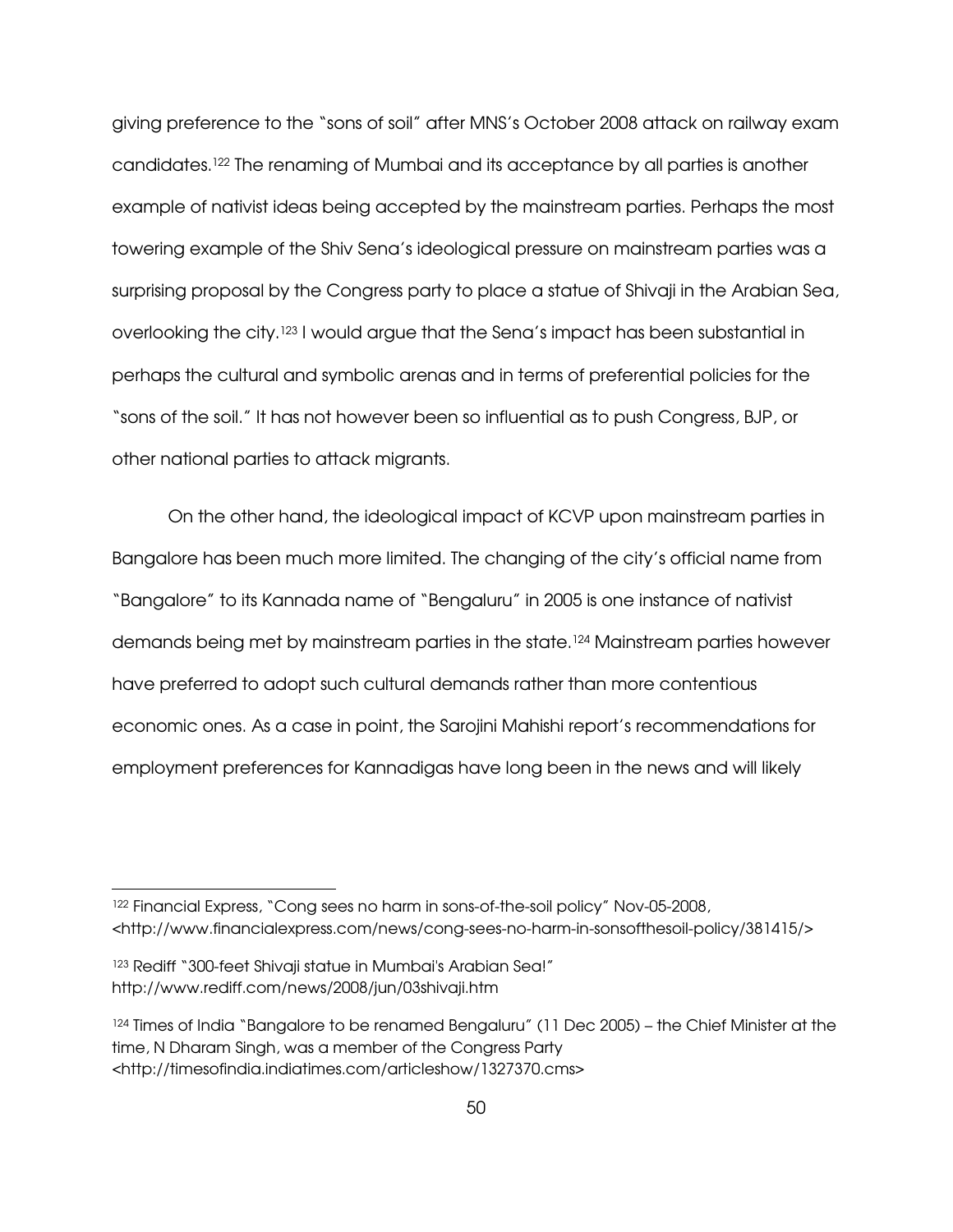remain there.125 Indeed, the current Chief Minister, from the BJP, was willing to speak at length on Kannada being accorded classical language status while only briefly speaking about the Mahishi report.<sup>126</sup> This further shows that the KCVP has exerted only limited ideological pressure on mainstream political parties in Bangalore.

 At the same time, there are limitations to taking the impact of nativist political parties as a measure of local opposition to migrants. The activities of such parties do not give a clear indication of how salient the issue of migration and opposition to it actually are. Most obviously, levels of nativist sentiment in Delhi cannot be measured in this manner as Delhi does not have a nativist political party. Political parties act within a system and their rhetoric and actions (including violence) are framed in a certain manner. If there is local opposition to migration then it will be reflected in this framing of the issue. Examining the impact of nativist political parties is one way to understand this, from the perspective of actors within the system. A second way, from outside the system, would be analyzing how these issues are portrayed in the media.

#### Content Analysis

 $\overline{a}$ 

The media portrayal of migrants and migration in local media would ideally be examined across vernacular language print, television, radio, and even internet sources from the period of interest. Procedures must be clearly defined and consistently

<sup>125</sup> 2002 <http://www.hinduonnet.com/2002/07/24/stories/2002072401840300.htm> and 2005 <http://www.hindu.com/2005/08/22/stories/2005082209220300.htm> and 2008 <http://www.thehindu.com/2008/11/26/stories/2008112655130400.htm>

<sup>126</sup> 2008 <http://www.thehindu.com/2008/11/26/stories/2008112655130400.htm>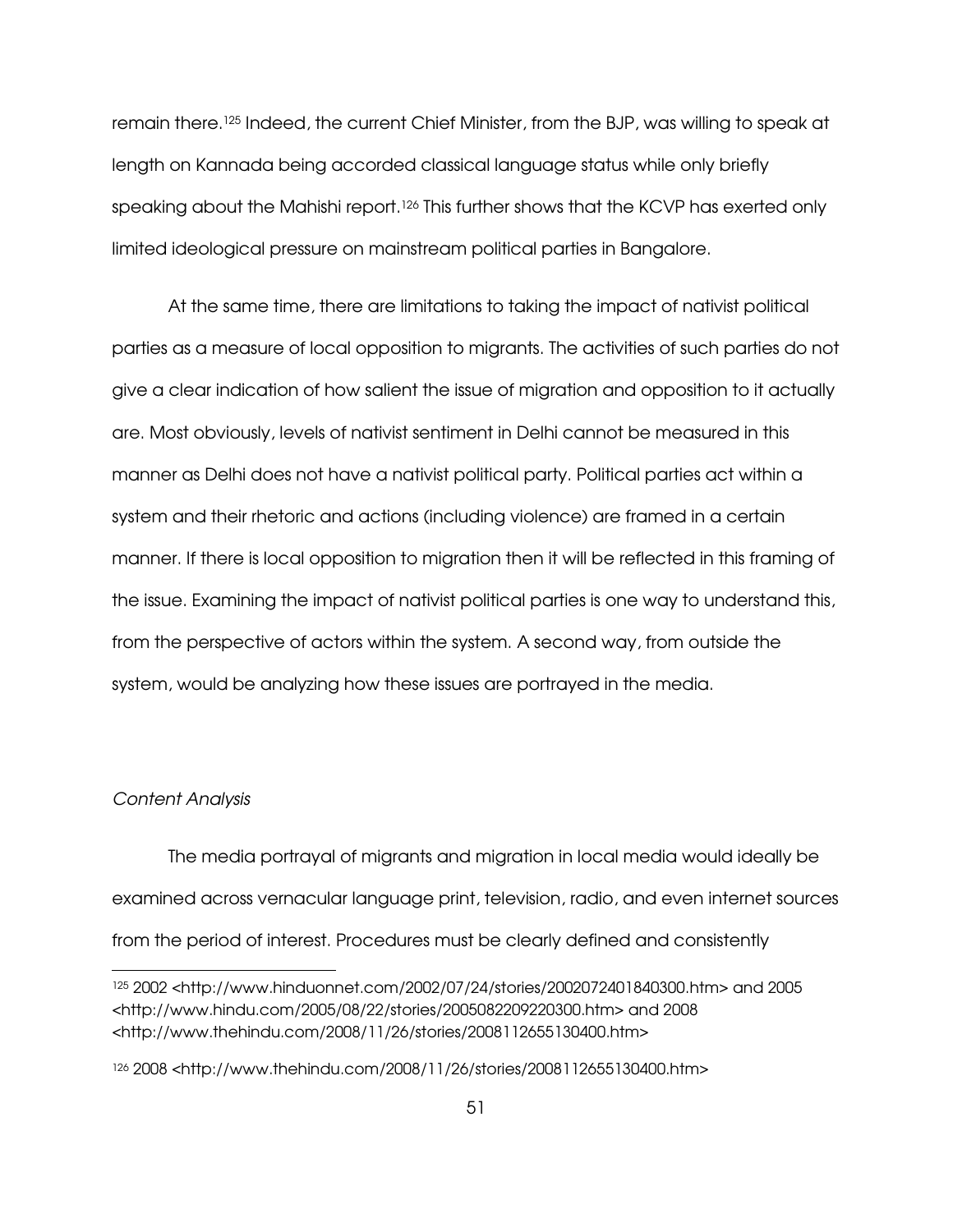applied. With this in mind, I conducted a content analysis of the major English language newspaper published in each city. Specifically, I scanned the archives of the Times of India (Mumbai), Deccan Herald (Bangalore), and Hindustan Times (Delhi) for mentions of the words "migrant" or "migration" and the name of the respective city within the same paragraph.

As stated, I would ideally analyze all vernacular language media in each city. The daily newspaper was the most regularly issued and accessible format for a news source of local origin. While the major vernacular newspaper of each city would have been the ideal source, there are two reasons for which I chose a different approach. Firstly, I am not able to fluently read Marathi (Mumbai), Kannada (Bangalore), or Hindi (Delhi). Secondly, the advantage of using an English language newspaper with a primarily educated middle class and elite audience is that it can serve as a hard case for nativist sentiment. Nativist sentiment may influence coverage of migrants in vernacular media while having no impact on coverage in a city's English newspapers, which reflect a more cosmopolitan ethos. However, if anti-migrant sentiment is substantial, then it is reasonable to assume that a city's major English newspaper will reflect this in its portrayal of migrants.

While comparing the portrayal of migrants in one paper to that in another is problematic due to the different bias of each paper, each city can be compared to itself. Factiva was used to search the archives of Hindustan Times (Delhi) and Times of India (Mumbai) from March 18<sup>th</sup> 1999 to March 18<sup>th</sup> 2009. For the Deccan Herald (Bangalore), the paper's web archives and Google News Archives only provided articles from April 2<sup>nd</sup> 2005 to March 18<sup>th</sup> 2009. The portrayal of migrants in each article

52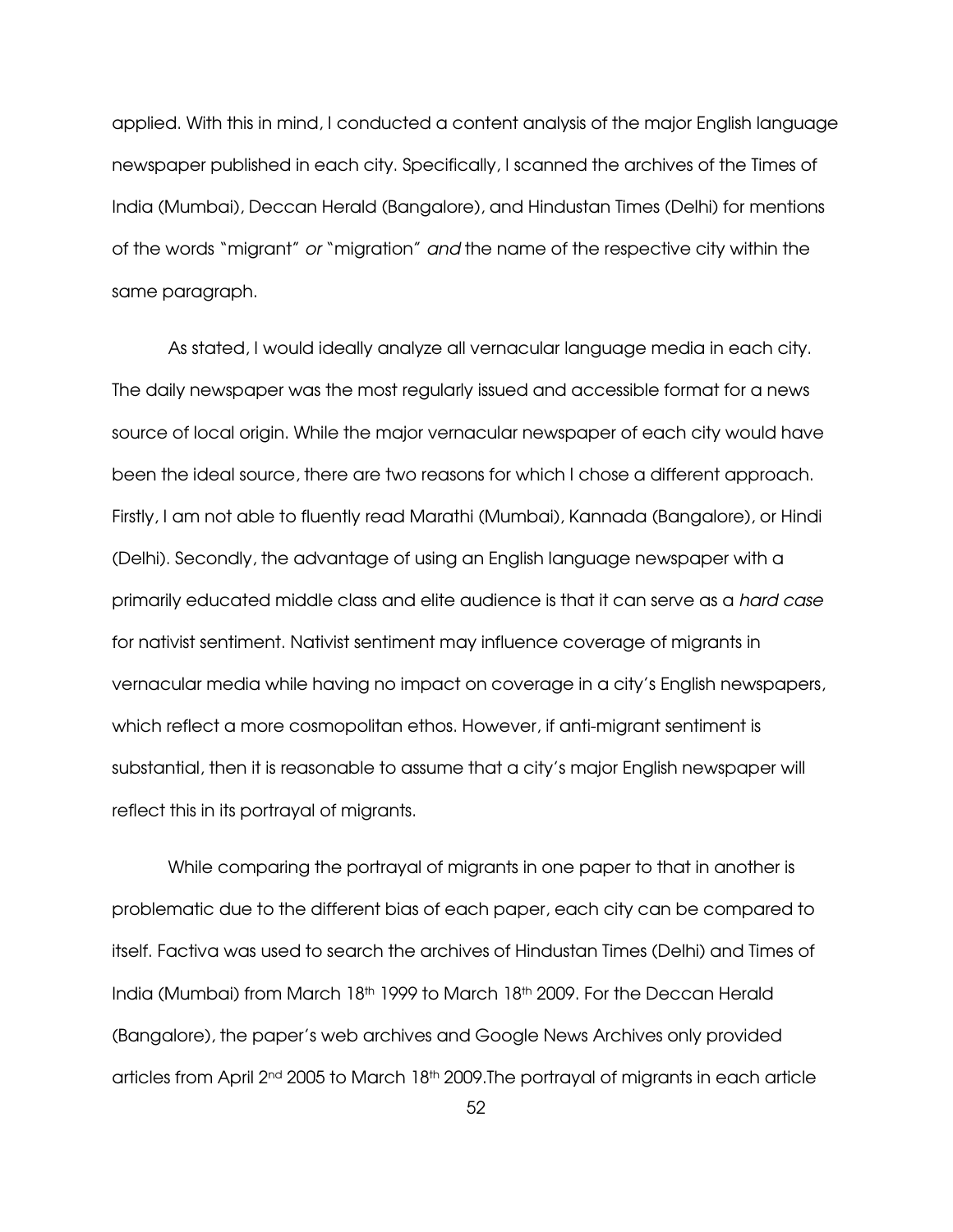was coded as positive (1), neutral (0), and negative (-1) in Table 11 (Appendix, pg. 69). The annual number of articles that negatively portrayed migrants was then obtained for each city (Tables 4, 5, and 6).

I used the following criteria when coding articles. Any mentions of migrants as creating new businesses, improving their own lives or their community, or working on large, prestigious projects were coded as positive. Human interest stories profiling migrants, their neighborhoods, or their accomplishments were also coded as positive. Mentions of migrants exerting pressure on public services and infrastructure, illegally voting or using public services, committing crimes, or spreading disease were coded as negative. Whenever migration or migrants were referred to as a "problem," the article was coded as negative. However, situations where an article offered both negative and positive portrayals of migrants were coded as neutral. Articles that simply reported an incident involving a migrant without referring to migrants in a positive or negative manner were also coded as neutral.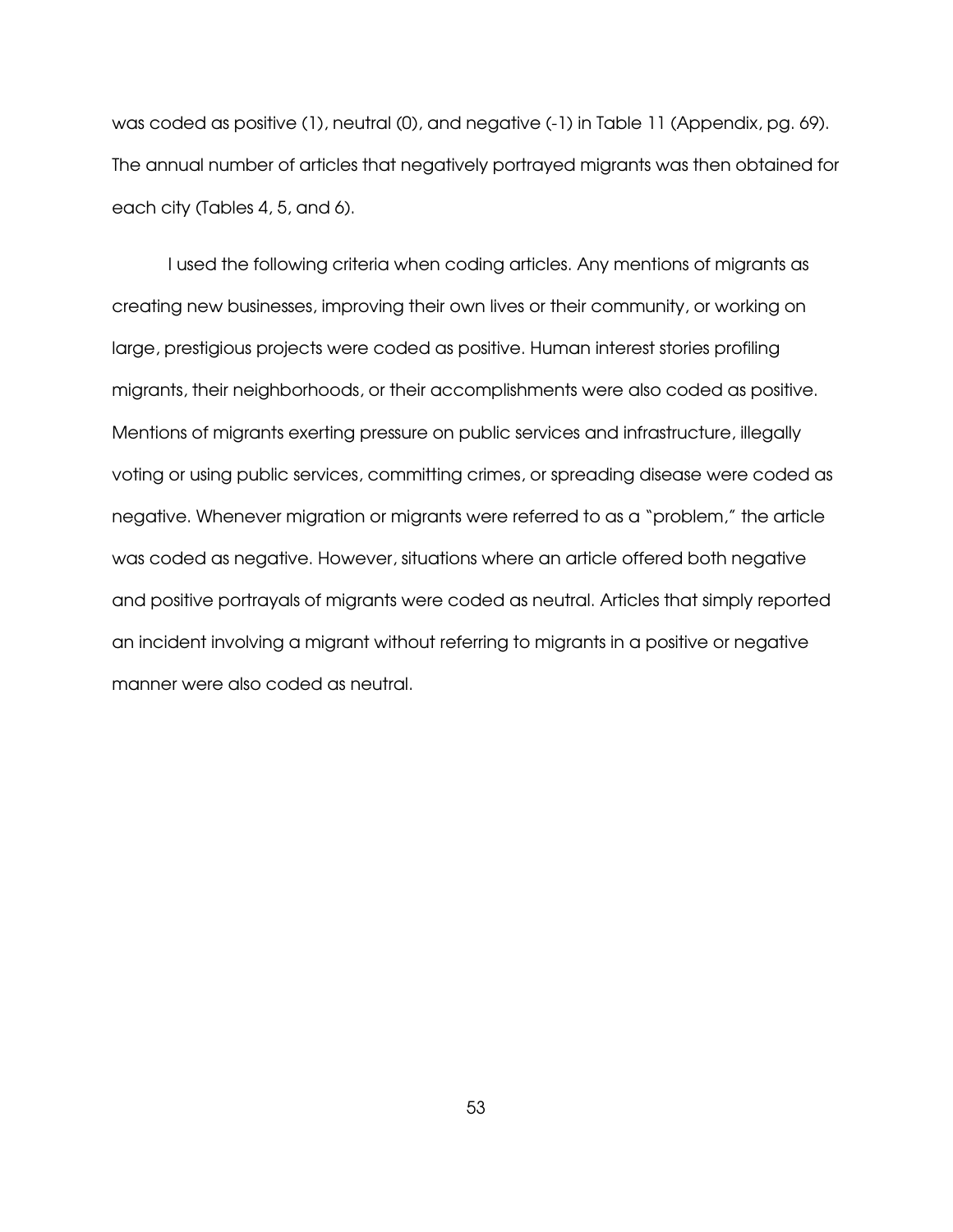

# Source: Times of India

The dashed vertical lines in Figures 2, 3, and 4 indicate an election year, with the level(s) of government noted. Interestingly, since 1999 the number of negative articles on migrants has fallen or remained the same during election years in Mumbai (Figure 2). It could be the case that opposition to migrants is not electorally advantageous. Thus, there are fewer stories on violence or statements of public figures against migrants. I do find this line of reasoning persuasive for the 1990s, when the Shiv Sena assumed a broader Hindu nationalist avatar.127 At the same time, 2008 saw the rise to prominence of Raj Thackeray's MNS and an increase in negative articles on migrants. Prior to this, the Shiv Sena's Hindu nationalist tendencies might have dominated its nativist ones as it  $\overline{a}$ 127 Suhas Palshikar "Shiv Sena: A Tiger with Many Faces?" EPW 2004 April 3rd: 1497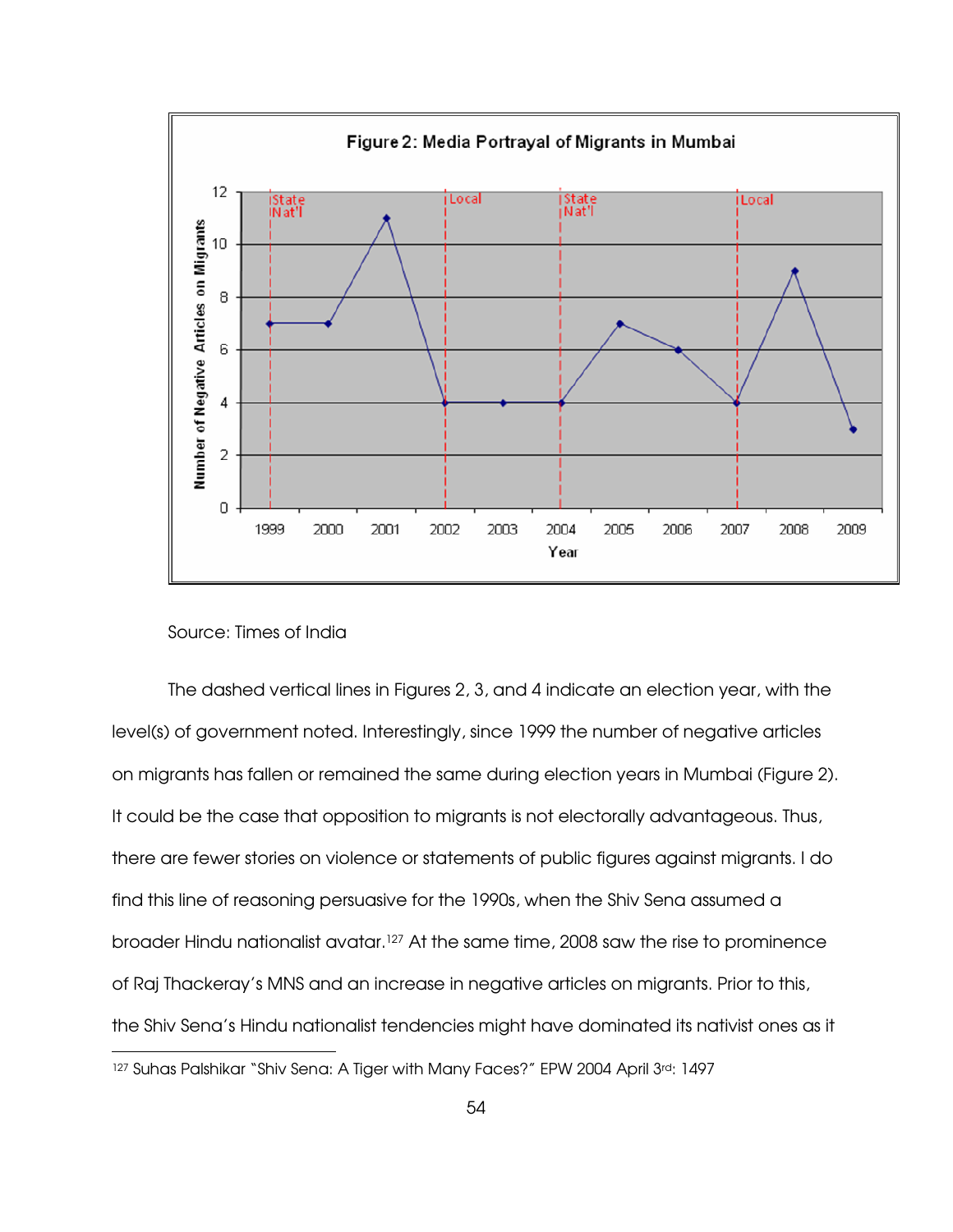sought to underplay the latter and expand beyond its "sons of the soil," Marathispeaking base.



Source: Deccan Herald

-

 For the case of Bangalore, analysis of the Deccan Herald newspaper did show increased negative coverage of migrants in 2008, a state assembly election year. When the city's official name was changed in 2005 to the original Kannada name of "Bengaluru," Ramachandra Guha argued that this appeasement of nativist demands would lead to a decline in nativist sentiment.<sup>128</sup> I would attribute the drop in negative

<sup>128</sup> Ramachandra Guha, India Together. "Bangalore or Bengaluru? A divided city" (25 December 2005): Mr. Guha, a Bangalorean and well-respected historian claimed that nativism had declined in Mumbai after its name change and hoped for the same in Bengaluru/Bangalore.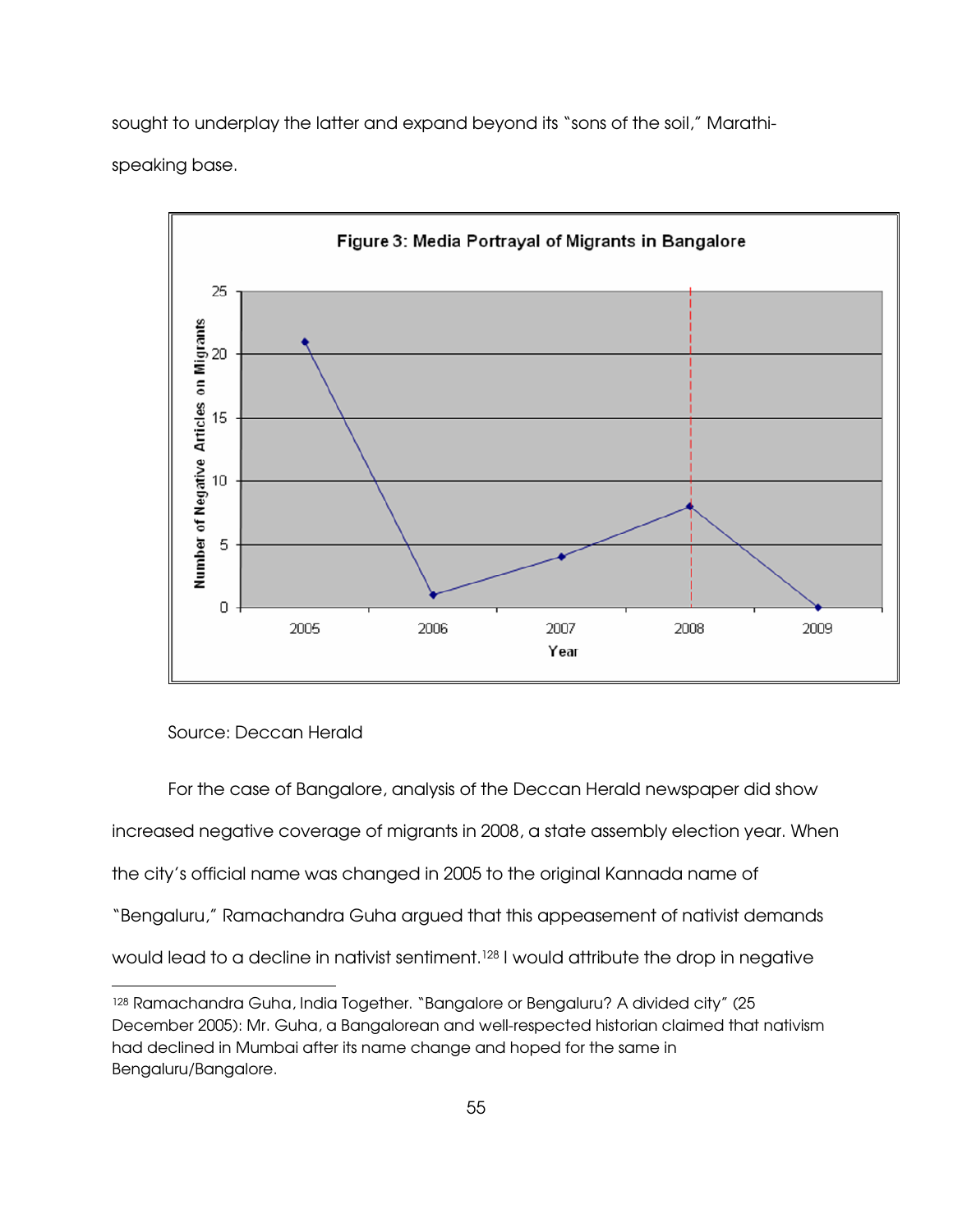coverage from 2005 to 2006 to such a phenomenon. However, in 2008 the nativist KCVP did field three candidates in Bangalore as compared to only one in the last state election. Although they have yet to win an election, this willingness to contest more constituencies suggests that the 2005-2006 drop in nativist sentiment was only temporary. As the Deccan Herald's archives were only available from 2005 to the present, I could not examine media portrayal of migrants during more than one election. Despite a key nativist demand being met, KCVP's contesting more seats and the return of negative coverage of migrants indicate that nativist sentiment is present, but weak in Bangalore.



Source: Hindustan Times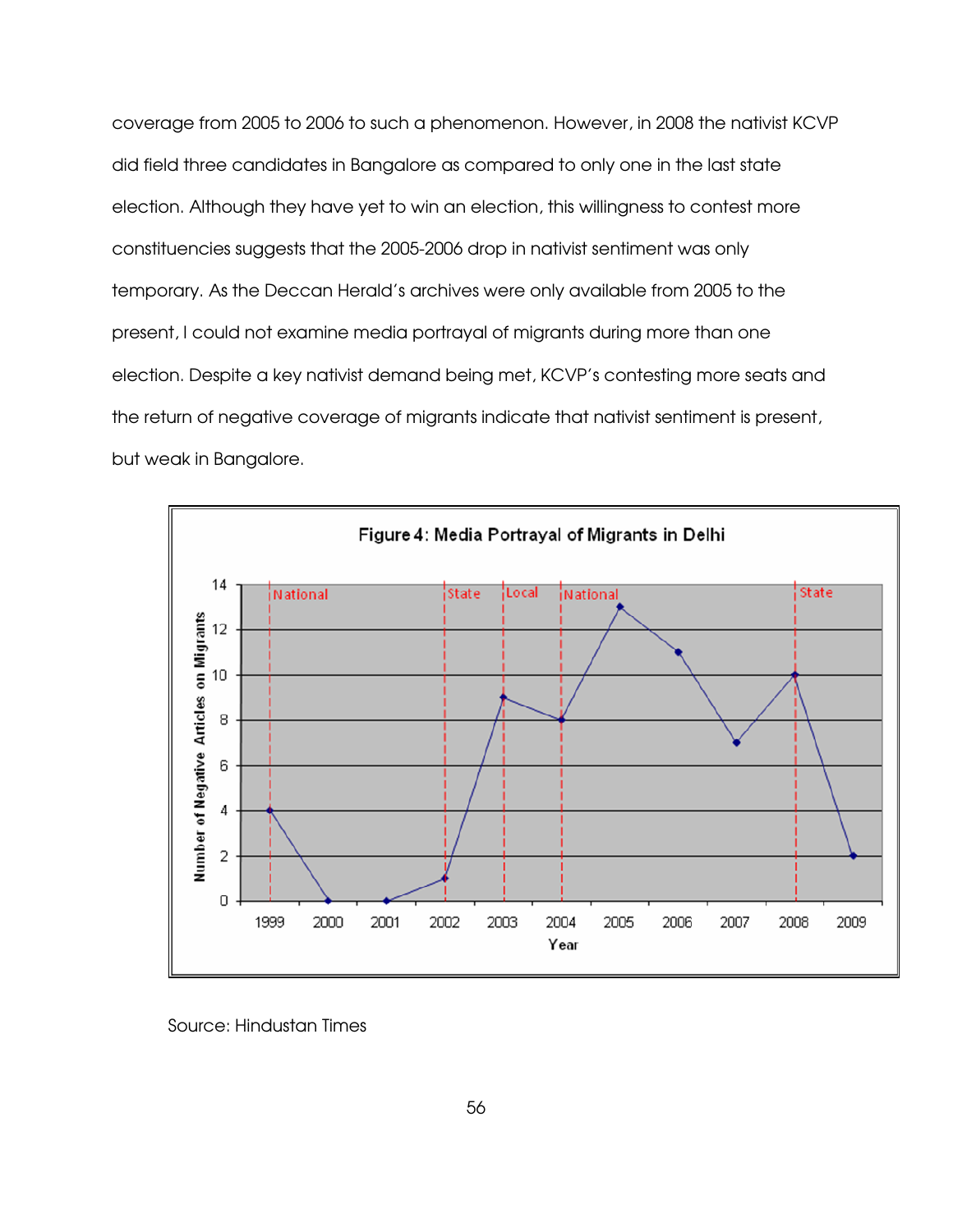In the case of Delhi, I found somewhat stronger nativist sentiment. The ideal measure of electoral performance was not possible as there are no nativist parties in Delhi. However, the above content analysis of the Hindustan Times' coverage of migrants and migration suggests that there is local opposition to migrants (Figure 4). In the years of local and state elections, negative coverage of migrants has increased from the previous year. I do not believe these increases are merely coincidental. Negative coverage does not increase in national election years precisely because national elections do not concern issues particular to Delhi, such as migration.

Moreover, state and local level public figures have weighed in on the issue. Most notably, Delhi Chief Minister Sheila Dixit of the Congress Party spoke disapprovingly of migrants from the states of Bihar and Uttar Pradesh, resulting in controversy and a prompt apology.<sup>129</sup> In Delhi, this indicates that while there is local opposition to migrants, they are present in such large numbers that it is politically damaging to attack them. Thus, no political party has emerged to champion the anti-migrant cause.

# Summary of Findings

 $\overline{a}$ 

 My examination of the impact of nativist political parties and the media's portrayal of migrants in the three cities shows levels of nativism in each city. I find that Mumbai and Delhi have high and medium levels of nativism respectively. In the former,

<sup>129</sup> IBN Live "BJP demands Sheila Dixit's resignation" < http://ibnlive.in.com/news/bjp-demandssheilas-resignation/40179-15-2.html>: This was as bizarre a statement as it was controversial given that Mrs. Dixit was born in the state of Punjab. Furthermore, she represented Uttar Pradesh in the Lok Sabha (lower house of Parliament) prior to her career move to Delhi.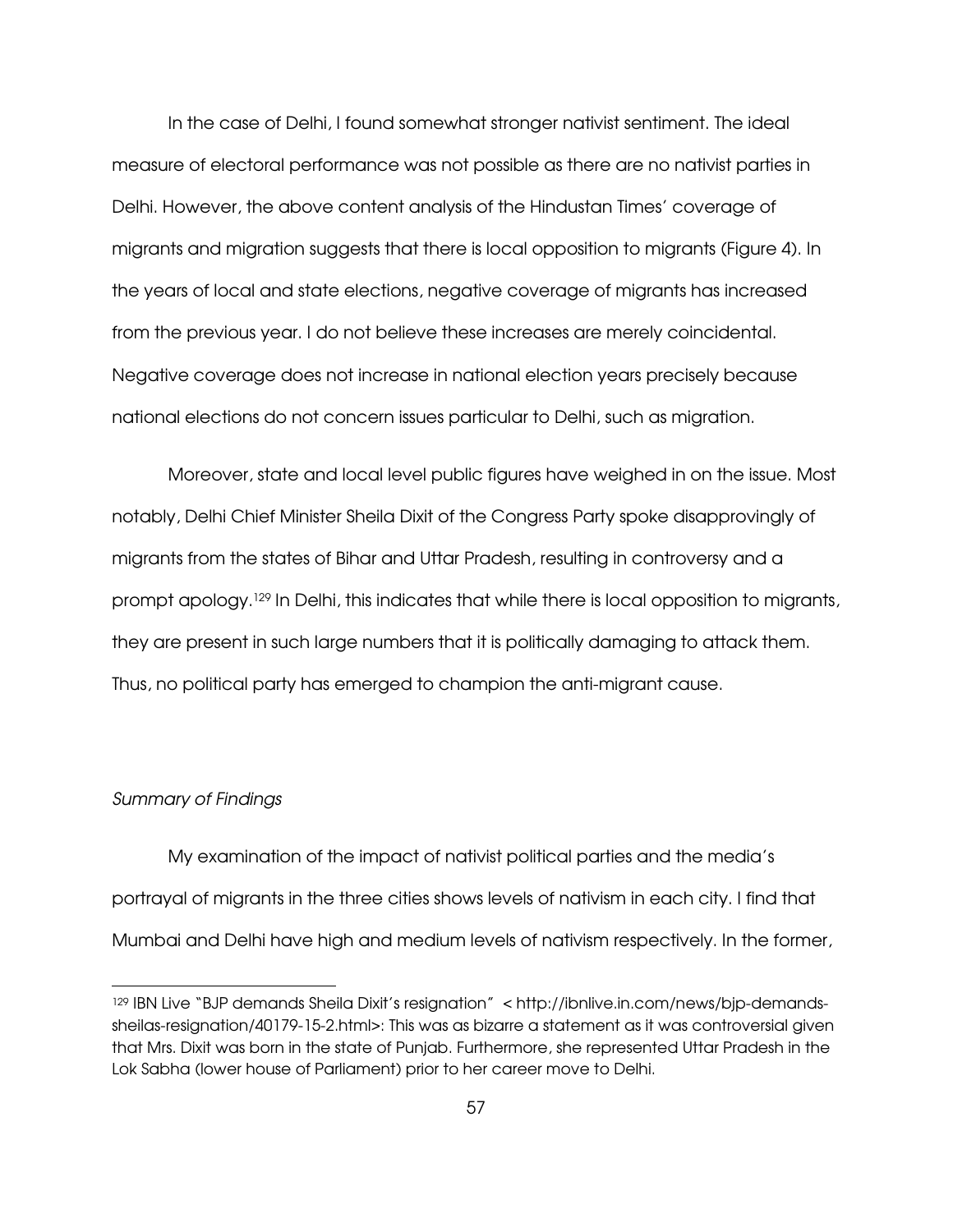nativist appeals continue to allow instigation of violence with impunity while in the latter, the media and public figures take a dim view of migrants even if opposing them may not be electorally feasible. Bangalore on the other hand, is a case of low antimigrant sentiment that has given rise to a nativist party. This anti-migrant sentiment however is insufficient to help such a party win elections. All of these findings are summarized on the next page in Table 2.

|               |               | <b>Table 2: Levels of Nativism in each City</b>                                                                                                                                                                                  |                                                                                                                  |  |  |  |
|---------------|---------------|----------------------------------------------------------------------------------------------------------------------------------------------------------------------------------------------------------------------------------|------------------------------------------------------------------------------------------------------------------|--|--|--|
| <b>Rank</b>   | City          | <b>Level of Nativism</b>                                                                                                                                                                                                         | <b>Nativist Party</b>                                                                                            |  |  |  |
|               | <b>Mumbai</b> | HIGH: Nativist parties have been electorally<br>successful and instigated considerable<br>violence with impunity. Lately, negative<br>media coverage of migrants has increased.                                                  | YES, there are Shiv Sena and<br>Maharashtra Navnirman<br>Sena (MNS). The latter split<br>from Shiv Sena in 2006. |  |  |  |
| 3             | Bangalo<br>re | LOW: There is the KCVP nativist party and an<br>important nativist demand was implemented<br>by mainstream politicians. Still, the KCVP has<br>not won an election in Bangalore and cannot<br>instigate violence with impunity.  | YES, there is the Kannada<br>Chaluvali Vatal Paksha<br>(KCVP). It has not won state<br>elections in Bangalore.   |  |  |  |
| $\mathcal{P}$ | Delhi         | MEDIUM: There is no nativist political party but<br>negative coverage of migrants has<br>consistently increased during state and local<br>election years. High-ranking public figures<br>have also made anti-migrant statements. | NO such party is present.                                                                                        |  |  |  |

# Explanation of Results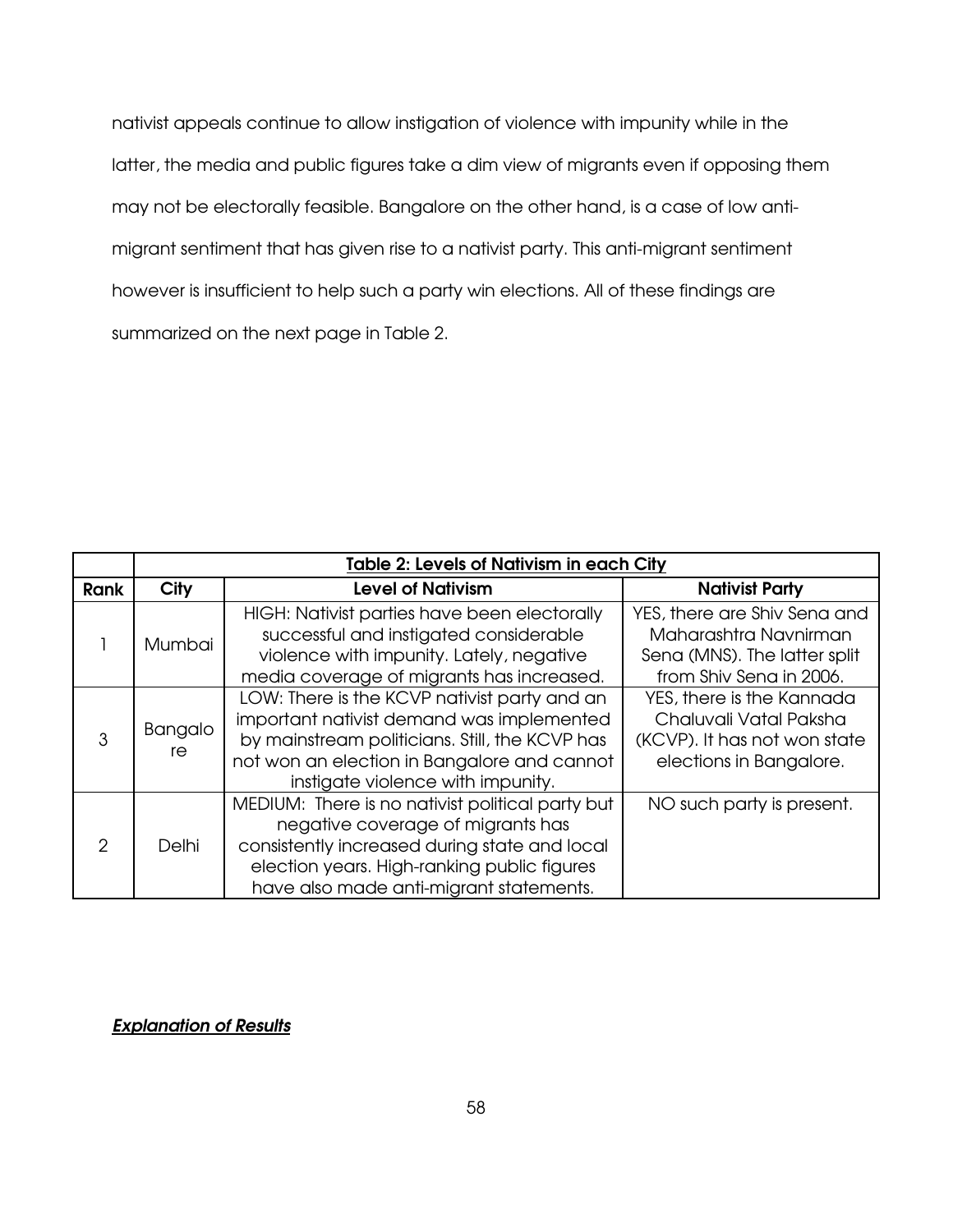There are several possibilities for explaining high nativist sentiment in Mumbai, low nativist sentiment in Bangalore, and medium nativist sentiment in Delhi. As a starting point, I examined the labor competition and political competition frameworks developed earlier (Theory, pg. 30) across the three cities. Labor competition was pertinent to nativism in Delhi, but provided an incomplete explanation. I subsequently found an alternative explanation of class prejudice to be more appropriate. For Mumbai, I identified political competition as the reason for local opposition to migrants. Finally, I considered an alternative explanation for Bangalore, viewing the diversified sources of migration as impeding political mobilization against migrants.

 Both the labor competition and political competition explanations required that migrants be perceived as "culturally distinct." There are multiple ways to define "cultural distinctiveness." State borders are often linguistic and cultural borders, allowing one to reasonably assume that physical distance is a proxy for cultural distance. Another option is to use language itself as a measure of cultural distinctiveness. Both measures are given in Table 3:

|                                        | <b>Born Out of</b> | <b>Native (by Mother</b> |
|----------------------------------------|--------------------|--------------------------|
| Urban Area                             | <b>State</b>       | Tongue)                  |
| National Capital Territory of<br>Delhi | 38.4%              | 80.9%                    |
| Greater Mumbai Urban Area              | 26.5%              | 37.8%                    |
| Bangalore (Urban) District             | 13.7%              | 41.5%                    |

TABLE 3: Migrants by Birth and by Mother Tongue Language

Source: Census of India (2001), Tables D1 and C16

 If interstate migration figures are used, the National Capital Territory of Delhi has clearly seen larger migration with 38.4% of its population born out of state. However,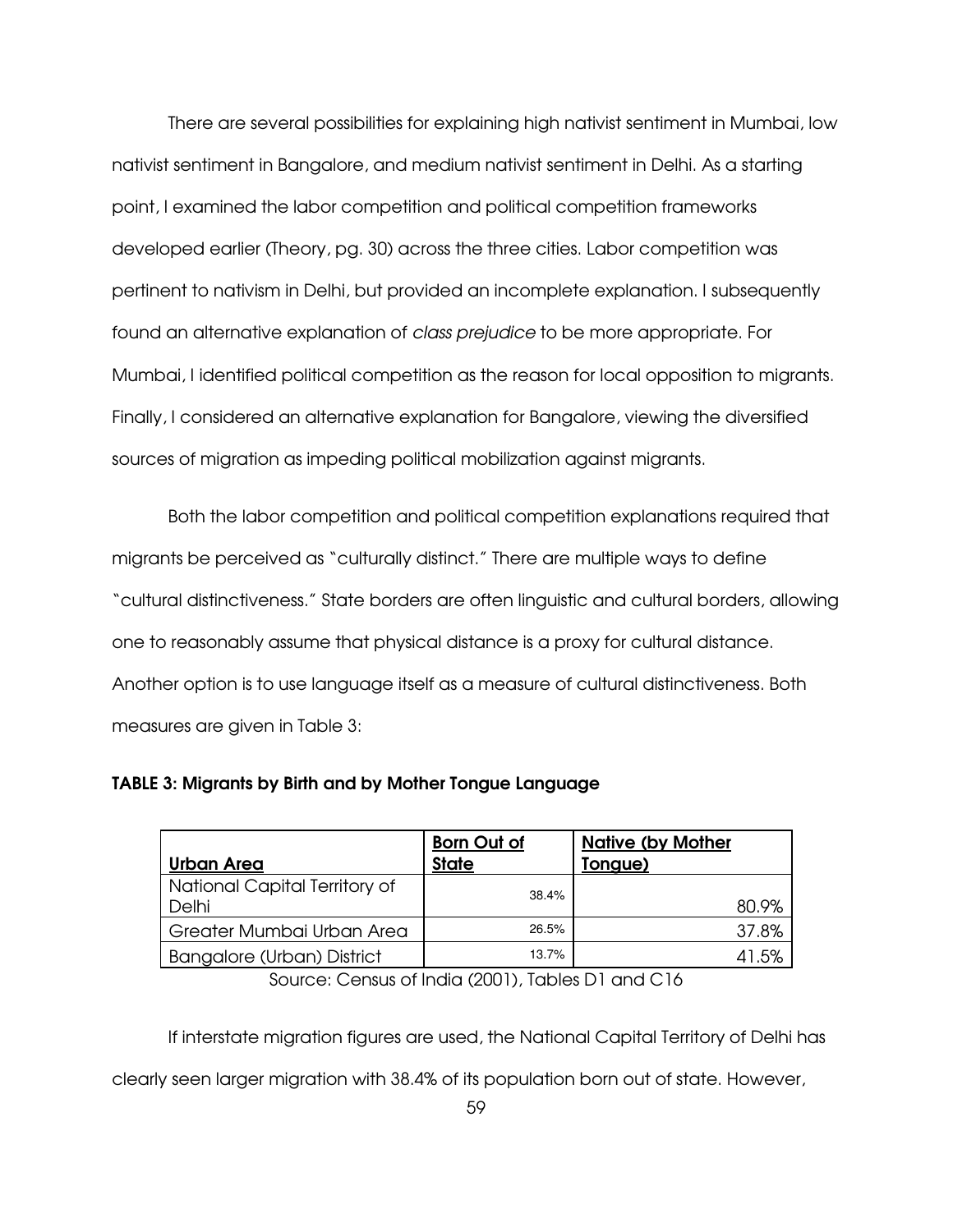using language as a measure of cultural distinctiveness suggests that relative to Mumbai and Bangalore, Delhi has not seen as much migration of "culturally distinct" persons as 80.9% are Hindi-speaking. Still, given Myron Weiner's cautioning that "cultural differences, no matter how small" are relevant, I do consider this condition met in all three cities.130 At the very least, it is strongly met in Mumbai and Bangalore but only weakly met in Delhi.

### Labor Competition

 $\overline{a}$ 

The labor competition explanation's second condition was that the native ethnic group be relatively immobile. I take out-migration to in-migration ratios as a measure of the mobility of people native to a given state:

| <b>TABLE 4: Native</b><br><b>Mobility</b> | out-migrants as<br>% of state of<br>origin's current | in-migrants as<br>% state of<br>residence's | ratio of<br>out-<br>migrants<br>to in- |
|-------------------------------------------|------------------------------------------------------|---------------------------------------------|----------------------------------------|
| <b>State</b>                              | population                                           | population                                  | migrants*                              |
| Jammu & Kashmir                           | 2.2%                                                 | 2.5%                                        | 90.2%                                  |
| Himachal Pradesh                          | 7.4%                                                 | 7.2%                                        | 103.6%                                 |
| Punjab                                    | 6.8%                                                 | 6.7%                                        | 101.1%                                 |
| Chandigargh                               | 16.9%                                                | 23.1%                                       | 73.2%                                  |
| <b>Uttranchal</b>                         | 10.9%                                                | 10.5%                                       | 103.8%                                 |
| Haryana                                   | 8.3%                                                 | 8.2%                                        | 100.4%                                 |
| <b>NCT of Delhi</b>                       | 5.4%                                                 | 6.7%                                        | 80.7%                                  |
| Rajasthan                                 | 4.9%                                                 | 4.6%                                        | 105.5%                                 |
| <b>Uttar Pradesh</b>                      | 5.8%                                                 | 5.6%                                        | 104.0%                                 |

<sup>130</sup> Weiner Sons of Soil, pg. 276 – "A second condition is that there must be some perceived cultural differences, no matter how small, between the migrants and the local community."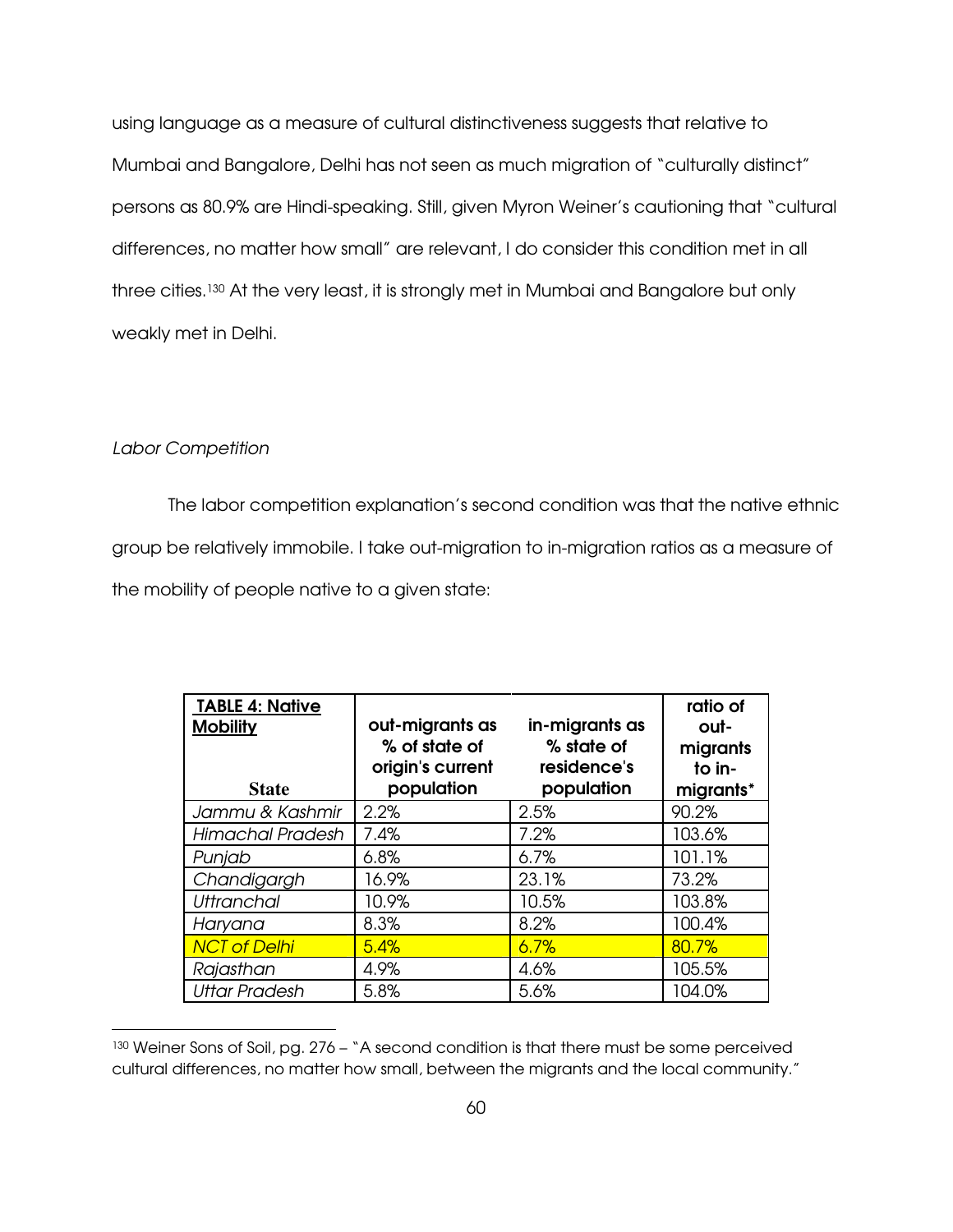| Bihar              | 6.7%  | 6.3%  | 105.4% |
|--------------------|-------|-------|--------|
| <b>Sikkim</b>      | 2.4%  | 2.7%  | 86.1%  |
| Arunachal          | 1.9%  | 2.1%  | 92.7%  |
| Nagaland           | 7.8%  | 8.0%  | 97.9%  |
| Manipur            | 2.5%  | 2.4%  | 104.1% |
| Mizoram            | 4.1%  | 4.3%  | 95.5%  |
| <b>Tripura</b>     | 2.2%  | 2.1%  | 106.2% |
| Meghalaya          | 2.2%  | 2.2%  | 101.8% |
| Assam              | 2.6%  | 2.7%  | 98.2%  |
| <b>West Bengal</b> | 2.2%  | 2.1%  | 103.1% |
| Jharkhand          | 5.6%  | 5.5%  | 102.0% |
| Orissa             | 2.6%  | 2.6%  | 102.9% |
| Chhatisgargh       | 4.1%  | 4.1%  | 99.8%  |
| Madhya Pradesh     | 3.4%  | 3.3%  | 102.8% |
| Gujarat            | 2.7%  | 2.7%  | 99.6%  |
| Daman & Diu        | 8.8%  | 8.0%  | 109.1% |
| Dadra & Nagar      | 3.6%  | 3.5%  | 102.3% |
| <b>Maharashtra</b> | 2.2%  | 2.2%  | 100.3% |
| Andhra Pradesh     | 2.1%  | 2.1%  | 104.1% |
| <b>Karnataka</b>   | 3.7%  | 3.5%  | 106.2% |
| Goa                | 6.4%  | 6.8%  | 94.7%  |
| Lakshadweep        | 2.8%  | 3.2%  | 88.3%  |
| Kerala             | 3.8%  | 3.3%  | 116.0% |
| <b>Tamil Nadu</b>  | 2.8%  | 2.7%  | 104.2% |
| Pondicherry        | 11.2% | 10.5% | 106.6% |
| A & N Islands      | 2.5%  | 3.9%  | 64.7%  |
| Average:           | 4.1%  | 5.1%  | 98.8%  |

\*The higher the ratio, the more mobile a state's population is (within India) Source: Census of India (2001), Tables D-1 and D-3??

Table 4 shows Maharashtrians as having average mobility, natives of Karnataka

having some of the highest mobility of any group in India, and Delhiites as having

extremely low mobility. Although it might be ideal to isolate Bangalore and

Maharashtra from their respective states, this was not possible. On the other hand,

considering states may be best as the very concept of a "son of the soil" could be

more ethnic than geographic. Per the usage in this thesis, it is a term used only to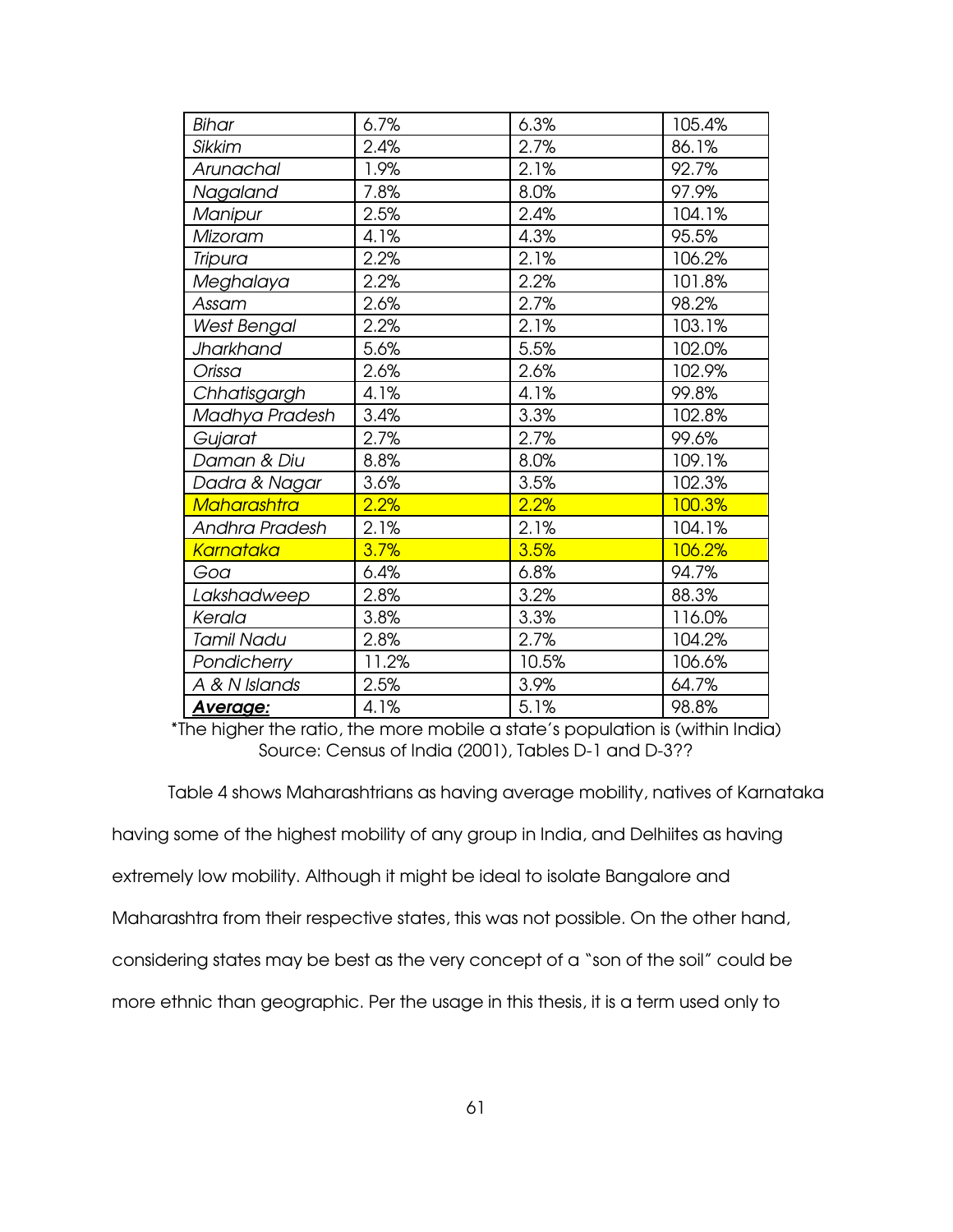denote members of the local ethnic group, wherever they reside.131 This question does not arise however in the case of Delhi as we are considering the entire union territory.

 The third condition of increasing unemployment and native education levels is also met by Delhi if one looks at employment and literacy figures since liberalization. Bangalore and Mumbai again fail to meet the condition. As Table 5 shows, they have seen increasing education levels (literacy), but unemployment has fallen rather than increasing.

| <b>Table 5: Male Education and Employment</b>                              |       |                                                      |         |       |        |      |  |
|----------------------------------------------------------------------------|-------|------------------------------------------------------|---------|-------|--------|------|--|
| Male Youth (15 to 29 years) Unemployment                                   |       | <b>State-wide Male</b><br><b>Literacy (All Ages)</b> |         |       |        |      |  |
| in Urban Areas<br>1999-<br>2004-<br><b>State</b><br>2000<br>2005<br>Change |       |                                                      | 1991    | 2001  | Change |      |  |
| Maharashtra                                                                | 12.5% | 8.1%                                                 | $-4.4%$ | 76.6% | 86.3%  | 9.7% |  |
| Karnataka                                                                  | 7.0%  | 4.3%                                                 | $-2.7%$ | 67.3% | 76.3%  | 9.0% |  |
| Delhi                                                                      | 7.9%  | 10.2%                                                | 2.3%    | 82.0% | 87.4%  | 5.4% |  |

Source: National Human Development Report 2001, Planning Commission, Govt. of India and Rajya Sabha Unstarred Question No. 2375, dated 13.12.2005

I looked specifically at male and youth unemployment because "youth bulges"

and a surplus male population have been found to increase the risk of political

violence.132 Urban unemployment figures for Maharashtra and Karnataka were

-

substituted for Mumbai and Bangalore unemployment figures as the latter were not

<sup>131</sup> This again brings us to the very difficult question raised in our introduction: when is it that a migrant becomes a local? Moreover, can a migrant or his or her descendents become "sons of the soil"? As mentioned earlier, I shall address this question in my conclusion. I assume throughout the paper that "sons of the soil" refers to the local ethno-linguistic group while "migrant" refers to migrants and their descendents who are not of this local ethnic group.

<sup>132</sup> Urdal, Henrik "Resources and Political Violence: A Sub-National Study of India 1956-2002" submitted for review to Journal of Conflict Resolution - Vol. 52, No. 4, 590-617 (2008)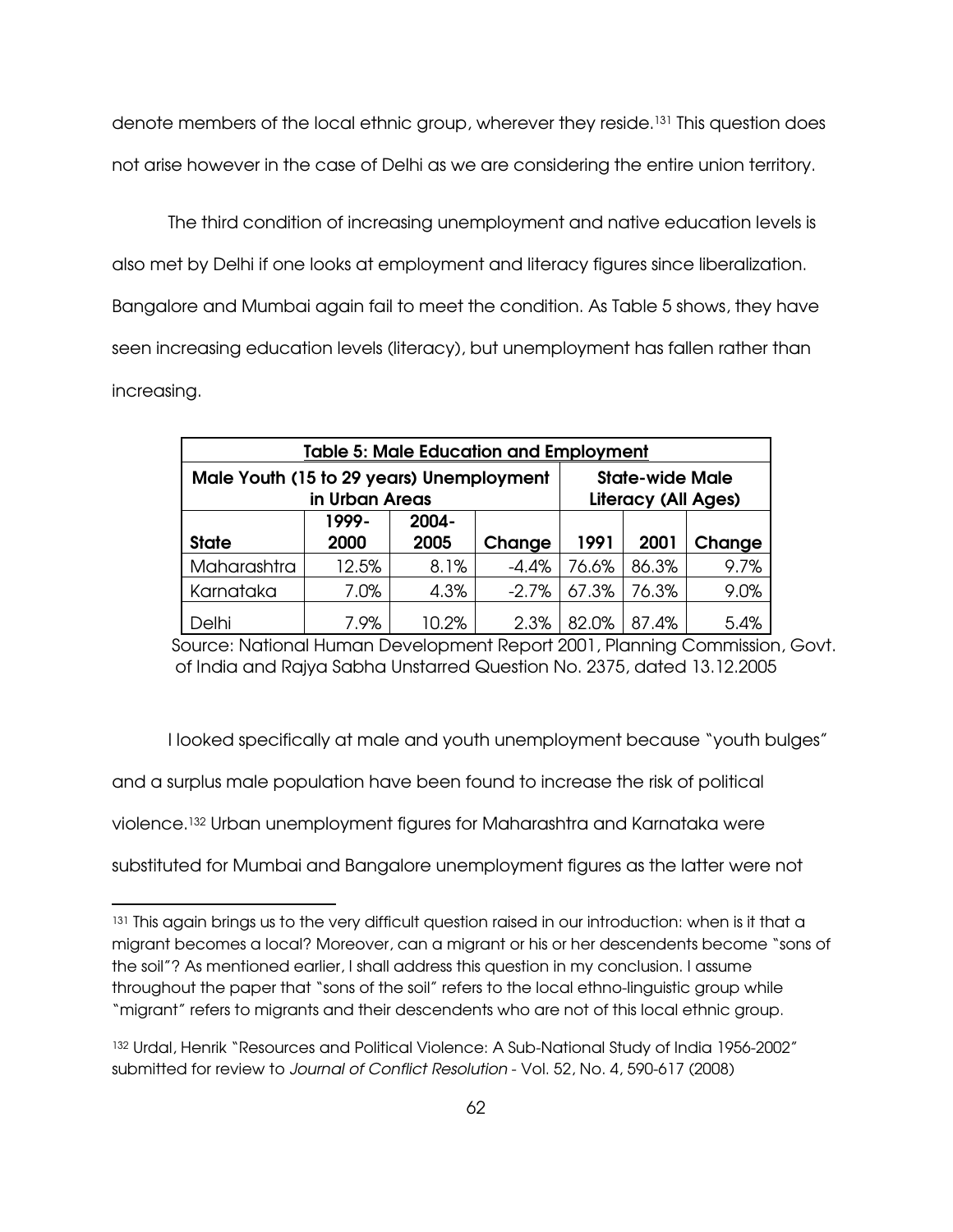available. Likewise, literacy rates were only available at the state level. Delhi's increased male unemployment and literacy suggest that labor competition could account for Delhi's medium level of nativist sentiment. Labor competition cannot however explain nativism in Mumbai or Bangalore.

#### Delhi: A Matter of Class

-

On the other hand, there is reason to believe that nativism in Delhi is motivated by something other than labor competition. Firstly, unemployment and literacy rates for Delhi are for the entire population of Delhi, 38.4% of which was born in other states (Table 6). Thus, the data in Table 5 is actually quite inconclusive on whether it is locals who are bearing the brunt of increased unemployment or migrants. Delhi is also the national capital, site of large out-migration and in-migration during Partition, and the destination for migrants from neighboring Hindi-speaking states. After migrants exceed a sufficiently large, "tipping point" share of the population, a nativist stance constitutes political suicide. The lack of a nativist party and reluctance of politicians to explicitly attack migrants, Sheila Dixit notwithstanding, confirm that this tipping point has long passed in Delhi.<sup>133</sup>

In Delhi, I thus see local opposition to migrants as rooted in class prejudice rather than political competition or labor market competition. My content analysis of the Hindustan Times showed negative coverage of migrants increasing in local and state

<sup>133</sup> BJP demands Sheila's resignation – IBN- < http://ibnlive.in.com/news/bjp-demands-sheilasresignation/40179-15-2.html> Thu, May 10, 2007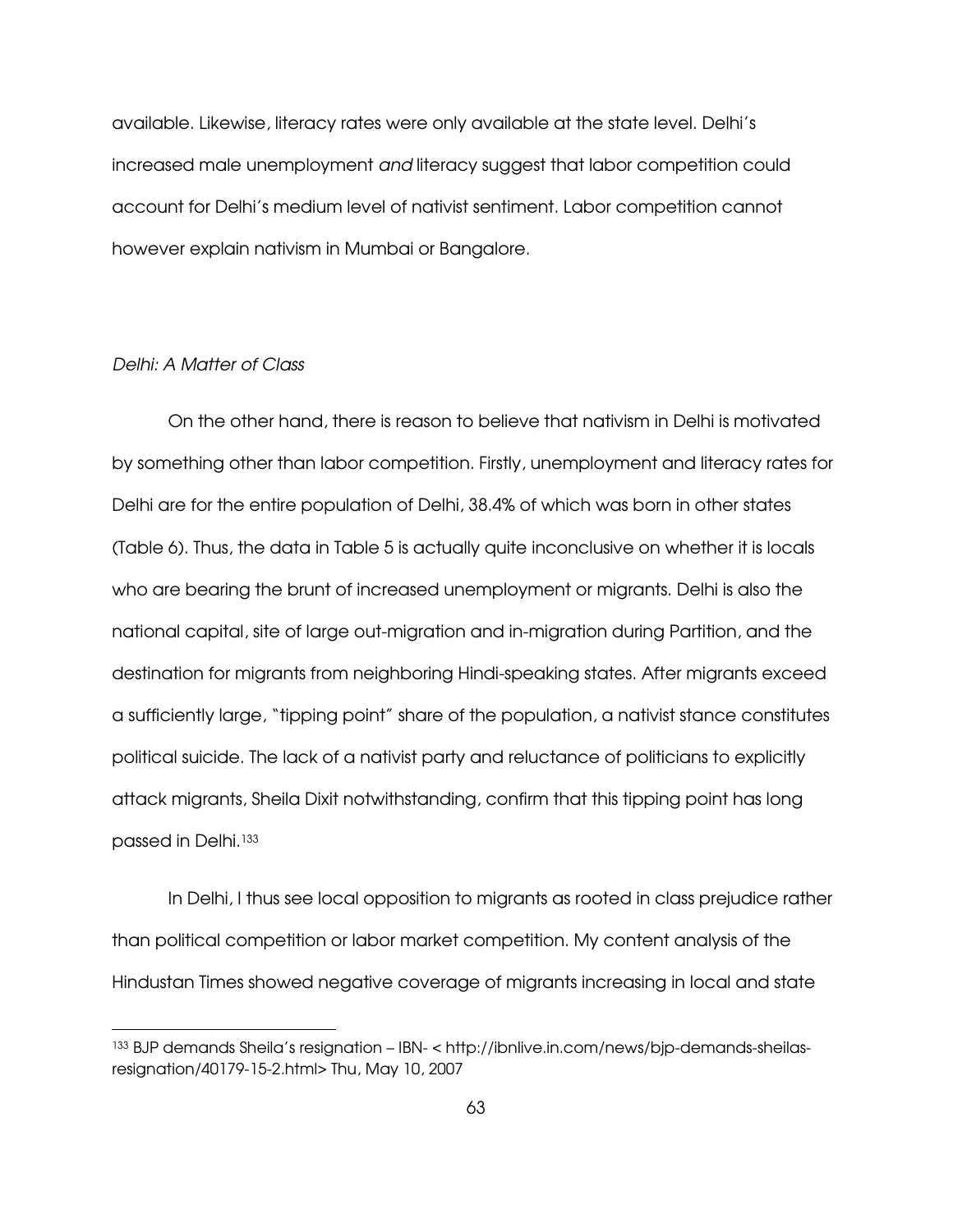election years. Nevertheless, English language newspapers such as the Hindustan Times are read primarily by the educated elite and professional middle class. Sheila Dixit and Lieutenant-Governor Tejendra Khanna, another public official upbraided for offending migrants, are both of this class.134 Most migrants meanwhile are not of this class.135 Their critics I would argue are overwhelmingly of the Anglophone professional and elite classes, given the negative coverage in Delhi's major English daily.

My interviews in two working-class migrant communities in Delhi corroborate a class prejudice account of nativism in Delhi.136 The migrants interviewed did not report any instances of migrants being told to leave Delhi by politicians. They also did not mention any resentment on the part of locals over jobs as working-class competition was overwhelmingly between migrants. They were however told (and felt) that they were "the very last" in line for access to public services. Moreover, when commercial, public transit, and road construction projects were undertaken, they were not consulted. By their own account, poor migrants such as themselves were what made such construction projects possible even if richer Delhiites looked down upon them. The labor competition explanation's conditions were met to some degree in Delhi.

 $\overline{a}$ 

<sup>134</sup> LG backtracks, row continues <

http://economictimes.indiatimes.com/News/PoliticsNation/LG\_backtracks\_row\_continues/articl eshow/2681611.cms>

<sup>135</sup> Census of India (2001), Table D-8 – 70.5% of migrants to Delhi are employed in Agriculture, Hunting and Forestry, Fishing, Mining and Quarrying, Manufacturing and repairs, Electricity, Gas and Water Supply, Construction, Wholesale and Retail Trade, Hotels and Restaurants, and Transport, Storage and Communications. The rest are employed in Real Estate, Renting and BusinessActivities, Public Administration and Defence, Compulsory Social Security, Education, Health and Social Work, Other Community, Social and Personal Service Activities, Private Households with Employed Persons, and Extra-Territorial Organisations and Bodies.

<sup>136</sup> Interview: December 26th, Vayusenabad, Delhi, India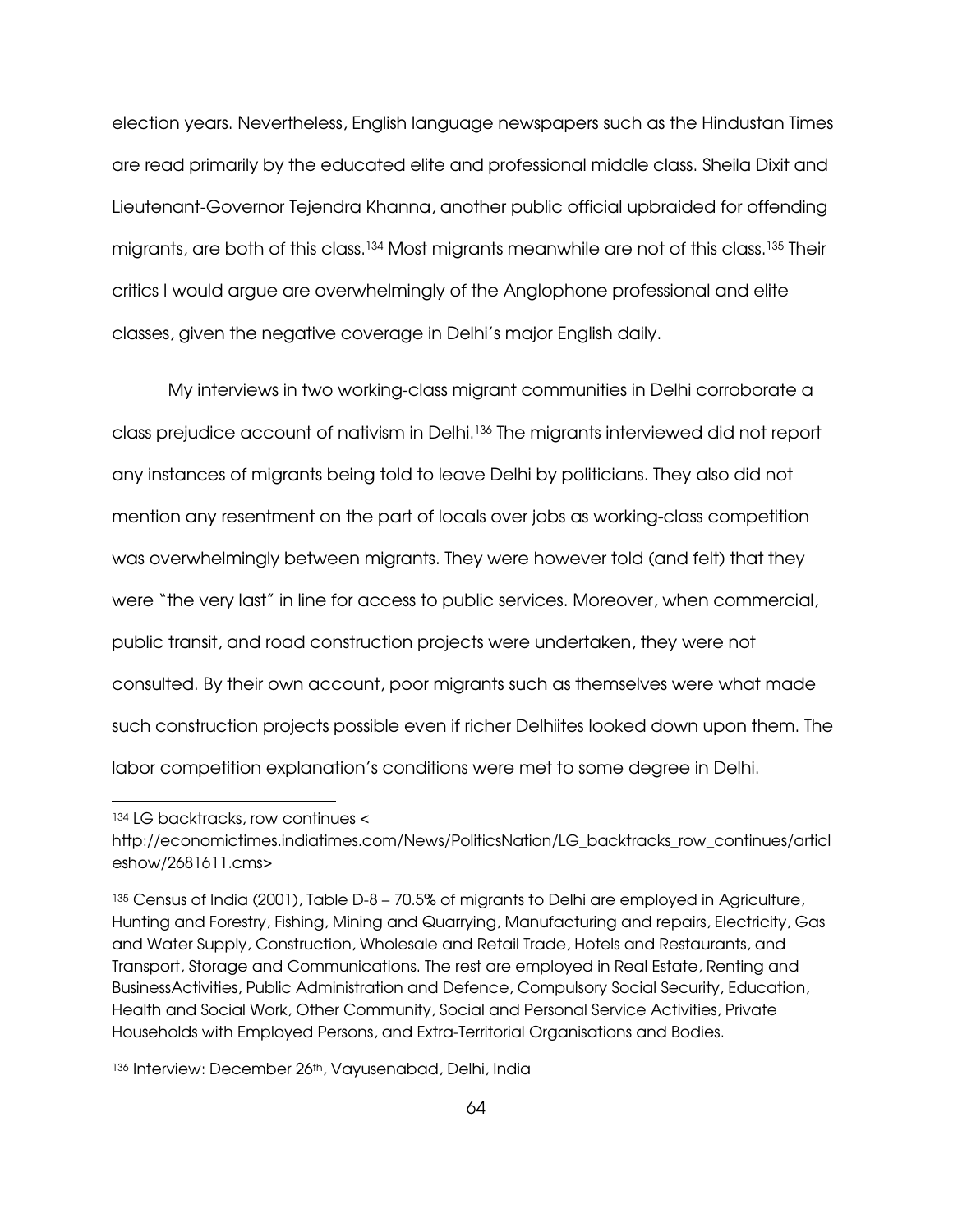Nonetheless, only a class prejudice explanation can completely account for the particular source of local opposition to migrants and the lack of a nativist political party.

#### Political Competition

 Having examined the labor competition explanation, we now turn to the political competition explanation. The first condition, of culturally distinct migrants, was met in all three cases. The second condition, of a recent demographic change, can be understood in two respects. It can be understood as a simple increase in the number of migrants and their share of a city's population, as has occurred in all three cities (Table 6):

| Table 6: Migration Since Economic Liberalization* |                                      |         |          |  |  |
|---------------------------------------------------|--------------------------------------|---------|----------|--|--|
|                                                   | 2001                                 |         |          |  |  |
| Greater                                           | <b>Migrant</b><br><b>Population:</b> | 2095697 | 3171728  |  |  |
| <b>Mumbai</b>                                     | <b>Total Population:</b>             | 9925891 | 11978450 |  |  |
| <b>Urban Area</b>                                 | <b>Share of Migrants:</b>            | 21.1%   | 26.5%    |  |  |
|                                                   | <b>Migrant</b>                       |         |          |  |  |
| <b>Bangalore</b>                                  | <b>Population:</b>                   | 556593  | 895632   |  |  |
| (Urban                                            | <b>Total Population:</b>             | 4839162 | 6537124  |  |  |
| district)                                         | <b>Share of Migrants:</b>            | 11.5%   | 13.7%    |  |  |
| <b>National</b><br>Capital                        | <b>Migrant</b><br><b>Population:</b> | 3333161 | 5318362  |  |  |
| <b>Territory of</b>                               | <b>Total Population:</b>             | 9420644 | 13850507 |  |  |
| <b>Delhi</b>                                      | <b>Share of Migrants:</b>            | 35.4%   | 38.4%    |  |  |

\*A migrant is defined as any person born outside of the city Source: Census of India (1991, 2001), Table D-1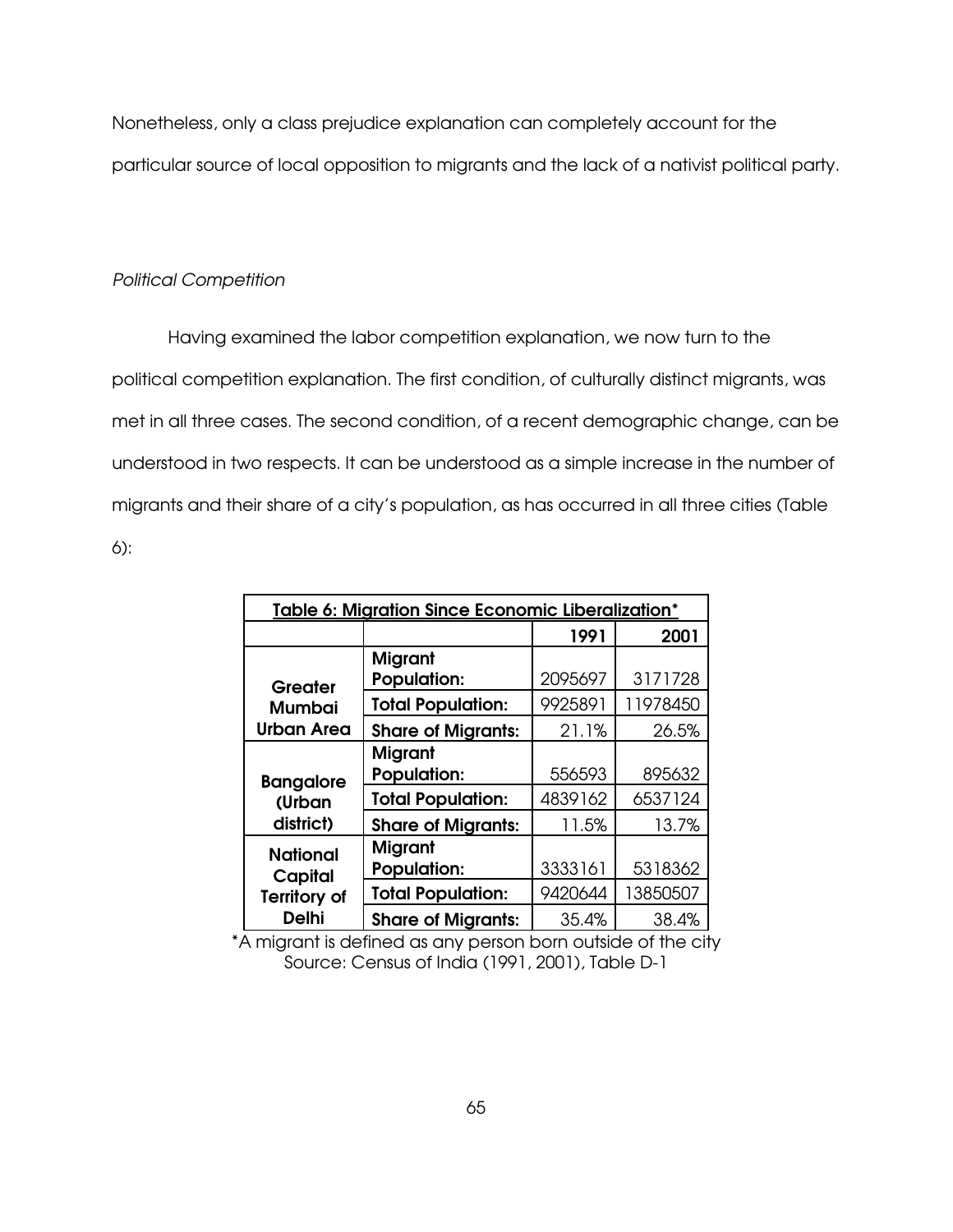Yet, it can also be understood as an increase in the share of migrants from certain states or regions. For example, migration to Mumbai from Uttar Pradesh and Bihar has increased noticeably (Table 7).

| <b>TABLE 7: The Greater Mumbai</b><br><b>Urban Area:</b> | 1991                     |                               | 2001                     |                        |
|----------------------------------------------------------|--------------------------|-------------------------------|--------------------------|------------------------|
| Top 15 States of Origin for Migrants                     | Total<br><b>Migrants</b> | Share of<br><b>Population</b> | Total<br><b>Migrants</b> | Share of<br>Population |
| States in India beyond the state of enumeration          | 2095697                  | 21.11%                        | 3171728                  | 26,48%                 |
| Punjab                                                   | 28460                    | 0.29%                         | 29128                    | 0.24%                  |
| Haryana                                                  | 11820                    | 0.12%                         | 17076                    | 0.14%                  |
| Delhi                                                    | 18290                    | 0.18%                         | 26843                    | 0.22%                  |
| Rajasthan                                                | 120500                   | 1.21%                         | 200850                   | 1.68%                  |
| <b>Uttar Pradesh</b>                                     | 712570                   | 7.18%                         | 1240020                  | 10.35%                 |
| <b>Bihar</b>                                             | 51900                    | 0.52%                         | 158597                   | 1.32%                  |
| West Bengal                                              | 40230                    | 0.41%                         | 104151                   | 0.87%                  |
| Orissa                                                   | 13800                    | 0.14%                         | 40114                    | 0.33%                  |
| Madhya Pradesh                                           | 36570                    | 0.37%                         | 53083                    | 0.44%                  |
| Gujarat                                                  | 439260                   | 4.43%                         | 496271                   | 4.14%                  |
| Andhra Pradesh                                           | 84930                    | 0.86%                         | 125069                   | 1.04%                  |
| Karnataka                                                | 242137                   | 2.44%                         | 302348                   | 2.52%                  |
| Goa                                                      | 38360                    | 0.39%                         | 31809                    | 0.27%                  |
| Kerala                                                   | 108290                   | 1.09%                         | 114568                   | 0.96%                  |
| <b>Tamil Nadu</b>                                        | 128210                   | 1.29%                         | 161715                   | 1.35%                  |

Source: Census of India (1991, 2001), Table D-1

 At present, Raj Thackeray's Maharashtra Navnirman Sena and other political parties have attacked migrants from UP and Bihar both physically and rhetorically, further confirming that Mumbai has undergone "sudden demographic change."137 With elections approaching in April of 2009, this has also included a war of words with

-

<sup>137</sup> News articles on Raj Thackeray's MNS and other parties too issuing statements or "taking action" against North Indian migrants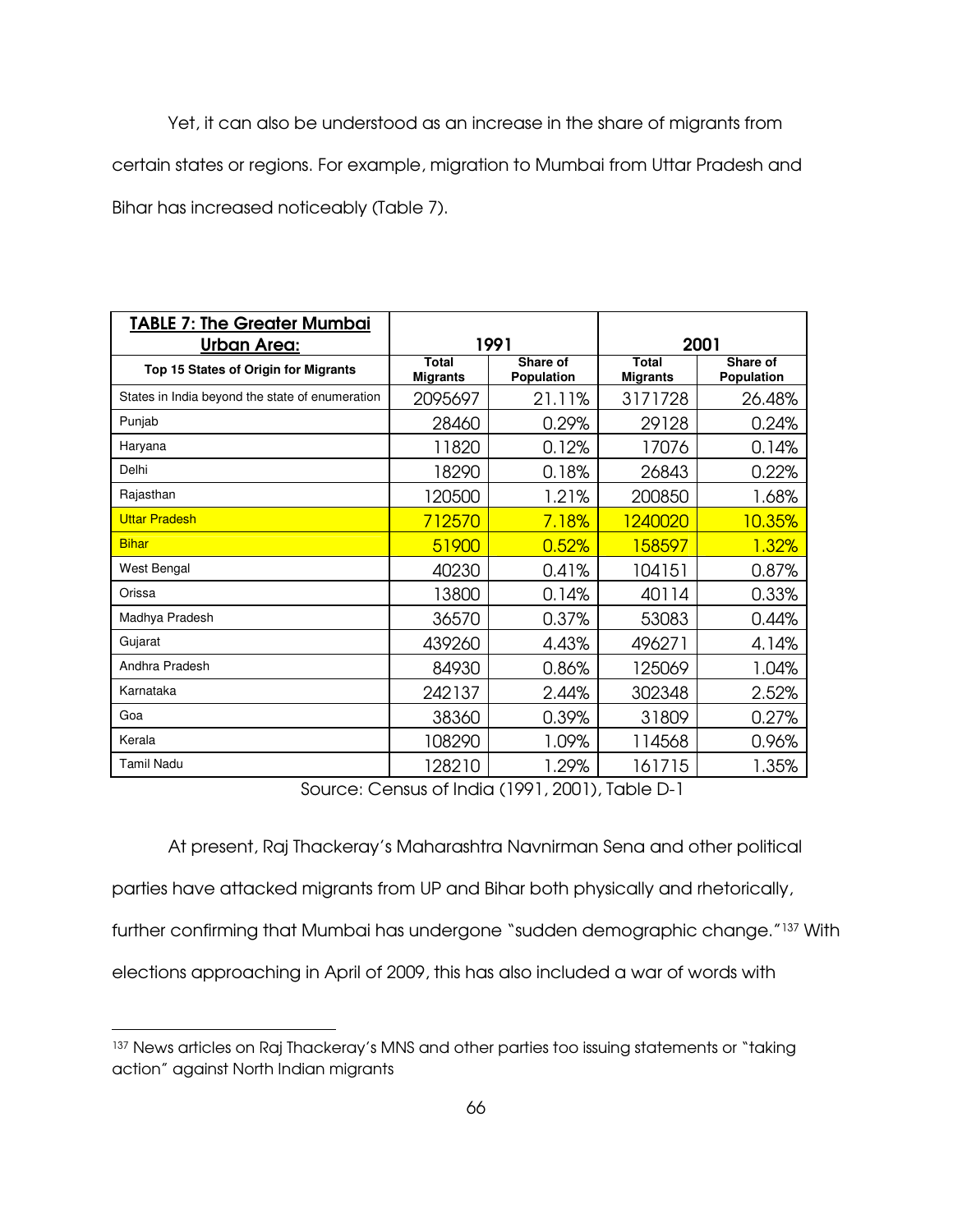politicians from Bihar and UP.138 This would suggest that the third condition, an electoral incentive to take a nativist stance, is also present in Mumbai. Beyond the MNS, the Nationalist Congress Party and Shiv Sena have also issued similar nativist appeals.<sup>139</sup>

#### Mumbai: The Return of the Nativist

The return of the nativist agenda in Mumbai can be attributed primarily to Raj Thackeray and his Maharashtra Navnirman Sena. I am interested however in what motivated him to take this nativist stance and instigate violence in the name of the "sons of the soil." One way to understand political competition and ethnic violence is in terms of the Effective Number of Votes Parties, as detailed by Wilkinson in his Votes and Violence. <sup>140</sup> Generally, situations of 3 or more effective parties preclude violence of the sort MNS instigated in 2008. Indeed, it is unusual that a city with as many parties as Mumbai should witness as much violence.

To understand Raj Thackeray's actions since leaving the Shiv Sena in 2006, I initially found the literature on marketing and strategy useful. Raj Thackeray sought to secure political space for himself, as a new entrant in the *market* for political parties. Unfortunately, he did not realize that his new Maharashtra Navnirman Sena party was competing in a segmented market. Segmenation implies that a given brand's (or

-

<sup>138</sup> Some quote of Raj or Bal attacking Lalu or Mulayam Singh Yadav

<sup>&</sup>lt;sup>139</sup> NCP and others showing support for "Maharashtra" and "maharastrian sentiment" etc after Railway Attacks

<sup>140</sup> Votes and Violence, Wilkinson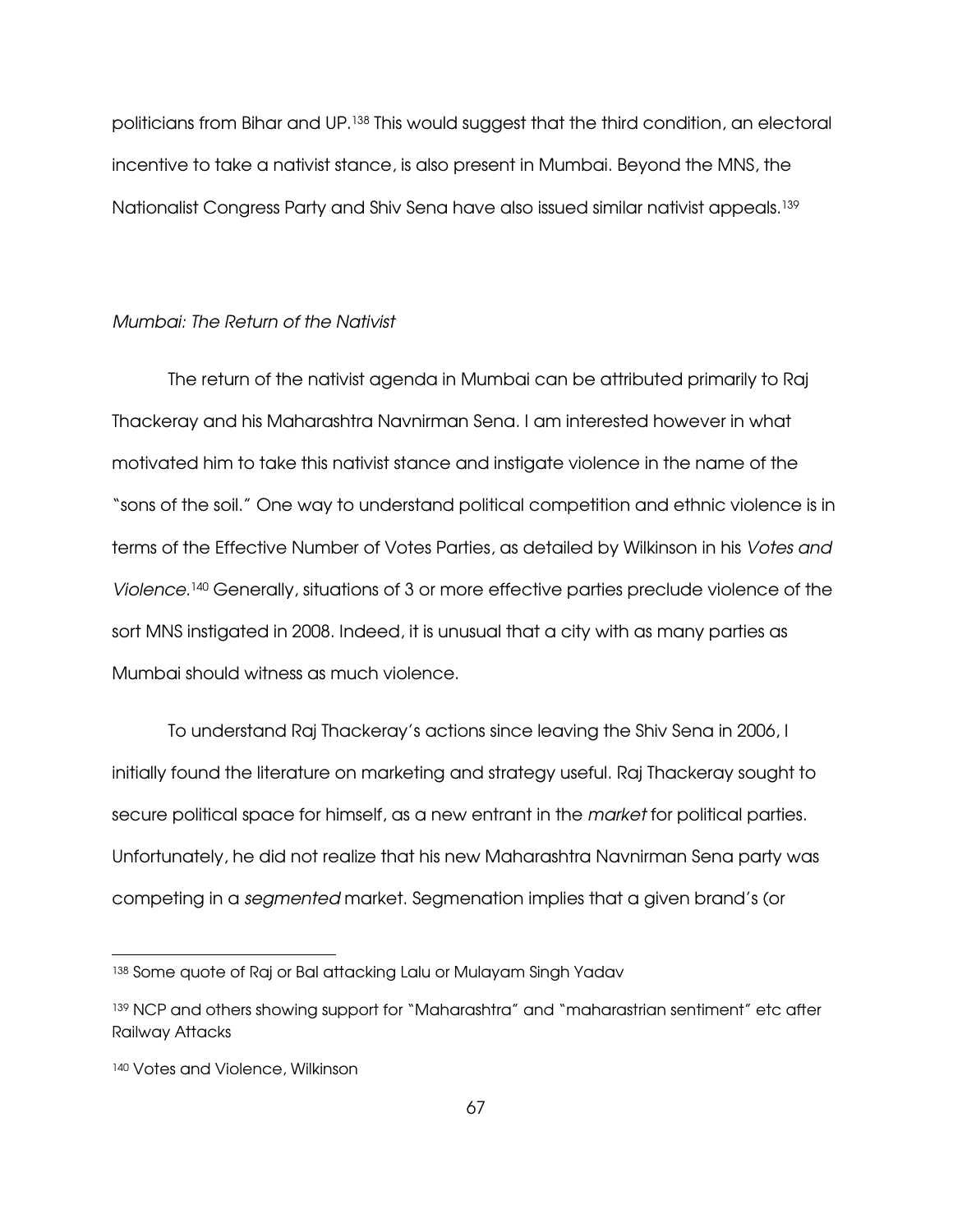political party's) "market is limited (i.e. there are some consumers you need not sell to)."141 The consumers, or rather voters, he fruitlessly attempted to sell his party to normally voted for the Congress Party or Nationalist Congress Party. I would argue that his rather generic "brand" fared poorly amongst secular, progressive types as the established Congress "brand" had an incumbency advantage in this segment.142 He also failed to differentiate himself sufficiently from the regional party within this segment, Sharad Pawar's Nationalist Congress Party (NCP).

Raj Thackeray's long association with the Shiv Sena meant he simply could not build a credible platform wrest the secular, Left-of-Center space from the Congress and NCP. Migrants from Uttar Pradesh and Bihar meanwhile were voting for local units of parties from their states. Thus, MNS narrowed its focus to the Marathi manoos ("Marathi person") segment of the electorate. Raj's alma mater, the Shiv Sena, was dominant in this segment although Raj Thackeray's past association with the Shiv Sena lent credibility to the MNS "brand." However, the MNS had to differentiate its product, i.e. platform, from that of Shiv Sena as Shiv Sena had an *incumbency advantage*.143

 $\overline{a}$ 

<sup>141</sup> Pg. 49, European Journal of Marketing, Vol 30 No 12, 1996, "Market segmentation for competitive brands," Kathy Hammond, A.S.C Ehrenberg, and G.J. Goodhart

<sup>&</sup>lt;sup>142</sup> The Five Forces That Shape Competitive Strategy, Michael E. Porter, Harvard Business Review, January 2008 – A revision of his earlier 1979, Harvard Business Review published "How Competitive Forces Shape Strategy" <http://hbr.harvardbusiness.org/2008/01/the-fivecompetitive-forces-that-shape-strategy/ar/1>

<sup>143</sup> Pg. 4, Journal of Marketing, April 1987 Market Segmentation, Product Differentiation, and Marketing Strategy, Peter R. Dickson and James L. Ginter, Vol 52 No 2 – "A product offering is perceived by the consumer to differ from its competiton on any physical or non-physical product characteristic, including price."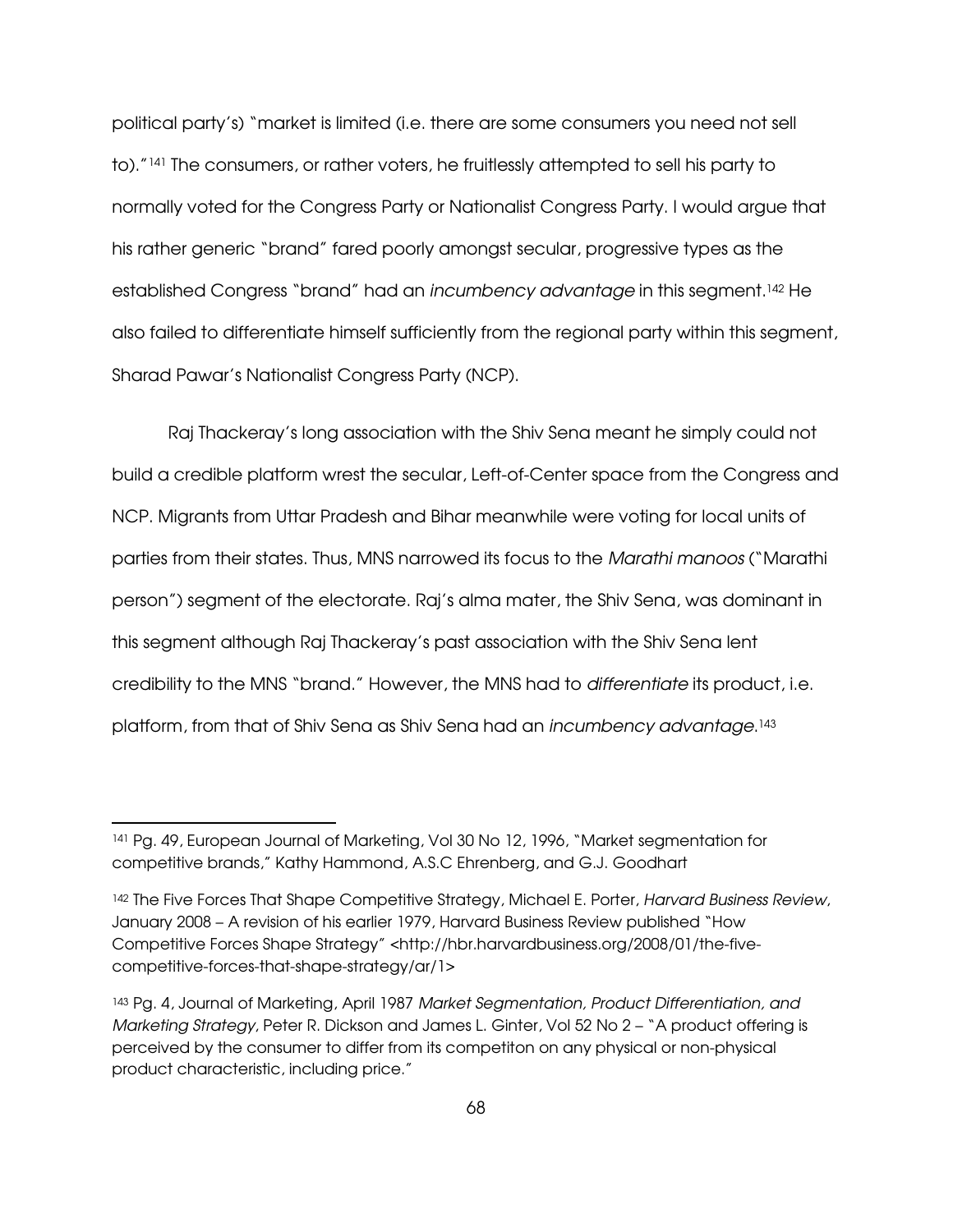Raj Thackeray and MNS effected this differentiation through a process of ethnic outbidding, or establishing a platform towards one of the extremes of the political spectrum.<sup>144</sup> Specifically, this was a far-right nativist stance against migrants from Bihar and Uttar Pradesh, with violence reminiscent of the Shiv Sena's anti-South Indian campaigns in earlier years.145 In doing so, Raj sought to outflank the Shiv Sena by going to the right of them. I would also contend that the Shiv Sena and MNS are not the only players in this game.

 Political competition in India has sometimes seen dominant parties take imprudent actions in the name of short-sighted "the enemy of my enemy is my friend" logic. In the late 1970s, Indira Gandhi's Congress party supported a Sikh extremist, Jarnail Singh Bhindranwale, in the hopes that he would outbid and split the supporters of Punjab's Akali Dal regional party.146 The result was much unnecessary bloodshed that only ended in the 1990s. Jawaharlal Nehru's engineering of a split in Kashmiri leader Sheikh Abdullah's party in 1953 created similar resentment that gave rise to an insurgency in Kashmir that persists to this day.147 I consider the rise of Raj Thackeray and the MNS to be another instance of such politics.

 $\overline{a}$ 

<sup>144</sup> Kanchan Chandra - 2005, "Ethnic Parties and Democratic Stability." Perspectives on Politics. Vol 3(2): 236 – "The terms outbidding and centrism refer to the location of party positions on a given dimension. Outbidding occurs when parties assume positions toward the endpoints on this dimension. Centrism describes the assumption of positions closer to the middle."

<sup>145</sup> Times of India "For the Soul of Sena"

<sup>&</sup>lt;http://timesofindia.indiatimes.com/Editorial/TODAYS\_EDITORIAL\_For\_the\_Soul\_of\_Sena/articlesh ow/2756871.cms>

<sup>146 &</sup>quot;Making Federalism Work" Journal of Democracy 9.3 (1998) James Manor

<sup>147 &</sup>quot;Making Federalism Work" Journal of Democracy 9.3 (1998) James Manor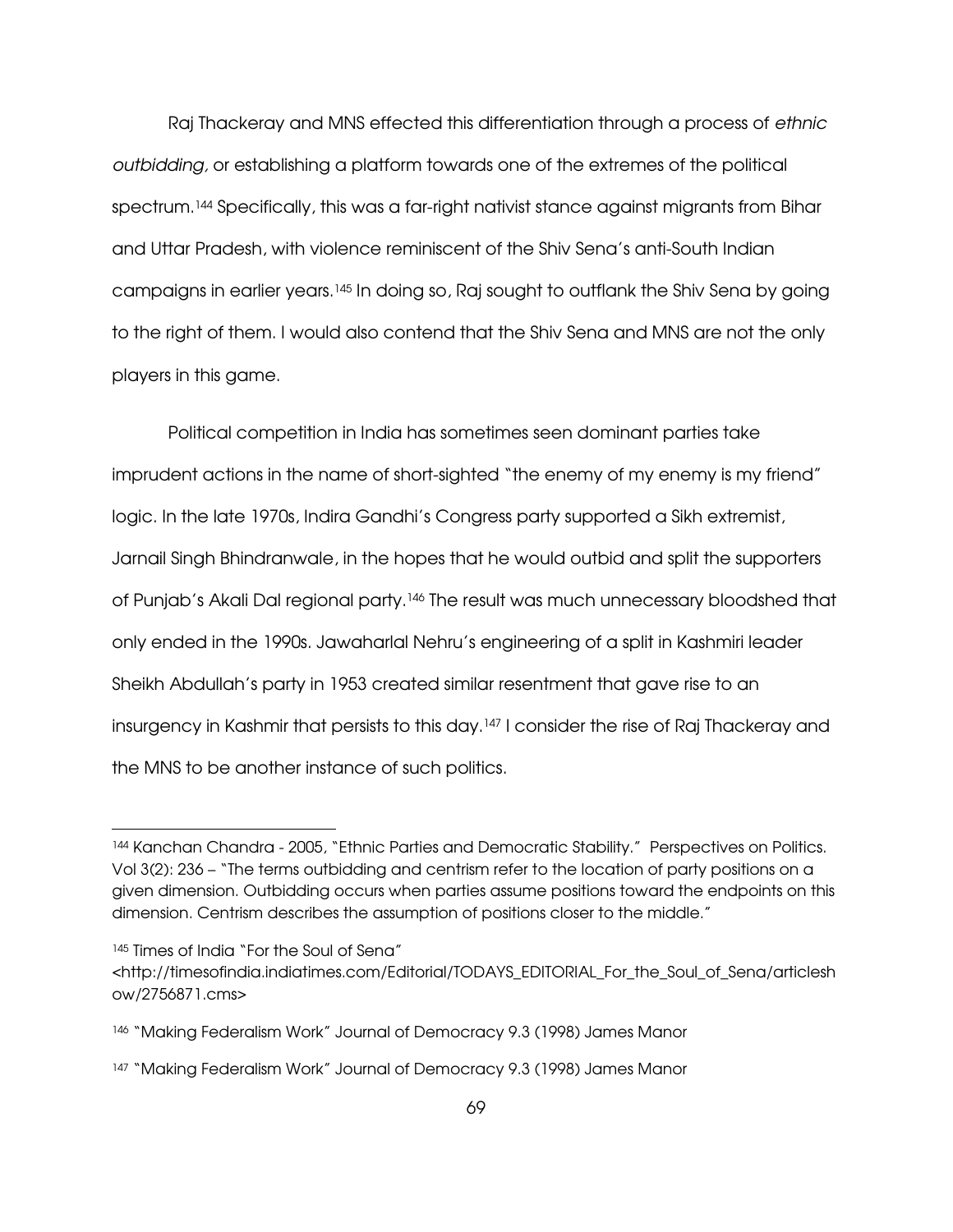There is reason to believe that Raj Thackeray has been encouraged by the Congress and perhaps even the NCP in his new political venture. In the 2004 State Assembly elections, 15 out of the 34 constituencies in Mumbai were won with a margin of victory of less than 10% (Table 8). Of these 15 close races, 10 involved the Shiv Sena and 6 (involving the Shiv Sena) were within a 5% margin.

|                                            | <u>Table 8: Mumbai Constituencies with a 10% or less Margin of</u> |            |                  |  |  |  |  |
|--------------------------------------------|--------------------------------------------------------------------|------------|------------------|--|--|--|--|
| <b>Victory in the 2004 State Elections</b> |                                                                    |            |                  |  |  |  |  |
|                                            |                                                                    |            |                  |  |  |  |  |
| Constituency                               | <b>Margin of Victory</b>                                           | Winner     | <b>Runner-Up</b> |  |  |  |  |
| Chembur                                    | 2.1%                                                               | <b>INC</b> | <b>BJP</b>       |  |  |  |  |
| Mazgaon                                    | 2.3%                                                               | <b>SHS</b> | <b>NCP</b>       |  |  |  |  |
| <b>Mahim</b>                               | 2.8%                                                               | <b>SHS</b> | <b>INC</b>       |  |  |  |  |
| <b>Bhandup</b>                             | 3.2%                                                               | <b>NCP</b> | <b>SHS</b>       |  |  |  |  |
| <b>Malbar Hill</b>                         | 4.0%                                                               | <b>BJP</b> | <b>INC</b>       |  |  |  |  |
| Matunga                                    | 4.2%                                                               | <b>INC</b> | <b>BJP</b>       |  |  |  |  |
| Andheri                                    | 4.5%                                                               | <b>INC</b> | <b>SHS</b>       |  |  |  |  |
| Malad                                      | 4.7%                                                               | <b>SHS</b> | <b>INC</b>       |  |  |  |  |
| Amboli                                     | 5.8%                                                               | <b>INC</b> | <b>SHS</b>       |  |  |  |  |
| Kandivali                                  | 6.4%                                                               | <b>INC</b> | <b>BJP</b>       |  |  |  |  |
| kherwadi                                   | 6.5%                                                               | <b>INC</b> | <b>SHS</b>       |  |  |  |  |
| Goregaon                                   | 6.9%                                                               | <b>SHS</b> | <b>NCP</b>       |  |  |  |  |
| Vileparle                                  | 7.9%                                                               | <b>INC</b> | <b>SHS</b>       |  |  |  |  |
| Nagpada                                    | 8.1%                                                               | <b>INC</b> | <b>SHS</b>       |  |  |  |  |
| Khetwadi                                   | 8.3%                                                               | <b>INC</b> | BP               |  |  |  |  |

Source: Election Commission of India

 This number of extremely close elections suggests that there would be every reason for the Congress party and NCP to support a party like MNS. By its stance and attempts to outbid the Shiv Sena with its anti-North Indian campaign, the MNS does not compete directly for votes with either the Congress or NCP. The only party it directly competes, the only party focusing on the same Marathi manoos segment of the electorate, is the Shiv Sena. Informed observers such as Kumar Ketkar, editor the Marathi daily Loksatta, and Vaibhav Purandare, who has closely followed Shiv Sena,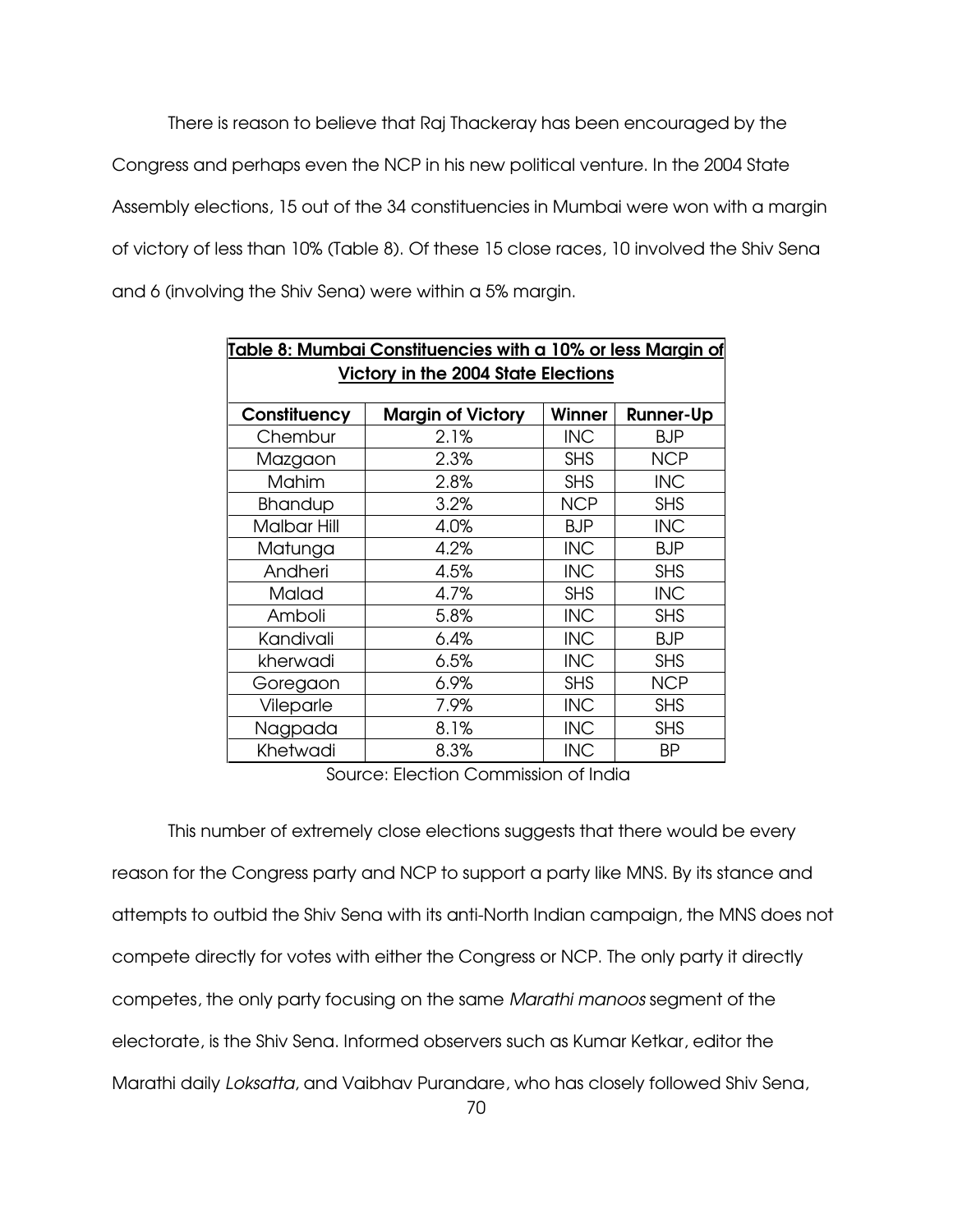have suggested such a game is being played by the Congress.148 Anonymous sources within the Congress party have also admitted as much to the media.<sup>149</sup>

 What is most revealing however is that the state of Maharashtra's Congress government has allowed Raj Thackeray to run amok in its capital, raising tensions between Hindi-speaking migrants and the Marathi "sons of the soil." Wilkinson's central argument is at work here as it is in the electoral interest of the Congress government to not protect an ethnic minority, Hindi-speaking migrants, from Raj Thackeray's men. The Congress wished to maximize the salience of voters' regional identities so that Hindispeaking migrants desert the Shiv Sena and the Marathi vote splits between Shiv Sena and MNS. Over the next month, we shall know if this strategy succeeded electorally. In the long run however, the Congress may come to regret condoning chauvinism and lawlessness for reasons of electoral expediency. Whatever the outcome, nativism in Mumbai is clearly a product of political competition.

## Bangalore

 $\overline{a}$ 

For Bangalore, neither the labor nor political competition explanations

adequately explain the low level of nativism I observed. Culturally-distinct, interstate

<sup>148</sup> Rediff India Abroad "Analysis: What drove Raj Thackeray's party to violence" Krishnakumar P, February 08, 2008, < http://www.rediff.com/news/2008/feb/08mns.htm>

<sup>&</sup>lt;sup>149</sup> The Times of India "Raj says will revive anti-migrant drive" 26 Mar 2008, <http://timesofindia.indiatimes.com/Raj\_says\_will\_revive\_antimigrant\_drive/articleshow/2899642.cms>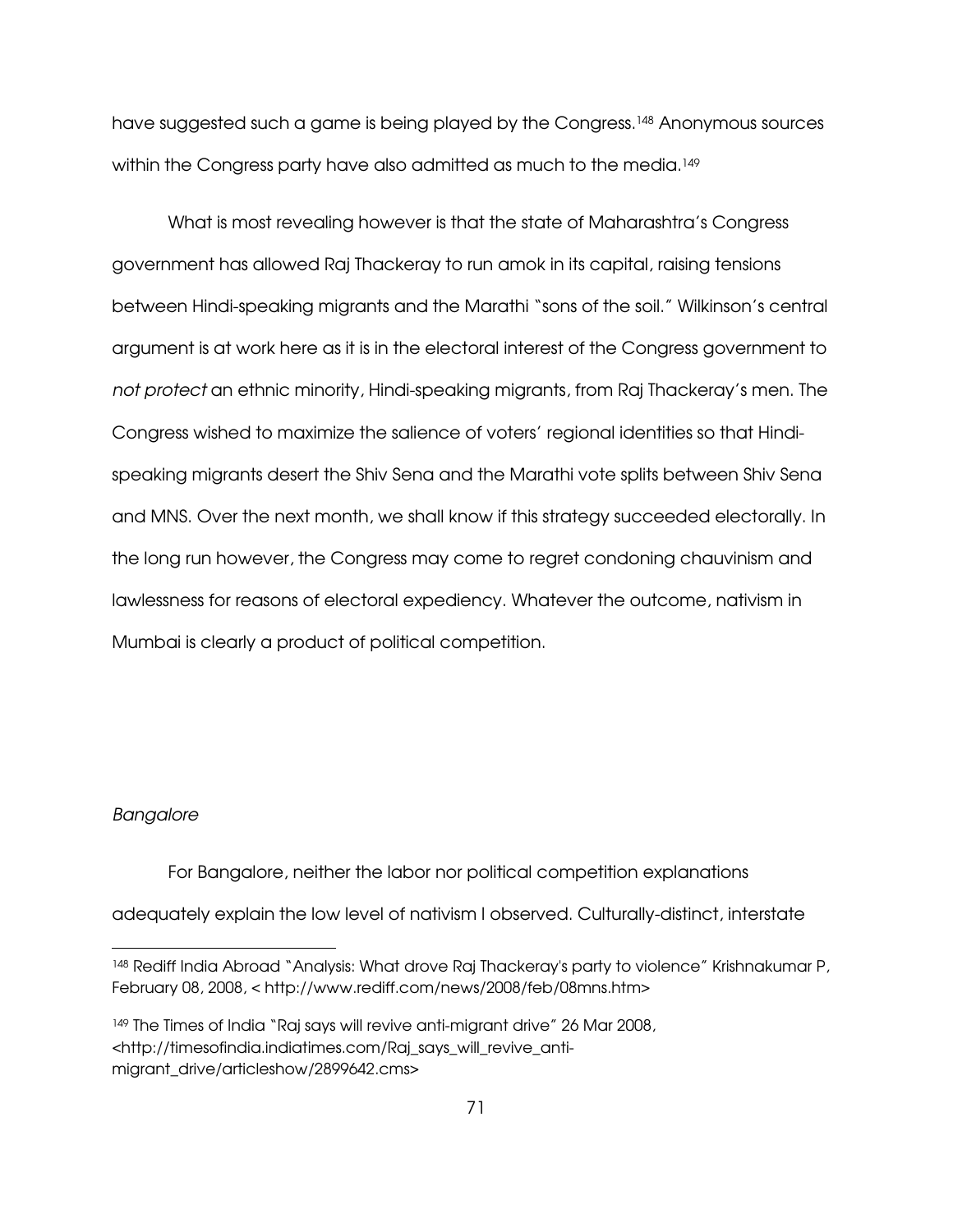migrants form only 13.7% of Bangalore's population (Table 9). However, Kannadaspeakers are only 41.5% of the city's population, indicating that migrants and their descendents form a majority of the city's population as in Mumbai. Those born in Karnataka are amongst the most geographically mobile of all Indians, further negating labor competition's explanatory power.

The inadequacy of a political competition explanation is most revealed by the inability of the KCVP to win elections in Bangalore. This suggests that the third condition, electoral incentives for an anti-migrant stance, is only weakly met. In terms of the second condition of a sudden demographic change, migration to Bangalore has grown but not as fast as migration to Mumbai. Moreover, no single state's share has grown as prominently as those of Uttar Pradesh and Bihar did in Mumbai:

| <b>TABLE 10: Bangalore District</b> | 1991            |            | 2001            |                 |
|-------------------------------------|-----------------|------------|-----------------|-----------------|
| <b>Top 10 States of Origin for</b>  | Total           | Share of   | Total           | <b>Share of</b> |
| <b>Migrants</b>                     | <b>Migrants</b> | Population | <b>Migrants</b> | Population      |
| States in India beyond the          | 556593          | 11.50%     | 895632          | 13.70%          |
| <b>Tamil Nadu</b>                   | 286873          | 5.93%      | 388615          | 5.94%           |
| Andhra Pradesh                      | 93850           | 1.94%      | 169985          | 2.60%           |
| Kerala                              | 85730           | 1.77%      | 128608          | 1.97%           |
| Rajasthan                           | 17030           | 0.35%      | 42885           | 0.66%           |
| Maharashtra                         | 20220           | 0.42%      | 33006           | 0.50%           |
| <b>Uttar Pradesh</b>                | 10430           | 0.22%      | 24229           | 0.37%           |
| West Bengal                         | 6590            | 0.14%      | 21731           | 0.33%           |
| <b>Bihar</b>                        | 6280            | 0.13%      | 19797           | 0.30%           |
| Gujarat                             | 5800            | 0.12%      | 13034           | 0.20%           |
| Orissa                              | 2280            | 0.05%      | 11088           | 0.17%           |

Source: Census of India (1991, 2001), Table D-1

From Table 10, we can see that there has been no great increase in the share of migrants from one state or region as was the case with Uttar Pradesh and Bihar in Mumbai. Though migrants from Tamil Nadu constitute nearly 6% of the population in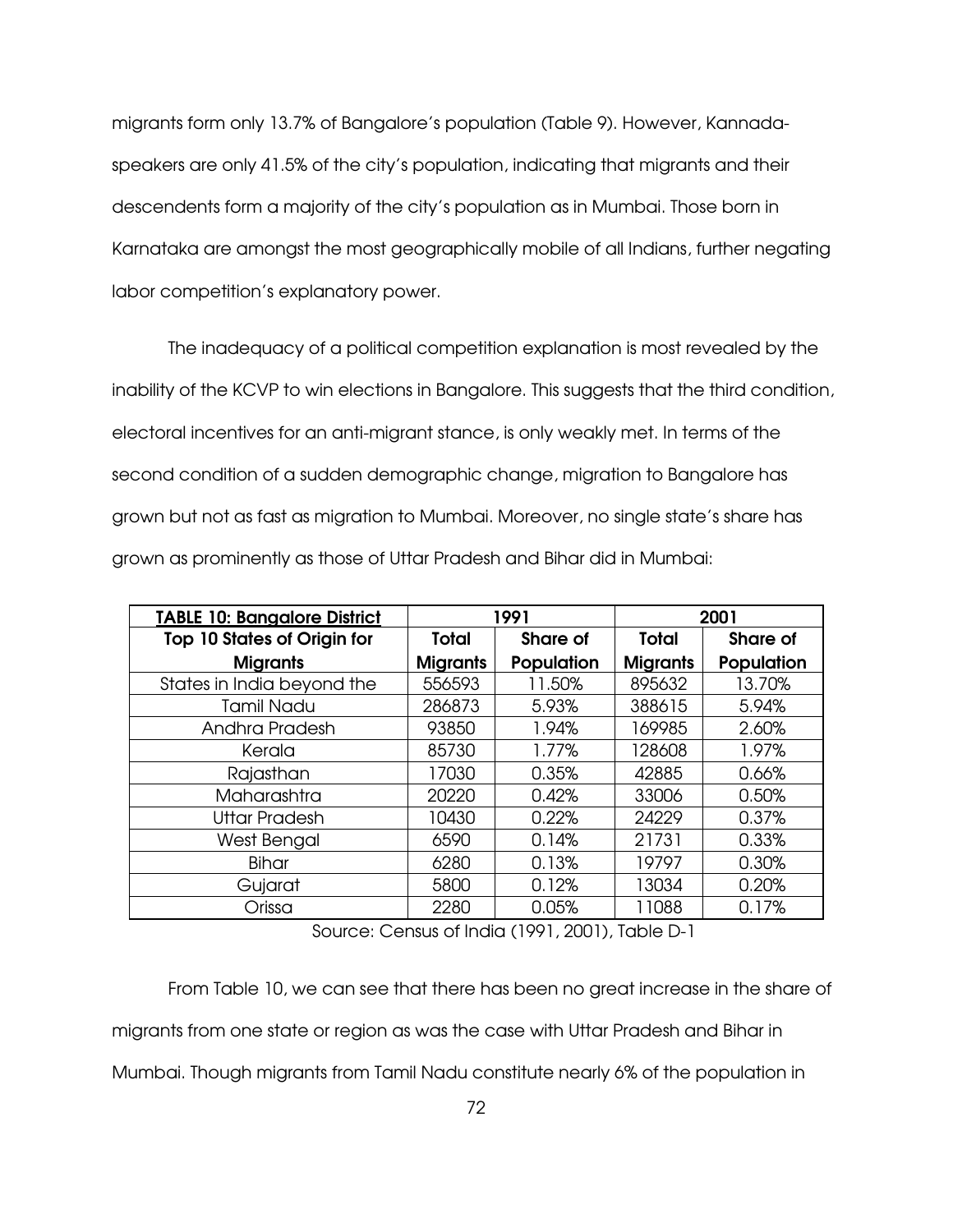both 1991 and 2001, this share remains constant. In Mumbai, the identifiable concentration of migrants from one region is in my view culturally threatening, political consequences aside. Similar concentrations of migrants have produced fears of "swamping" and loss of local culture the world over. A case in point would be fears in the United States that Hispanic immigrants are not assimilating into the mainstream culture as earlier immigrants did.150 In Bangalore however, such fears do not arise as the stream of migration is diversified and has not changed greatly in composition.

However, it could the case that Kannada-speakers in Bangalore feel economically excluded as outsiders capture most of the labor and capital share of gains from the city's astounding growth. The best jobs will more often than not be filled by outsiders rather than "sons of the soil." The simple reason for this is that the demand for high-level skills and education cannot be fully met in Karnataka. This in some ways resembles the situation of native Tibetans vis-à-vis Hui and Han Chinese migrants.<sup>151</sup> Moreover, Myron Weiner in Sons of the Soil saw "blockage to economic mobility for the native population by a culturally distinguishable migrant population" as the central motivation for "sons of the soil" agitation.<sup>152</sup> The growth of Bangalore's IT and other highskills industries through recruiting from all parts of India is certainly not blocking mobility for Kannadiga. This growth however could be creating high expectations of mobility that are not met, leading to resentment at outsiders who are getting the "best jobs."

 $\overline{a}$ 

<sup>150 &</sup>quot;The Hispanic Challenge" Samuel P. Huntington, Foreign Policy, No. 141 (Mar. - Apr., 2004), pp. 30-45

<sup>&</sup>lt;sup>151</sup> This is somewhat akin to the case of Tibetan economic exclusion in China (Theory, pg. 22), though in the Indian case Kannadigas are of course able to participate politically.

<sup>152</sup> Weiner, Myron. Sons of the Soil Princeton, NJ: Princeton University Press, 1978: 285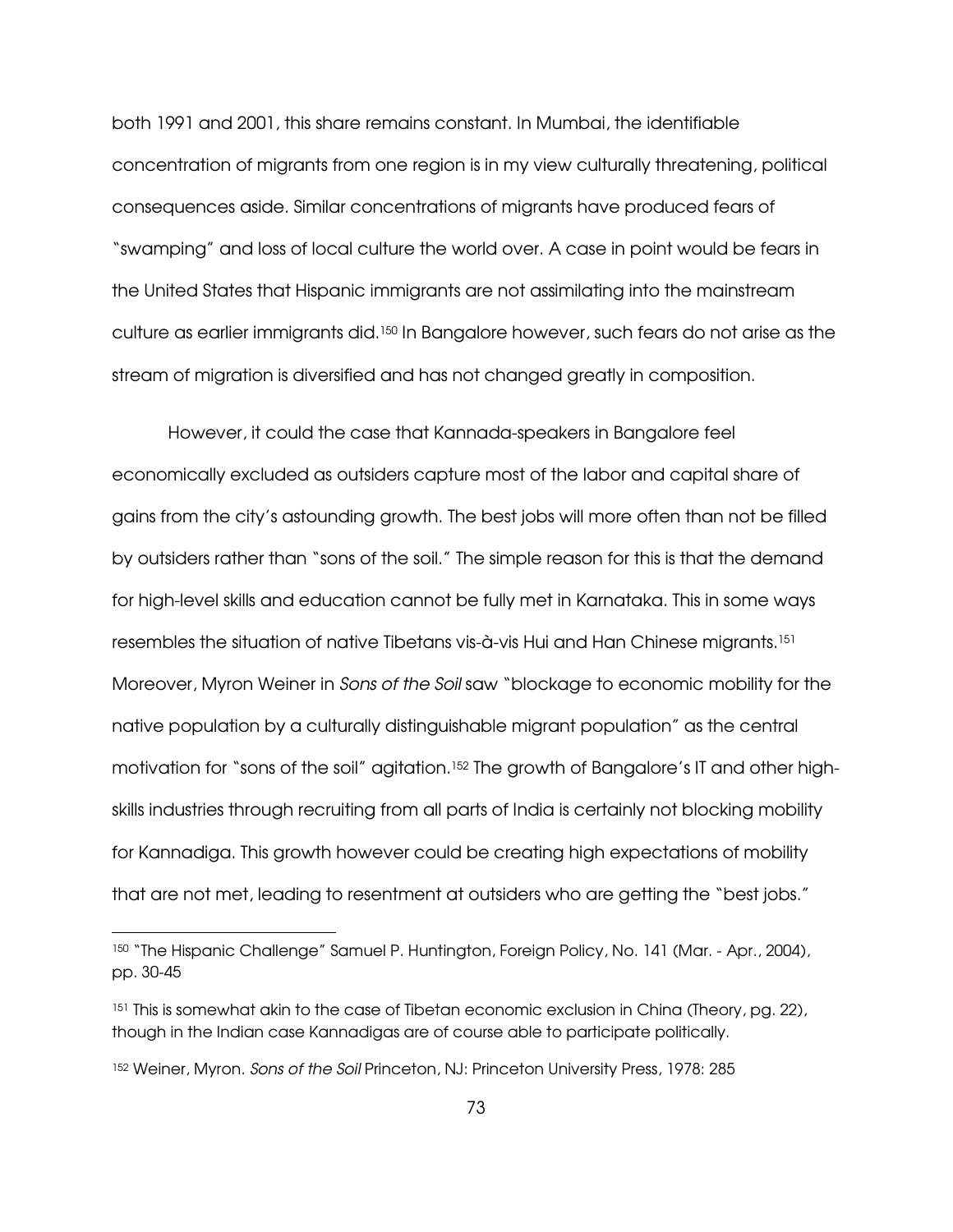Thus, Bangalore's low level of nativism can be attributed to a class divide that superficially resembles an ethnic division of labor, as outsiders are overrepresented amongst Bangalore's *nouveau riche*."<sup>153</sup> This situation is obviously resented by Kannadigas, yet does not constitute a true ethnic division of labor as it is neither driven by parochial concerns nor static.154 Rather, the present division of labor is due to the fact that IT and other high-skills industries have had to recruit far and wide for specialized skills that are in short supply.<sup>155</sup> There is a class aspect to anti-migrant sentiment in Bangalore, given the increased labor competition that migrants have created for the most sought after jobs. Nativism in Bangalore is low however because migration is diversified rather than concentrated from a single region, impeding effective mobilization against migrants.

 $\overline{a}$ 

<sup>153</sup> Ethnic Groups in Conflict, Horowitz Pg. 108 – Horowitz defines ethnic division of labor as "ethnic specialization of occupation in general; the phenomenon is not confined to "labor" in the narrow sense." He further writes that "The concentration of particular ethnic groups in particular sectors of the economy and in particular occupations within sectors is a feature of many societies, but it reaches its apogee in the ex-colonial countries."

<sup>154</sup> It is hard to imagine Kannadigas are receive unfair treatment from IT and other new industries when Infosys, a leading IT firm, has a large proportion of employees and upper management that is Kannadiga. In 2007 the head of human resources, a Kannadiga himself, claimed nearly half their employees were Kannadigas (The Hindu "Jaipur an emerging IT hotspot: Infosys official" http://www.hindu.com/2007/01/12/stories/2007011202881500.htm)

<sup>155</sup> "NASSCOM fears shortage of staff for knowledge industry by 2010" The Hindu Dec 17 2005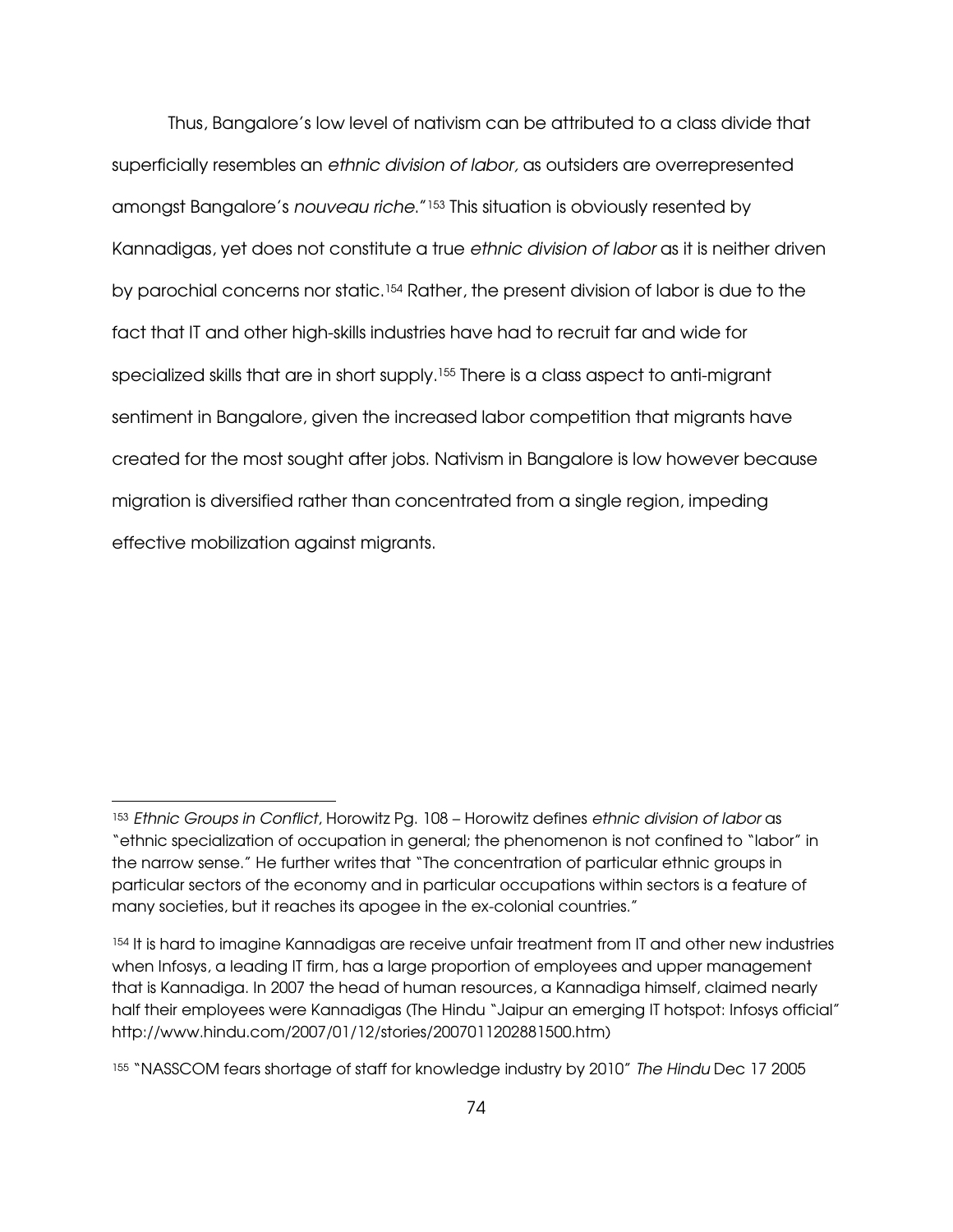## **CONCLUSION**

From the results of this thesis, I have my initial hypotheses to revisit and three conclusions to offer. My hypotheses were only partially correct. Mumbai, as predicted, had a high level of nativism due to political competition. For Bangalore, I found only a low level of nativism rather than medium level I had predicted as conditions for political and labor competition-induced nativism were only partially met. Elements of labor competition, especially for very high-skilled jobs, and a class divide between high-skilled outsiders and locals, explained nativist sentiment in Bangalore. The predicted "sudden demographic change" was also absent as there was no concentration of migrants from one single region. In Delhi meanwhile, I found a medium level of nativist sentiment rather than the expected low level. I attributed this to class prejudice rather than labor competition given that such a large share of Delhi's population was born out of state.

My first conclusion is that political mobilization against migrants is easiest when there is a concentration of migrants from one region or of one ethnicity. This conclusion accounts for the ease with which Raj Thackeray launched his anti-North Indian campaign amidst increasing migration from Uttar Pradesh and Bihar to Mumbai. It also explains the difficulty Vatal Nagaraj's KCVP has faced in opposing the more diversified stream of migration into Bangalore.

75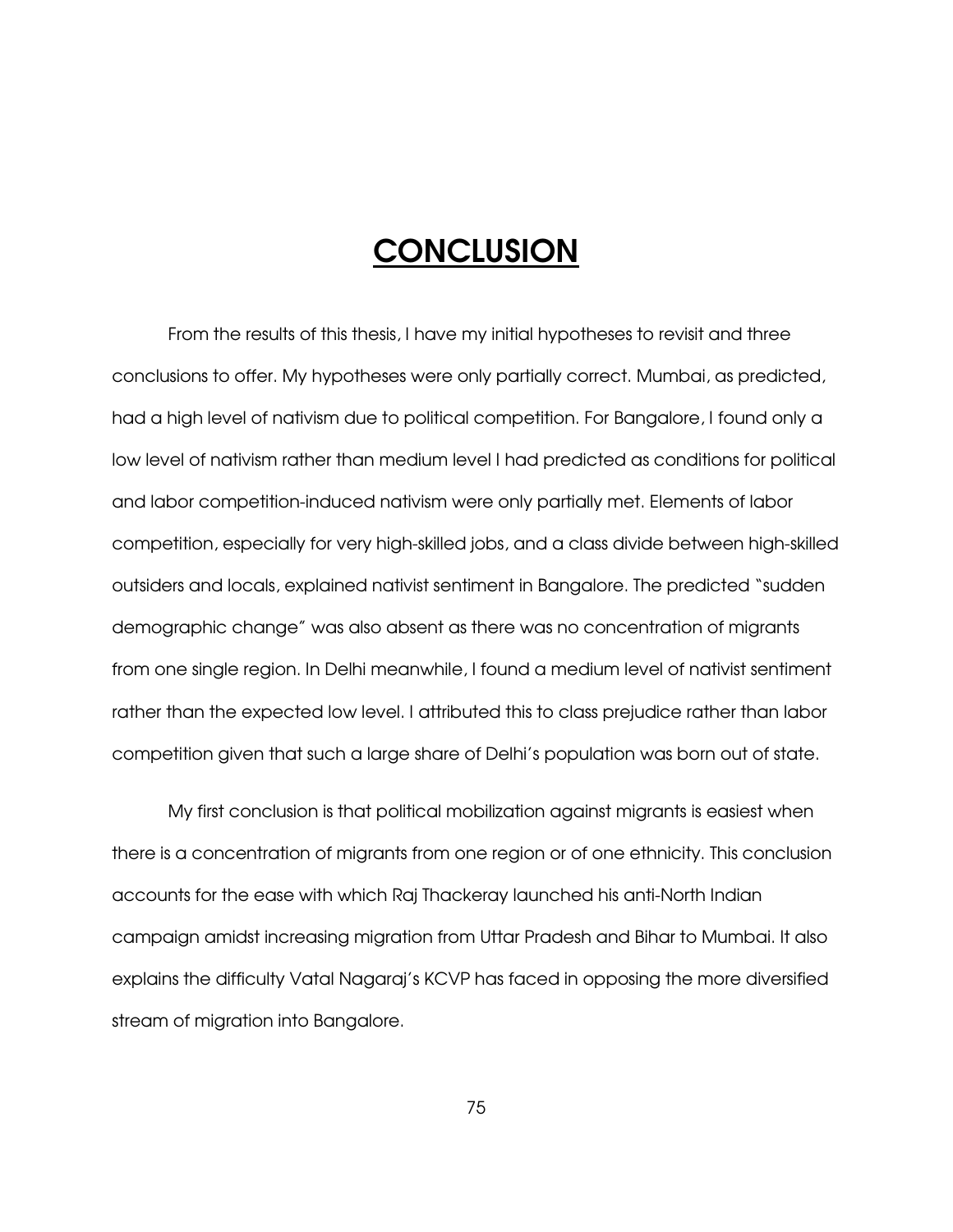My second conclusion is that once the population share of migrants exceeds a tipping point, nativist political mobilization is no longer electorally feasible. Delhi is a case in point, as first-generation migrants comprise almost 40% of the city's population and no politician dares oppose them. Some American states and immigration gateway cities, where the Hispanic population has grown tremendously, would also fit this pattern.

Taken together, these two conclusions imply that there is a window of opportunity for local opposition to migrants to mobilize and have an impact. If a significant share of migrants are of a particular region or ethnicity and their numbers do not yet exceed a tipping point, then an effective nativist party can form. This is precisely what happened in 1966 with the formation of Shiv Sena and will have occurred once again if the Maharashtra Navnirman Sena fares well in April. In Delhi on the other hand, this window of opportunity has passed.

 My third conclusion is that the degree of success of nativist parties is a function of the strength of national parties at the state and local levels. The BJP and Congress are dominant in Delhi and compete in Bangalore with the Janata Dal (Secular), a regional party with national aspirations and a former Prime Minister at its head. This is most exemplified by Raj Thackeray's nativist niche strategy as he has few prospects at the national level and faces weak national parties (Congress and BJP) in Mumbai.

These conclusions raise some broader, historical questions of nation and community. Is it possible for interstate migrants or their descendents to become "sons of the soil"? Or is the central premise of nativism, that a given group has the prime claim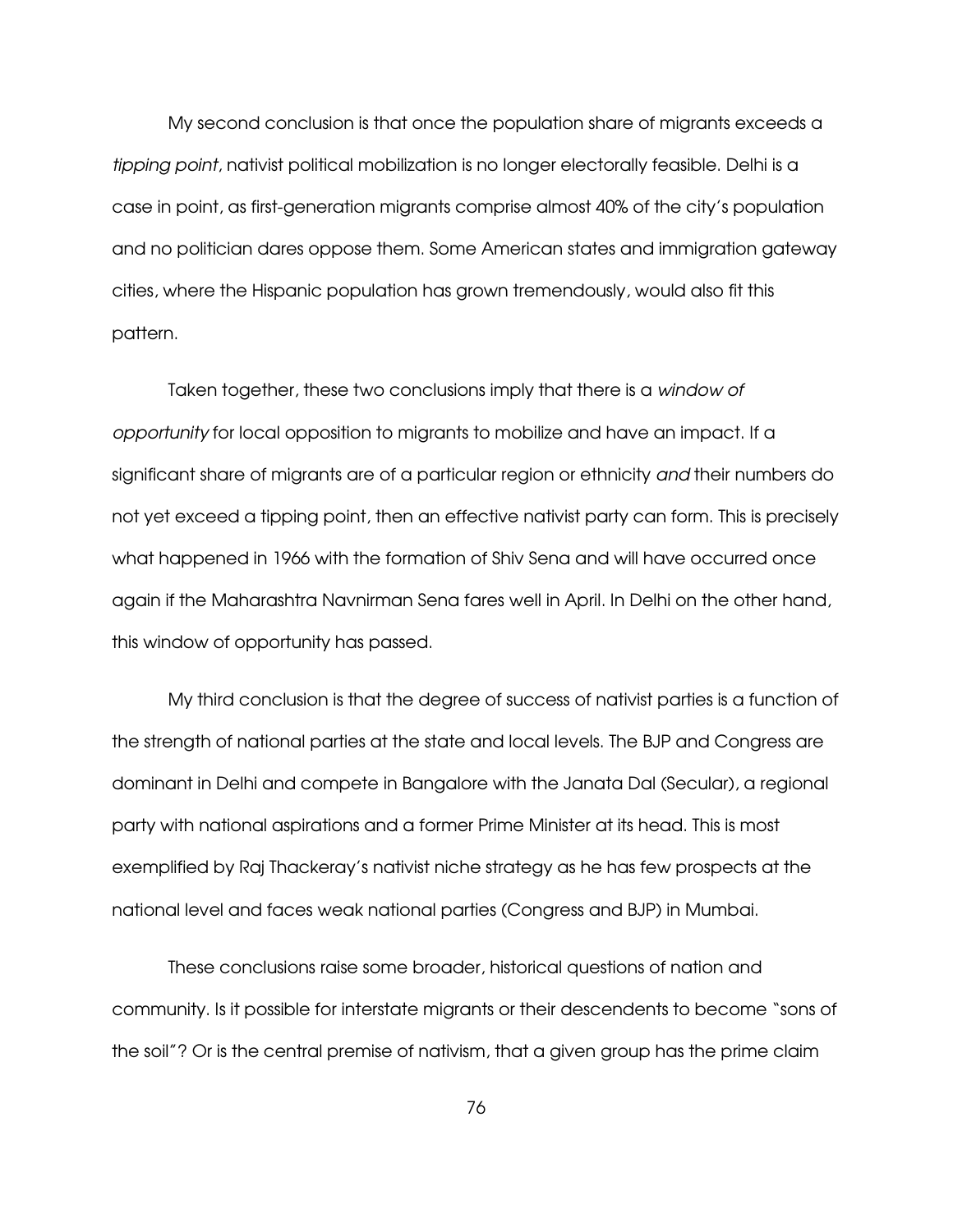to the territory in which it has historically resided, destined to become the norm? With the decline of the Congress party, India's party system has fragmented and regional parties have grown in strength.156 The likely result of increased sub-nationalism will be greater nativist sentiment and political mobilization, at the expense of a broader Indian identity.

At the same time, the economic logic of internal migration will remain compelling. Current literature has noted that destination cities or regions gain from "labor mobility driven by economic reasons" as such migration concentrates people and talent there.157 The recently released World Development Report for 2009 also noted increased population mobility in India.<sup>158</sup> As migration continues, additional cities may join Delhi with their migrant population share passing the tipping point. In such a scenario, nativist demands would become politically untenable in these cities and regions, as they are in Delhi. The question then becomes one of which effect dominates: party fragmentation and regionalized politics or demographic transformation due to continued migration?

On a closing note, I remain optimistic as the process of internal migration itself may strengthen a national, Indian identity over sub-national identities that facilitate nativism. In a forthcoming book, Devesh Kapur argues that increased mobility of people

-

<sup>156</sup> Mehta, PB. "India: Fragmentation amid Consensus." Journal of Democracy 8.1 (1997): 56-69

<sup>157</sup> World Development Report 2009 "Reshaping Economic Geography." Washington DC: The World Bank Group, 2009: 147

<sup>158</sup> World Development Report 2009 "Reshaping Economic Geography." Washington DC: The World Bank Group, 2009: 163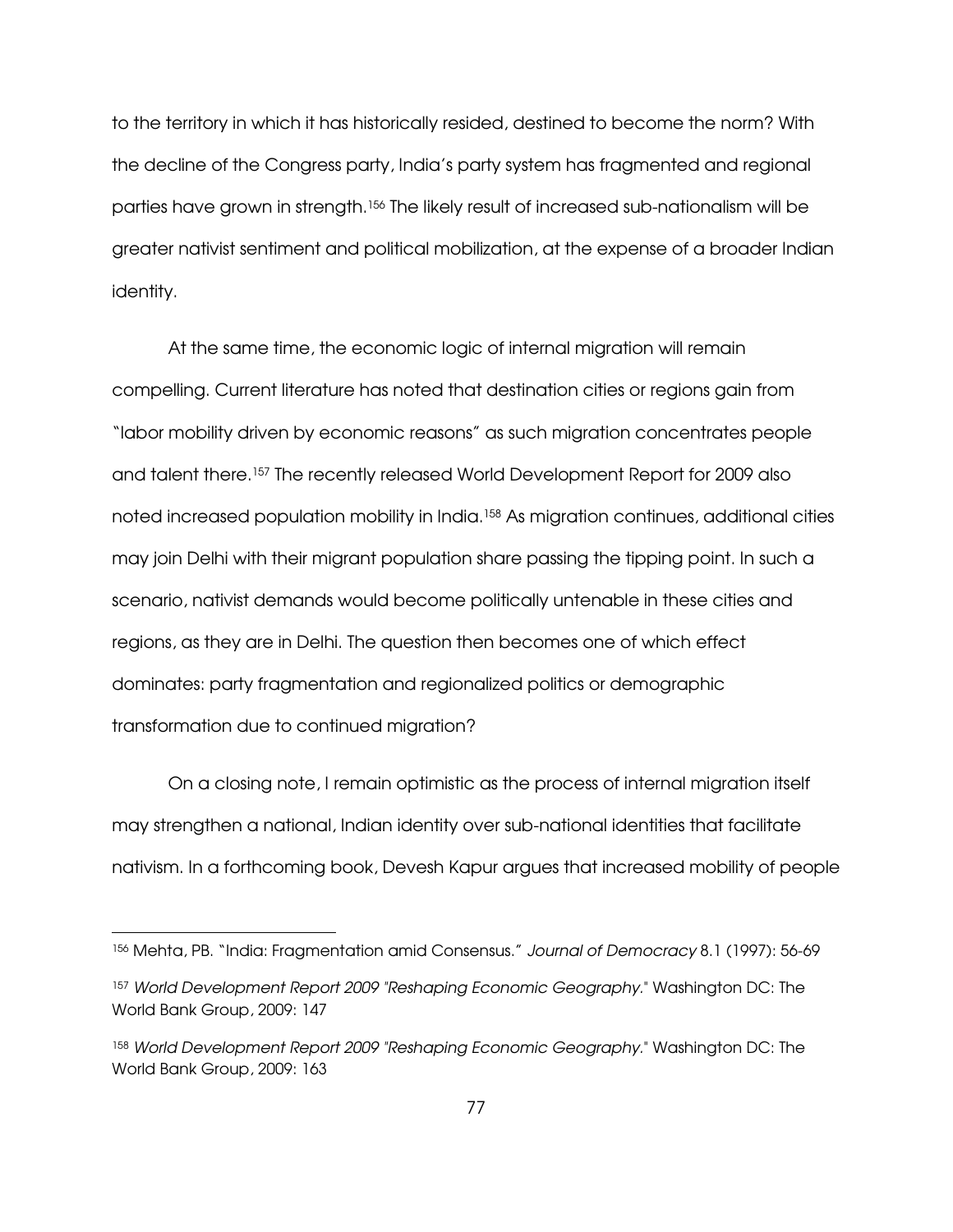through Hindu pilgrimage routes, British-era railways, and the post-independence public sector created broader conceptions of identity.<sup>159</sup> For children of public sector employees growing up outside their native state, the "identity that became more prominent in their repertoire was 'Indian'."<sup>160</sup> Furthermore, these "cosmopolitan" effects held for poorer migrants as well. For these reasons, I believe that in spite of regional parties' growth, the very mobility that provokes nativism will ultimately foster a national, "Indian" identity.

## **APPENDIX**

| Table 11: Portrayal of Migrants in Major Local Newspapers |                    |          |                   |          |          |
|-----------------------------------------------------------|--------------------|----------|-------------------|----------|----------|
|                                                           | 3/18/99 to 3/18/09 |          | 4/2/05 to 3/18/09 |          |          |
|                                                           | Mumbai             | Delhi    | <b>Bangalore</b>  | Mumbai   | Delhi    |
| <b>Number of Articles</b>                                 |                    |          |                   |          |          |
| $(n)$ :                                                   | 138                | 155      | 80                | 76       | 90       |
|                                                           | 36                 | 30       | 28                | 25       | 21       |
| Positive (1):                                             | (26.09%)           | (19.35%) | (35.00%)          | (32.89%) | (23.33%) |
|                                                           | 36                 | 60       | 18                | 23       | 29       |
| Neutral (0):                                              | (26.09%)           | (38.71%) | (22.50%)          | (30.26%) | (32.22%) |
|                                                           | 66                 | 65       | 34                | 28       | 40       |
| Negative (-1):                                            | (47.83%)           | (41.94%) | (42.50%)          | (36.84%) | (44.44%) |

<sup>159</sup> Kapur, Devesh. Unpublished Manuscript. NJ: Princeton University Press, Forthcoming: Ch 1, pg. 10

 $\overline{a}$ 

<sup>160</sup> Kapur, Devesh. Unpublished Manuscript. NJ: Princeton University Press, Forthcoming: Ch 9, pg. 2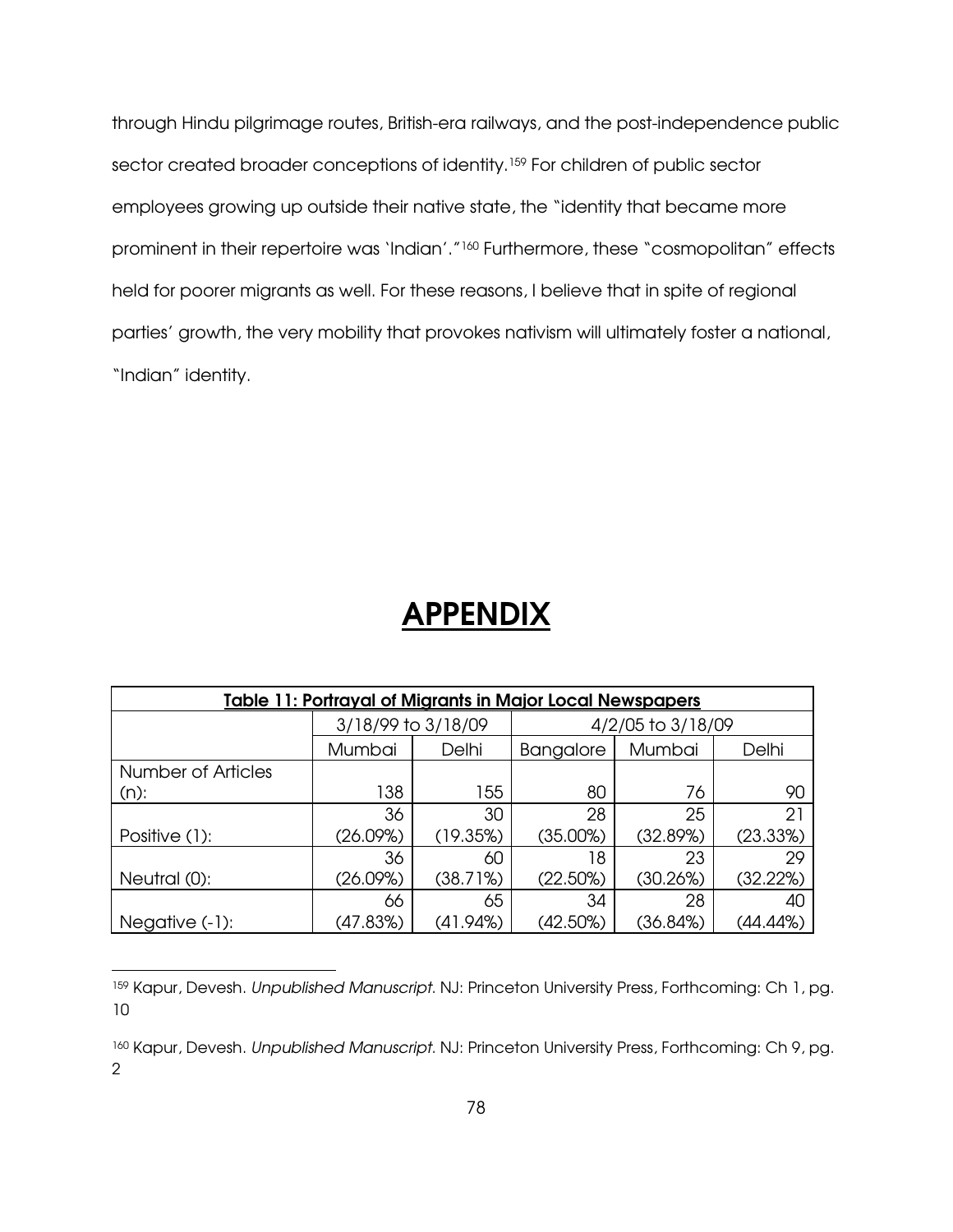|  | vrtraval*:<br>Mear<br>۳ι<br>1VC<br>31 I I C<br>'⊍⊓<br>◡ | nn.<br> | ົດລ<br>u.zu | .08 | 0.04 | -<br>. . |
|--|---------------------------------------------------------|---------|-------------|-----|------|----------|
|--|---------------------------------------------------------|---------|-------------|-----|------|----------|

\*Higher mean implies more positive portrayal Source : Times of India, Deccan Herald, and Hindustan Tim

| Table 12: Kannada Chaluvali Vatal Paksha's<br><b>Electoral Performance: Chamarajnagar State</b><br><b>Assembly Constituency</b> |           |          |          |  |
|---------------------------------------------------------------------------------------------------------------------------------|-----------|----------|----------|--|
| Year                                                                                                                            | Voteshare | Seat Won | Change   |  |
| 1989                                                                                                                            | 38.8%     | ves      | n/a      |  |
| 1994                                                                                                                            | 26.7%     | ves      | $-12.1%$ |  |
| 1999                                                                                                                            | 27.2%     | no       | 0.6%     |  |
| 2004                                                                                                                            | 32.0%     | ves      | 4.8%     |  |
|                                                                                                                                 | 9.2%      | nn       | $-22.8%$ |  |

Source: Election Commission of India

## SELECTED BIBLIOGRAPHY

- 1. Weiner, Myron. Sons of the Soil: Migration and Ethnic Conflict in India. Princeton, NJ: Princeton University Press, 1978.
- 2. Horowtiz, Donald L. Ethnic Groups in Conflict: Electoral Competition and Ethnic Riots in India. Berkeley and Los Angeles, CA: University of California Press, 1985.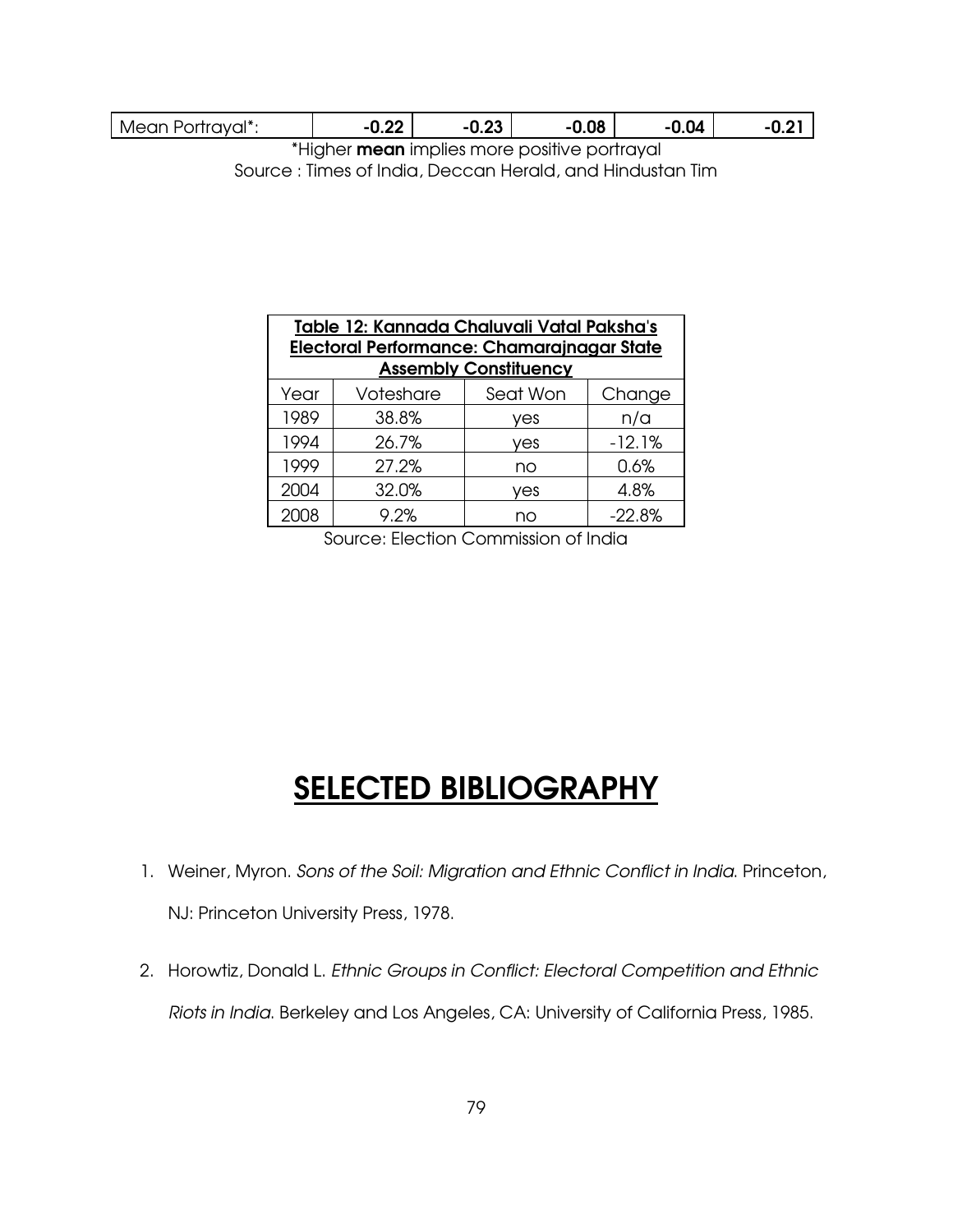- 3. Wilkinson, Steven I. Votes and Violence: Electoral Competition and Ethnic Riots in India. New York: Cambridge University Press, 2004
- 4. Katzenstein, Mary Fainsod. Ethnicity and Equality: The Shiv Sena Party and Preferential Policies in Bombay. Ithaca, NY: Cornell University Press, 1979
- 5. Census of India 2001 New Delhi: Office of the Registrar General India
- 6. Census of India 1991 New Delhi: Office of the Registrar General India
- 7. Ex-Shiv Sena leader sets up party." BBC 9 March 2006 <http://news.bbc.co.uk/2/hi/south\_asia/4790358.stm>
- 8. "Companies hit by Rajkumar riots" BBC 14 April 2006 http://news.bbc.co.uk/2/hi/south\_asia/4909432.stm
- 9. World Development Report 2009 "Reshaping Economic Geography." Washington DC: The World Bank Group, 2009
- 10. Kapur, Devesh. Unpublished Manuscript. NJ: Princeton University Press,

Forthcoming: Ch1, Ch9

- 11. "The Hispanic Challenge" Samuel P. Huntington, Foreign Policy, No. 141 (Mar. Apr., 2004), pp. 30-45
- 12. Mehta, PB. "India: Fragmentation amid Consensus." Journal of Democracy 8.1 (1997): 56-69
- 13. "NASSCOM fears shortage of staff for knowledge industry by 2010" The Hindu Dec 17 2005
- 14. Rediff India Abroad "Analysis: What drove Raj Thackeray's party to violence" Krishnakumar P, February 08, 2008, < http://www.rediff.com/news/2008/feb/08mns.htm>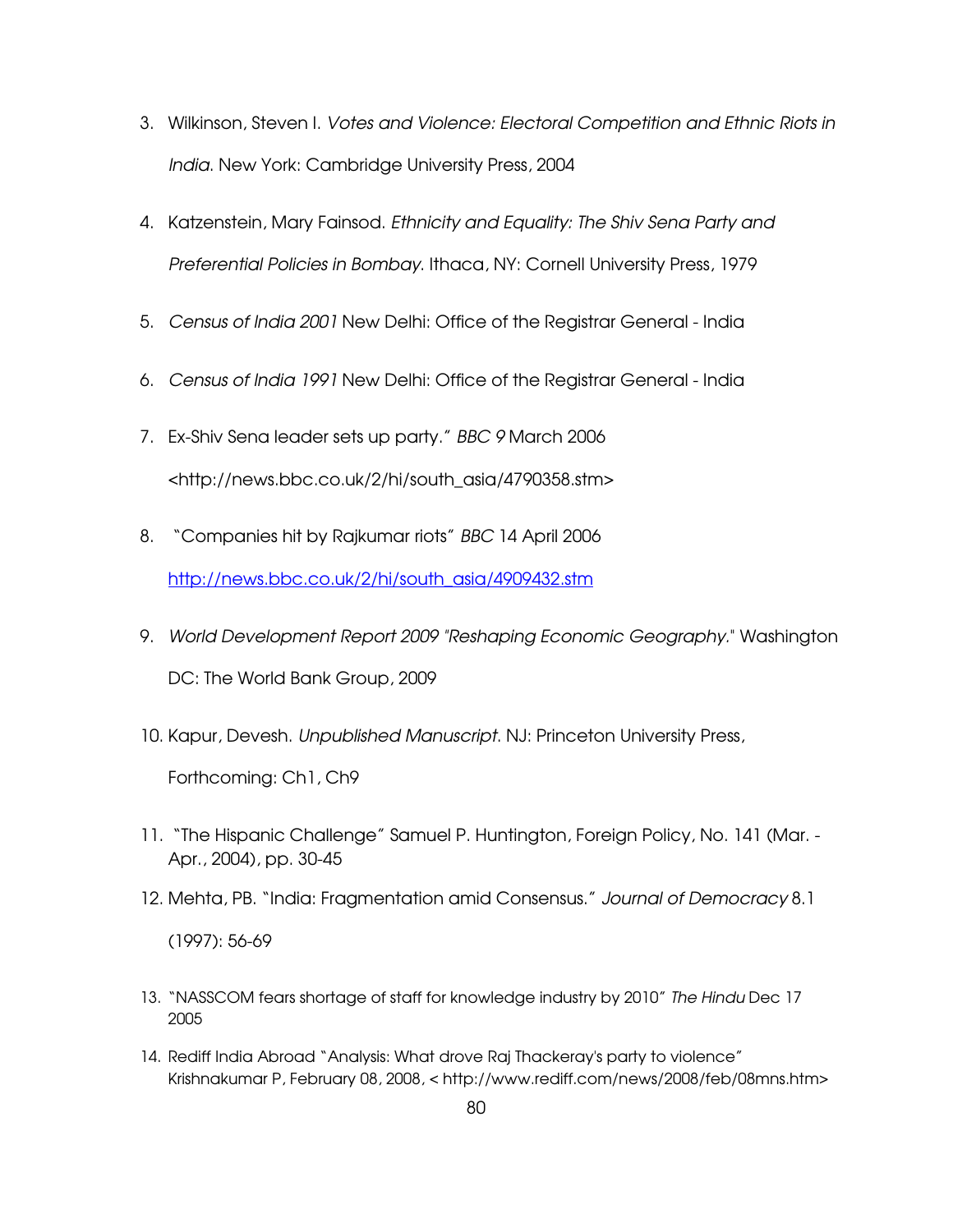- 15. "Making Federalism Work" Journal of Democracy 9.3 (1998) James Manor
- 16. Kanchan Chandra "Ethnic Parties and Democratic Stability." Perspectives on Politics. Vol 3(2) (2005)
- 17. Ramachandra Guha, India Together. "Bangalore or Bengaluru? A divided city" (25 December 2005)
- 18. Gibbons, Ann. "HUMAN ANTHROPOLOGY: Modern Men Trace Ancestry to African Migrants." Science 292 (2001): 1051 – 1052
- 19. Financial Express. "Fire foreign workers first: Rep Sen." http://www.financialexpress.com/news/fire-foreign-workers-first-rep-sen-tomicrosoft/415082/ (accessed Mar 10, 2009).
- 20. The Economist. "Developing countries and migration." http://www.economist.com/surveys/displaystory.cfm?story\_id=E1\_TDNRGTPT (accessed Feb 01, 2009).
- 21. Varshney, Ashutosh. "Why Democracy Survives." Journal of democracy 9 (1998):36
- 22. Urdal, Henrik "Resources and Political Violence: A Sub-National Study of India

1956-2002" submitted for review to Journal of Conflict Resolution - Vol. 52, No. 4,

590-617 (2008)

23. Anugwom, Edlyne Eze. "Contested Terrain: Economic migration, Islamic sharia

law and ethno-religious conflict in Nigeria." African Study Monographs Vol 29. No

- 4. (December 2008): 159-181
- 24. Dustmann, Christian, and Preston, Ian "Racial and Economic Factors in Attitudes to Immigration" IZA DP No. 190 (August 2000):
- 25. Scheve, Kenneth F, and Slaughter, Matthew J. "Labor Market Competition and Individual Preferences over Immigration Policy." The Review of Economics and Statistics, Vol. 83, No. 1 (Feb., 2001): 144